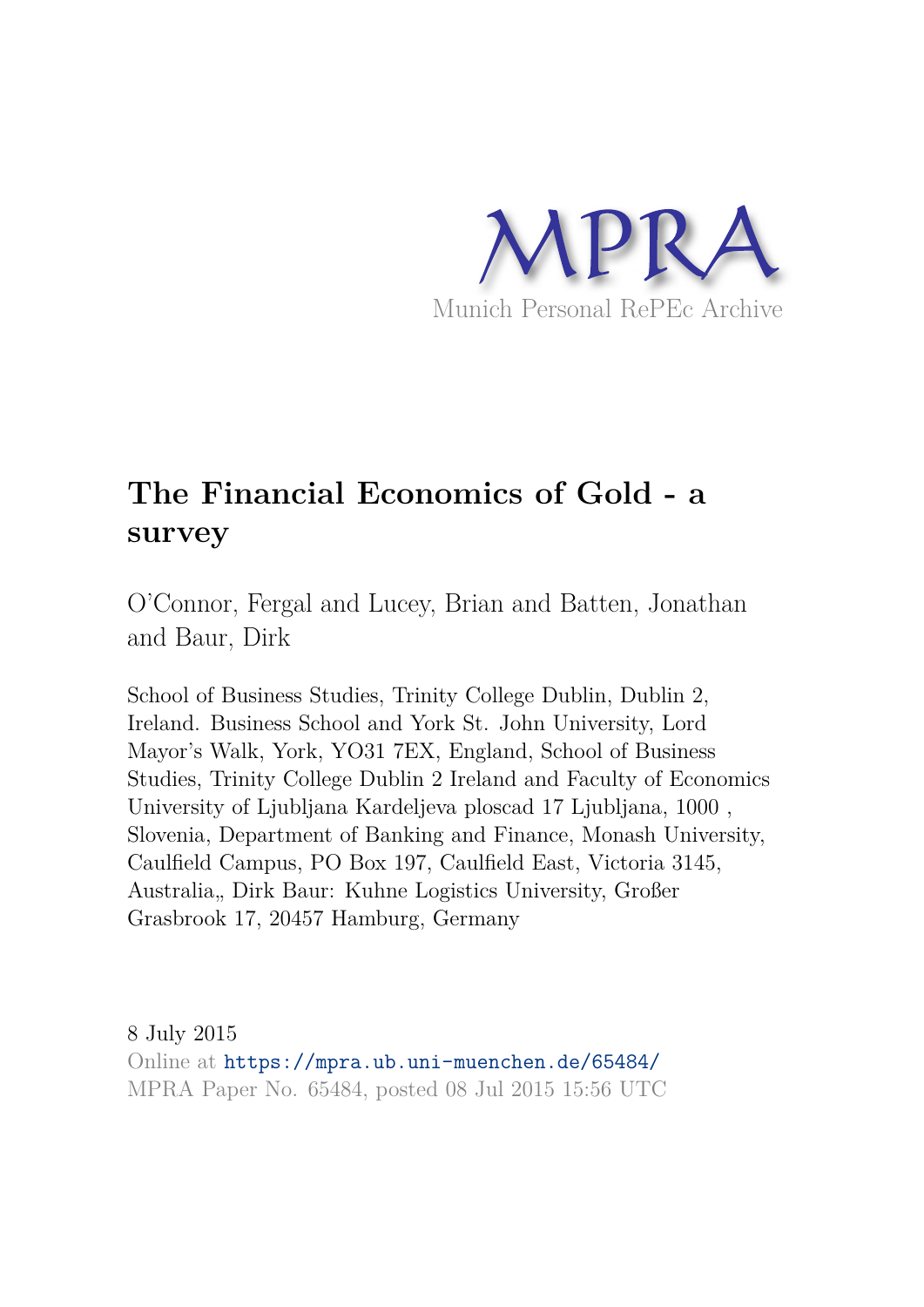## **The Financial Economics of Gold – A Survey**

Fergal A. O'Connor: School of Business Studies, Trinity College Dublin, Dublin 2, Ireland. Business School and York St. John University, Lord Mayor's Walk, York, YO31 7EX, England Email: Fergal.a.oconnor@gmail.com

Brian M Lucey: School of Business Studies, Trinity College Dublin 2 Ireland and Faculty of Economics University of Ljubljana Kardeljeva ploscad 17 Ljubljana, 1000 , Slovenia Email: blucey@tcd.ie

Jonathan A. Batten: Department of Banking and Finance, Monash University, Caulfield Campus, PO Box 197, Caulfield East, Victoria 3145, Australia, Email: jonathan.batten@monash.edu

Dirk G. Baur: Kühne Logistics University, Großer Grasbrook 17, 20457 Hamburg, Germany, dirk.baur@the-klu.org

## **Abstract**

We review the literature on gold as an investment. We summarize a wide variety of literature, including the papers in this special issue of International Review of Financial Analysis to which this survey acts as an editorial introduction. We begin with a review of how the gold markets operate, including the under researched leasing market; we proceed to examine research on physical gold demand and supply, gold mine economics and move onto analyses of gold as an investment. Additional sections provide context on gold market efficiency, the issue of gold market bubbles, gold's relation to inflation and interest rates, and the very nascent literature on the behavioural aspects of gold.

Keywords: Gold, survey, review

JEL Codes: E44, F33, G15, L72, Q31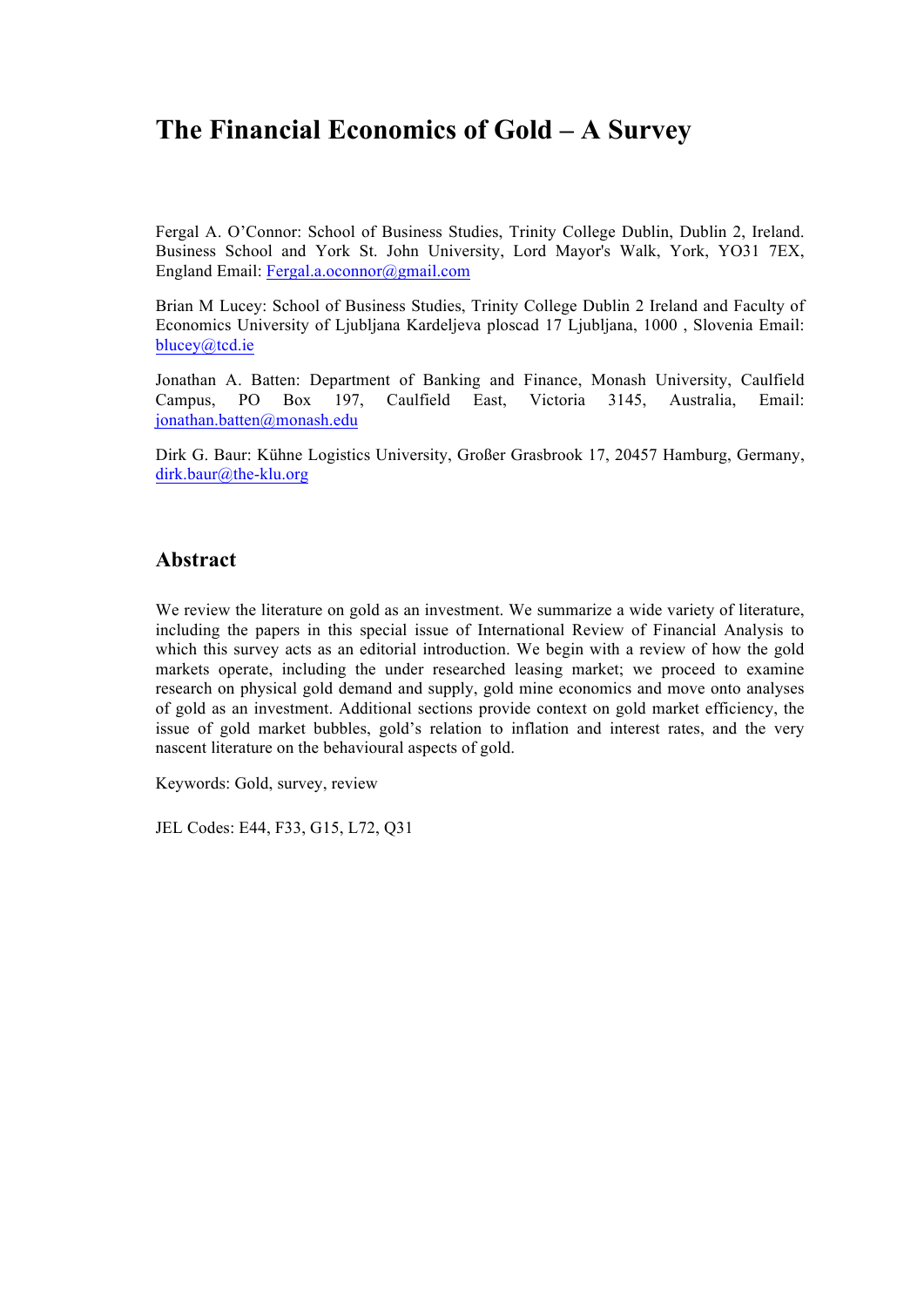## **The Financial Economics of Gold – A Review**

## **Introduction**

Gold is one of the most malleable, ductile, dense, conductive, non-destructive, brilliant, and beautiful of metals. This unique set of qualities has made it a coveted object for most of human history in almost every civilization, and there have been active gold markets for over 6,000 years Green (2007). As money, as an investment, as a store and source of value, hundreds of papers have been written on Gold. This review provides a state of the art overview of this voluminous research, and acts as an introduction to this special issue of the International Review of Financial Analysis, while also assisting as a source of reference for future research.

The long and intertwined history of gold, financial markets and money has resulted in gold's regular prominence in investment and monetary discussions. Figure 1 below shows the number of articles published annually in the Financial Times newspaper about gold between 2004 and 2014 from the FT Interactive Database. The total represents all articles filed under the topic Gold by the Financial Times editors, with the lighter portion showing the number filed under Topic: Gold as well as having gold in the title. Thus, the number under the topic gold was 401 in 2009 and 212 of those (53%) also had gold in the title.





*Note:* Searches were carried out on FT.com, Author Calculations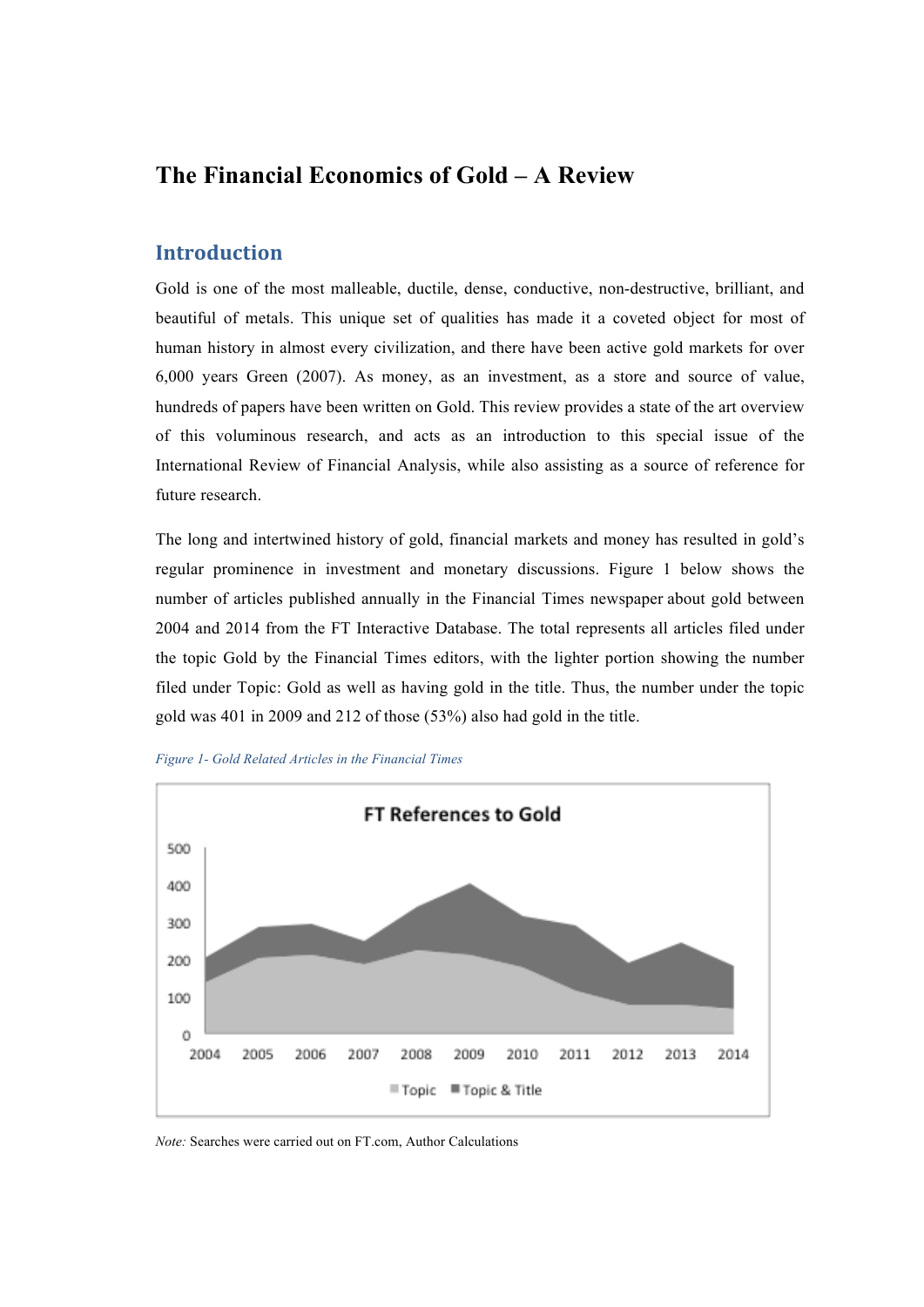The volume of academic studies on gold has been growing since it was allowed to float freely in the late 1960's. While gold prices rose after this period, the drivers and mechanics of changes in the price of gold also attracted the attention of academic researchers. The volume of peer-reviewed papers published, depicted below in Figure 2, shows that the number of published papers has increased significantly in recent years highlighting the relevance of both this special issue and the need for a comprehensive survey of the existing literature.



*Figure 1- Published Academic Papers discussing the Financial Economics of Gold*

Source: Author's own calculations, from Scopus

#### **A** Brief History of Gold

Gold is one of the oldest ways to store wealth. In 3000 BC goldsmiths in Sumeria were already working gold into the various forms of jewellery still used today. Excavations at the royal cemetery of Ur (founded about 2500 BC) showed that gold had already become a store of wealth by this time, as well as being utilized as money by traders. Gold has had an impact on the everyday economic activities of ordinary people since at least Egypt in 1400 BC, where it was used as a monetary standard. Perhaps the most famous usage of gold was as money under various gold standards.

Today gold is traded on seven markets including the London OTC market, COMEX (New York), the three Shanghai Exchanges, TOCOM (Tokyo), MCX (India), Dubai and Istanbul. In terms of turnover, the two major markets for gold are the London OTC market and New York (COMEX). Daily volume on the New York Stock Exchange was just over U\$34.5bn per day in 2013. The London Stock Exchange had an average daily trading volume of just over £3.8bn (\$5.94bn) in the same year (londonstockexchange.com). In 2013 London net OTC and COMEX daily turnover was U\$21bn and U\$18bn at average 2013 prices respectively, based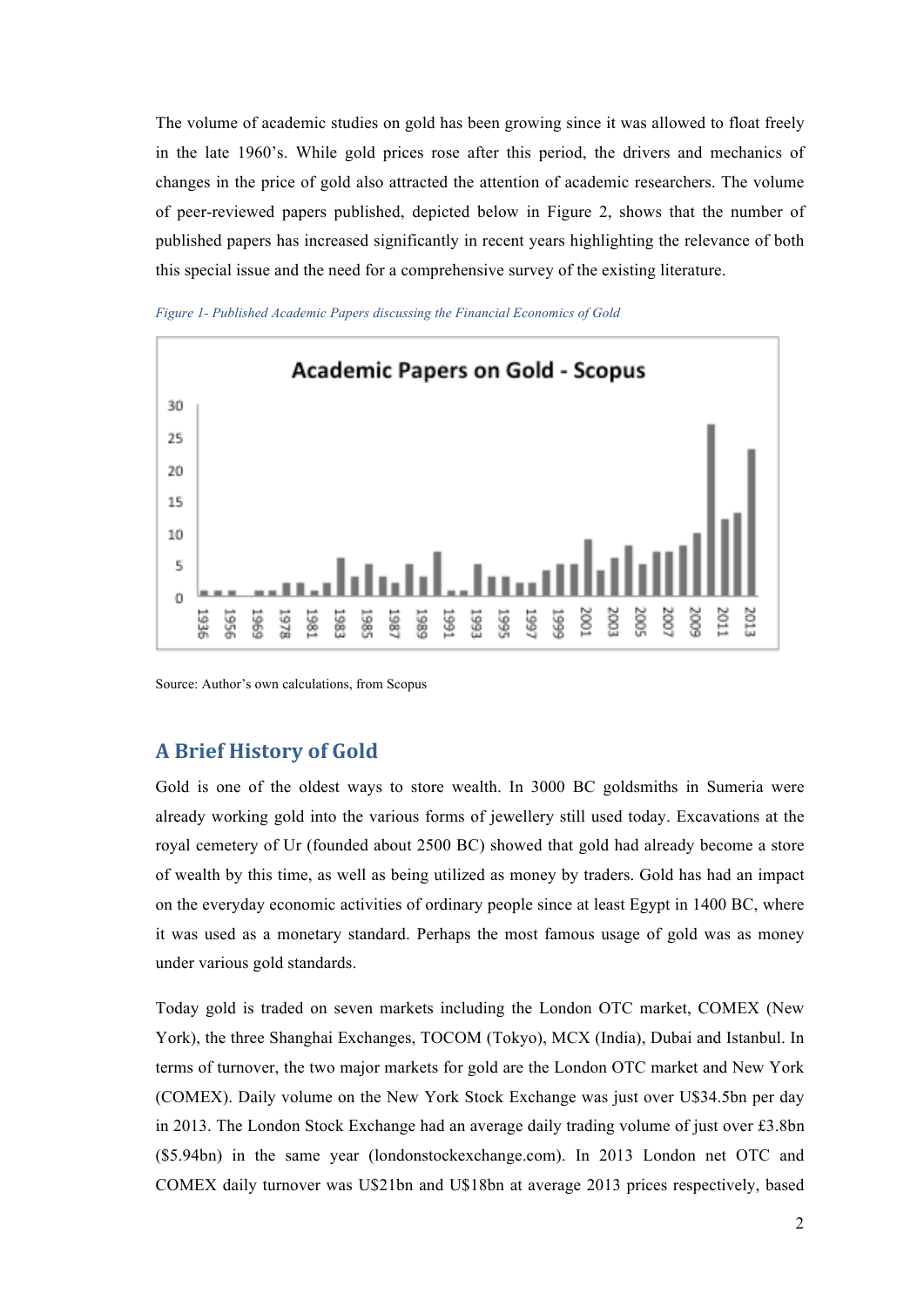on Gold Fields Minerals Services (GFMS) data and author's calculations. Other markets are much smaller and are shown below in Figure 3. It is estimated that there has been in total 175,000 tonnes of gold mined in history. At average 2013 prices this would value the total stock of gold at just under US\$6 trillion. While much of this gold does not circulate as an investment asset, as it is held by central banks in bars or as jewellery by consumers, it remains a sizeable and important financial asset. By comparison, the total market capitalisation of the London Stock Exchange in December 2013 was £4.23tn (U\$6.9tn) with the New York Stock Exchange being worth just over U\$16tn .





Note: The London OTC figure represents net transactions; it is estimated that gross is approximately 3 times this number (GFMS (2014)).

The accidental move of the UK to a gold standard was the genesis of the dominance of the London gold market, which has lasted up until this day. In the  $18<sup>th</sup>$  century this market absorbed the vast majority of the gold mined in the Brazil gold rush that then went into minting new gold coins; then Russian gold, which was the largest producer before the Californian gold rush of the 1840's. Even the suspension of conversion by the Bank of England in 1931 did not dent London's dominance.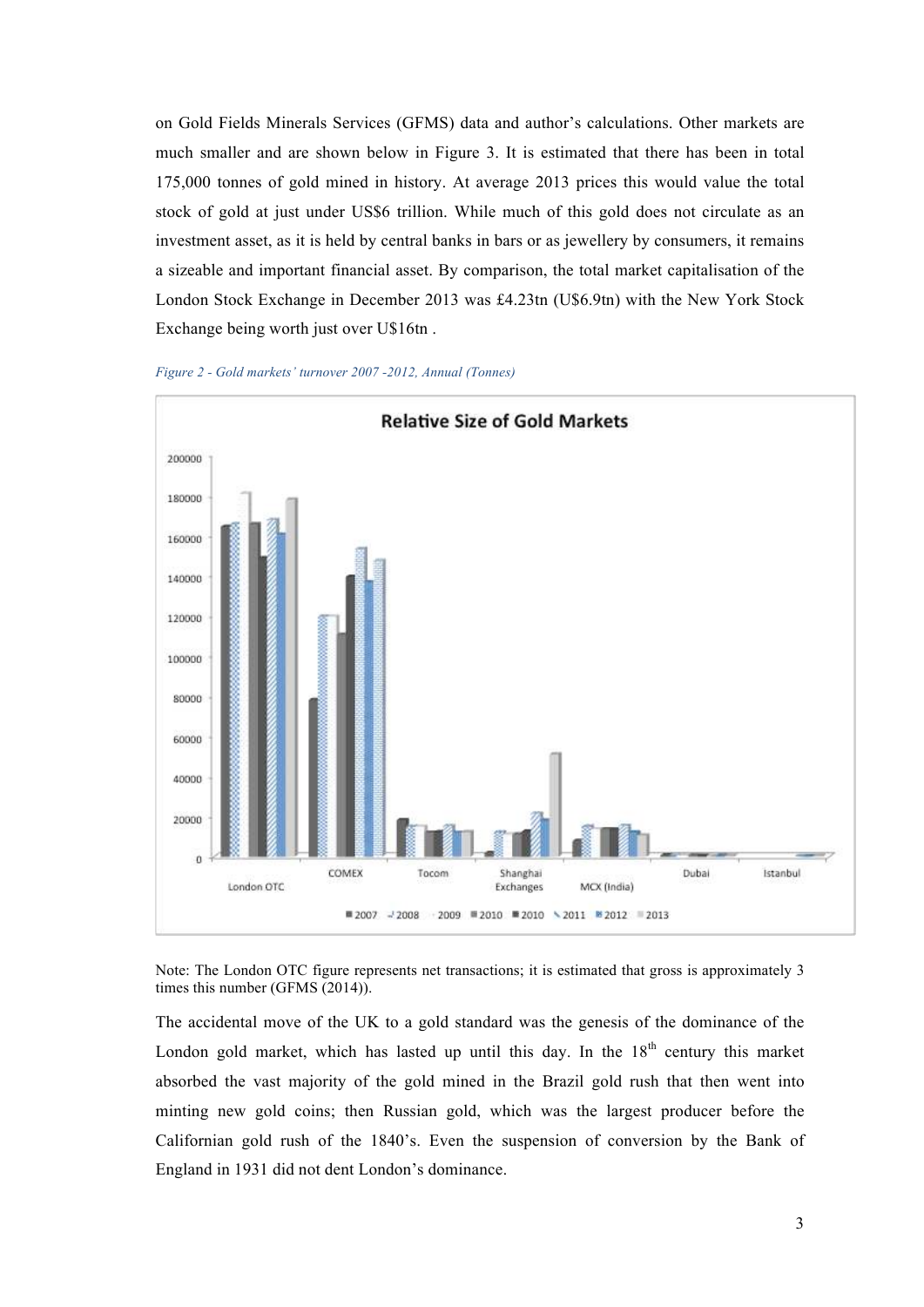In summary the total available gold stock is similar in value to major stock markets while the turnover of each trading centre shows a similar level of liquidity to major stock exchanges.

Along with the spot and those derivatives markets discussed above, gold can be borrowed in a similar way to normal currencies. There is very little research published on the operations of the leasing markets. Gold itself has an interest rate, the lease rate. Levin  $\&$  Wright (2006) find that gold prices are negatively related to lease rates. This analysis is based on an arbitrage model developed by Levin, E., Abhyankar, A. and Ghosh (1994). Here miners have two options: firstly they can extract gold and sell it in the spot market, using the proceeds to invest in a risk free bond; alternatively they can lease gold now, sell the leased gold and buy a risk free bond. Assuming that mining costs rise with inflation both strategies yield the risk free interest rate of interest less inflation, therefore lease rates are assumed to be the real world interest rate. This of course depends on the relationship between mining and inflation. The idea that lease rates can be seen as an opportunity cost of holding gold in your portfolio also seems implausible from a theoretical perspective, as they are the only way to earn interest on gold deposits. Gold Lease rates should perhaps be more correctly described as the benefit of holding gold.

The primary sources of gold leasing demand have traditionally been jewellers and gold miners. Jewellers borrow gold for fabrication, and return the leased gold once the jewellery has been sold using the proceeds of the sale. Miners can borrow some proportion of their expected mine output which they sell forward in order to finance production. This gives both a natural hedge against gold price movements and, as lease rates are usually lower than dollar interest rates, a cheap source of financing.

Supply into the leasing market comes primarily from central banks and a few large trading banks that use it to provide income from their physical gold holdings. Lending by central banks is rarely reported (although the Bundesbank has now begun to report) but it has fallen off in recent years as lease rates have decreased.

An exception is the Reserve Bank of Australia (Reserve Bank of Australia (2012)), who stated for 2012 that out of 80 tonnes in stock only one was on loan at that time. The low and declining level of lending in recent times is ascribed by market participants to a lack of demand from miners and jewellers as well as increased counterparty risk and low available returns.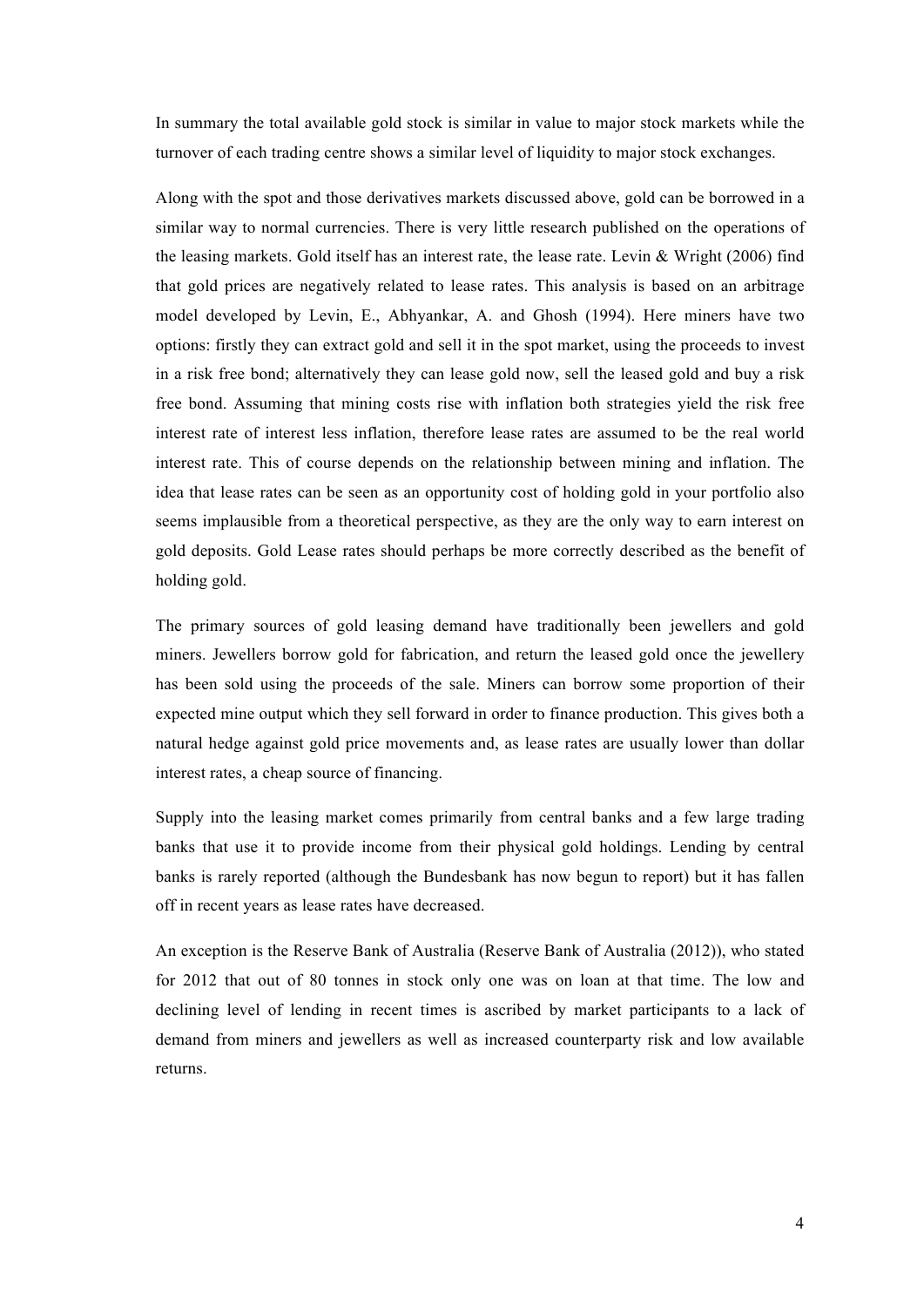



Source: GFMS Gold Surveys 2000-2013

#### **Gold Market linkages around the world**

As noted, and more so in latter years, gold is an asset traded widely around the globe. A natural question then is the relationship between the prices and price information flows as between the markets. Laulajainen (1990) studies three gold markets (London, New York and Hong Kong) building a 24-hour trading day with daily prices from each market in order to rank them in terms of importance. Using a VAR model in levels it is shown that New York effects the other two markets more than they, making it either dominant or independent according to the author, affect it. An issue with this analysis is that London's importance is possibly understated as the PM Fixings are used. The PM Fixings price overlaps with US trading, unlike the AM Fixing, and it is possibly more to be related more to the New York price, whose closing price of 19.30 GMT is used.

Xu & Fung (2005) look at US and Japanese daily trading in gold, and also in silver and platinum between 1994 and 2001. The US is shown to lead Japan for returns but feedback between the two markets is shown to be present. US gold returns affect returns on TOCOM 6 times more than Japanese returns affects the US Where volatility is concerned, the relationship between the markets is more symmetric. These findings are particularly interesting as the trading days for TOCOM and COMEX/NYMEX do not overlap, allowing the authors to look at how closing prices from one affect opening prices for the other.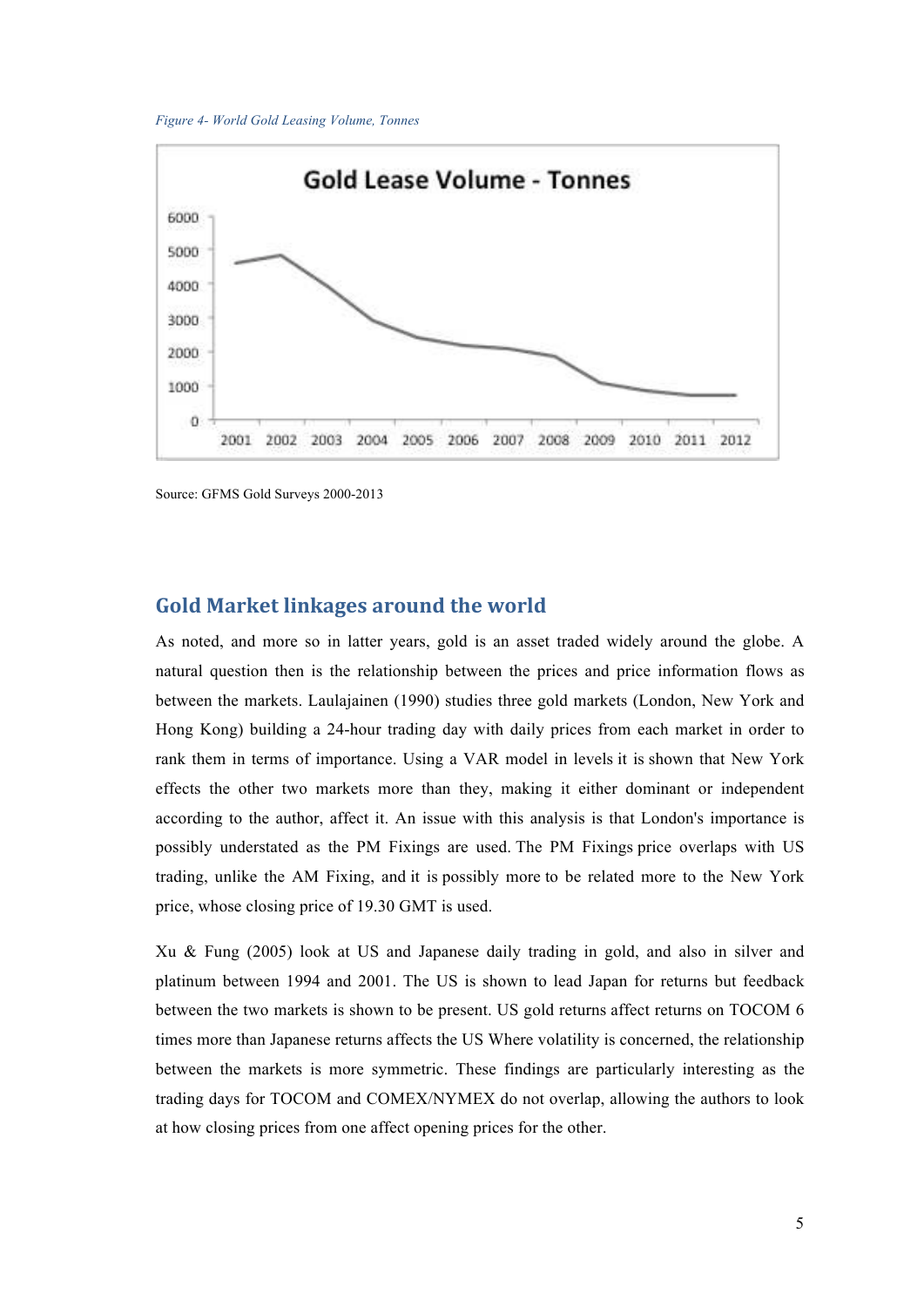Lucey et al. (2013) examine the contribution that different geographical markets of gold trading make to price formation. They look at London Fixings and COMEX futures prices as the two largest centres of gold trading (86% and 10% volume respectively; Murray (2011) and GFMS Gold Survey (2013). They find that both contribute to price discovery dominating the process at different times with no obvious macroeconomic or political links. Lucey et al. (2014) expand this by growing the number of markets examined to four to find which market is dominant in forming the gold price. They look at both returns and volatility spillovers to produce the first study of the four largest markets for gold. In keeping with earlier findings, London and New York are found to be consistently dominant as the drivers of returns and volatility in the four markets throughout the sample, with each taking a leading role at different times. Interestingly, the Shanghai gold market is quite insulated from the others with little spillover into or out of it throughout the sample period. Tokyo is affected by the two major markets, but does not significantly and consistently affect the others. Pavabutr  $\&$ Chaihetphon (2008) also find that for the futures and spot contracts traded on the Multi Commodity Exchange of India, futures prices changes tend to drive spot prices. Ivanov (2011) examines the influence of Gold and Silver Exchange Traded Funds on price discovery in the futures market. This paper argues that the creation of ETF's has reduced the importance of futures with ETF's now leading price discovery for both markets.

As econometric methodologies evolve so too do the findings of researchers. The consistent takeaway from all papers is that no one market is dominant at all times. More recently, papers have examined information transmission formally. Pavabutr & Chaihetphon (2008) look at the price discovery process of the Multi Commodity Exchange of India between 2003 and 2007 using daily observations. Within this developing market they assess which of three contracts is most important in price discovery: standard and mini futures contracts, and spot prices. Though the volume of mini contracts is very small at 2%, the authors show that they contribute to 3% of the price discovery in this market. Lucey, Larkin, and O'Connor (2013) apply Gonzalo and Granger (1995) and Hasbrouck (1995) measures and conclude that although significant time variation exists in information transmission London may be dominant. These measures have however been critiqued by Putniņš (2013), who derives a new measure which accounts for market specific noise. Applying this measure, and to a longer run of high frequency data, Hauptfleisch, Putniņš, and Lucey (2015) confirm the time variation but suggest that New York leads. We also see in this issue from Chai, Lee, and Wang (2014) that this New York dominance also holds when a nonparametric approach is taken, and in fact the two hour (on average) period when both New York and London are open provides a further very large contribution to global price information formation.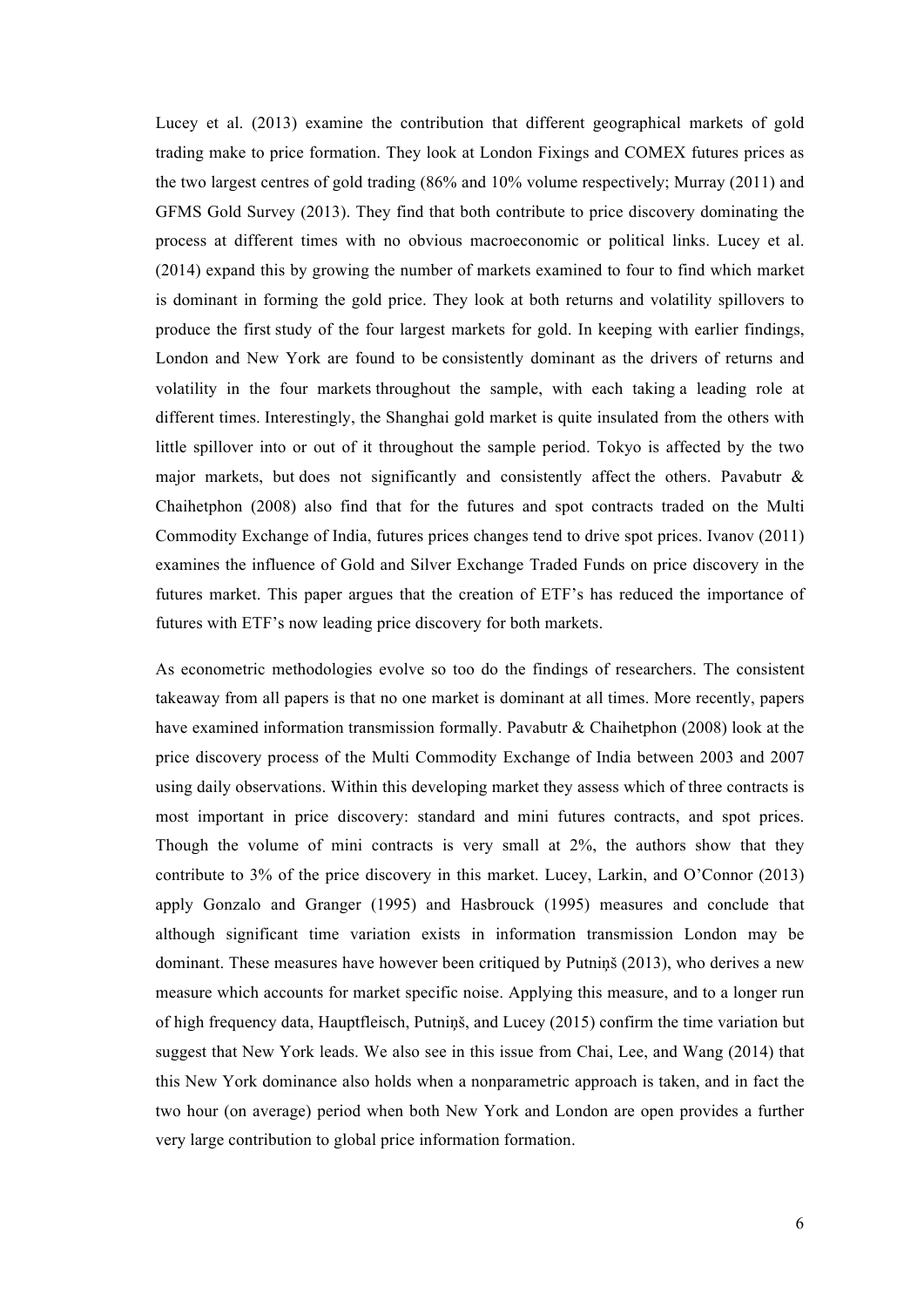## **Physical gold demand and supply issues**

While gold does have industrial uses its demand mostly originates from investment demand and jewellery. Figure 5 below shows the level of demand for physical gold from various sectors beginning in 1980 for Jewellery production and from 1986 for all others.



*Figure 5- Demand for Physical Gold, Tonnes*

Jewellery production represents the most stable long-term source of demand for gold and was one of the earliest uses for gold. Sociocultural factors mean that the primary sources of demand for jewellery are in Asia, with China and India constituting the largest markets. This long term demand for precious metals in Asia filled the boats of the East India Company in the late 17<sup>th</sup> and 18<sup>th</sup> centuries on their outward journeys from Europe. Figure 6 below shows that over 55% over all jewellery is purchased in Asia since 2000 and has risen to over 70% since 2010.

Source: GFMS Gold Surveys 1989 - 2013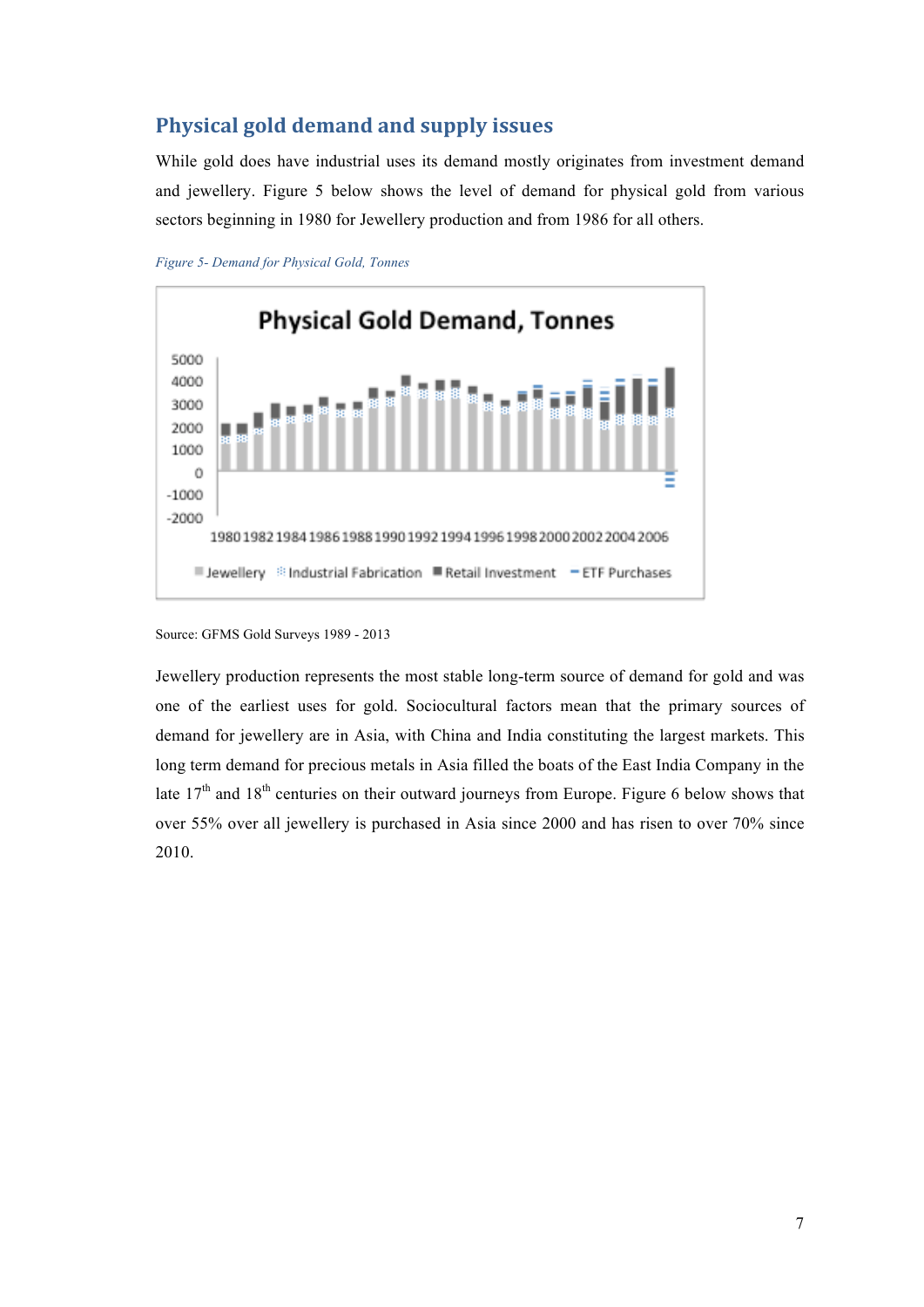



Source: Gold Fields Mineral Services Ltd (GFMS) GFMS Gold Surveys 2001 - 2013

Demand from industrial fabrication arises mainly from dentistry and electronics, both of whose usage are declining in volume terms. Gold's high price now relative to 10 years ago means that there has been a significant incentive to find cheaper methods in both areas that would allow gold to be replaced. In electronics gold has been primarily used in bonding wires but advances in technology means that t is being increasingly replaced by copper. In dentistry, gold is being replaced by cheaper non-metallic substrates such as plastics. In 2013 the total demand from dentistry was 36.3 tonnes the lowest level ever recorded by GFMS. Gold in electronics has also declined due to subdued economic activity, falling below its 2005 level to 278 tonnes in 2013, from a previous high of 321 tonnes in 2007..

With jewellery demand stable and industrial demand declining, demand has increased by retail investment. In the run-up to the financial crisis the popularity of retail investment of gold bars and coins, increased dramatically tripling between 2006 and 2013 to 1,377 tonnes. Much of this investment has occurred outside of western markets, as gold has flowed to Asia following a long run historical pattern. Figure 7 below shows this fact graphically. But the attraction of rising prices and increased concerns about the riskiness of other investments following the 2008 financial crisis also saw increased demand in the western world.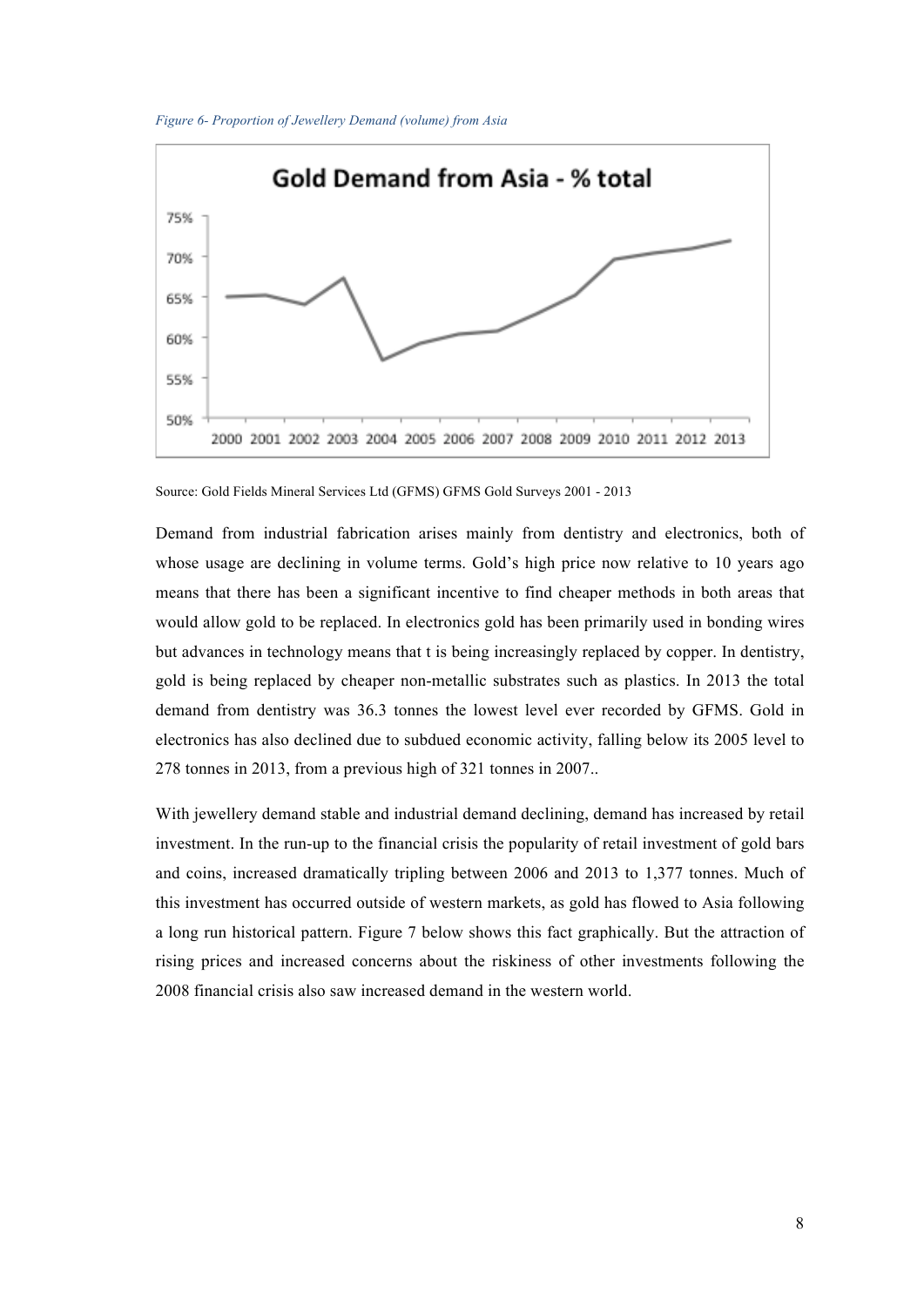



Source: GFMS Gold Surveys 2001 - 2013

A major change in 2003 was the creation of the first gold Exchange Traded Fund (ETF), the Gold Bullion Securities ETF backed by the World Gold Council. This created a new source of investment demand for gold allowing smaller investors to purchase gold more easily. It seems to have been at least partially responsible for the consistent rise in gold prices from about this time, with ETF gold stocks peaking at about 19m ounces in 2012 as shown in Figure 8 below.

*Figure 8 – Total Exchange Traded Fund Gold Holdings and PM Fixing* 



Source: Bloomberg, LBMA

The steep outflows from Gold ETF's shown in the above graph have been seen as one of the main reasons for the failure of gold prices to recover from recent price falls. As will be shown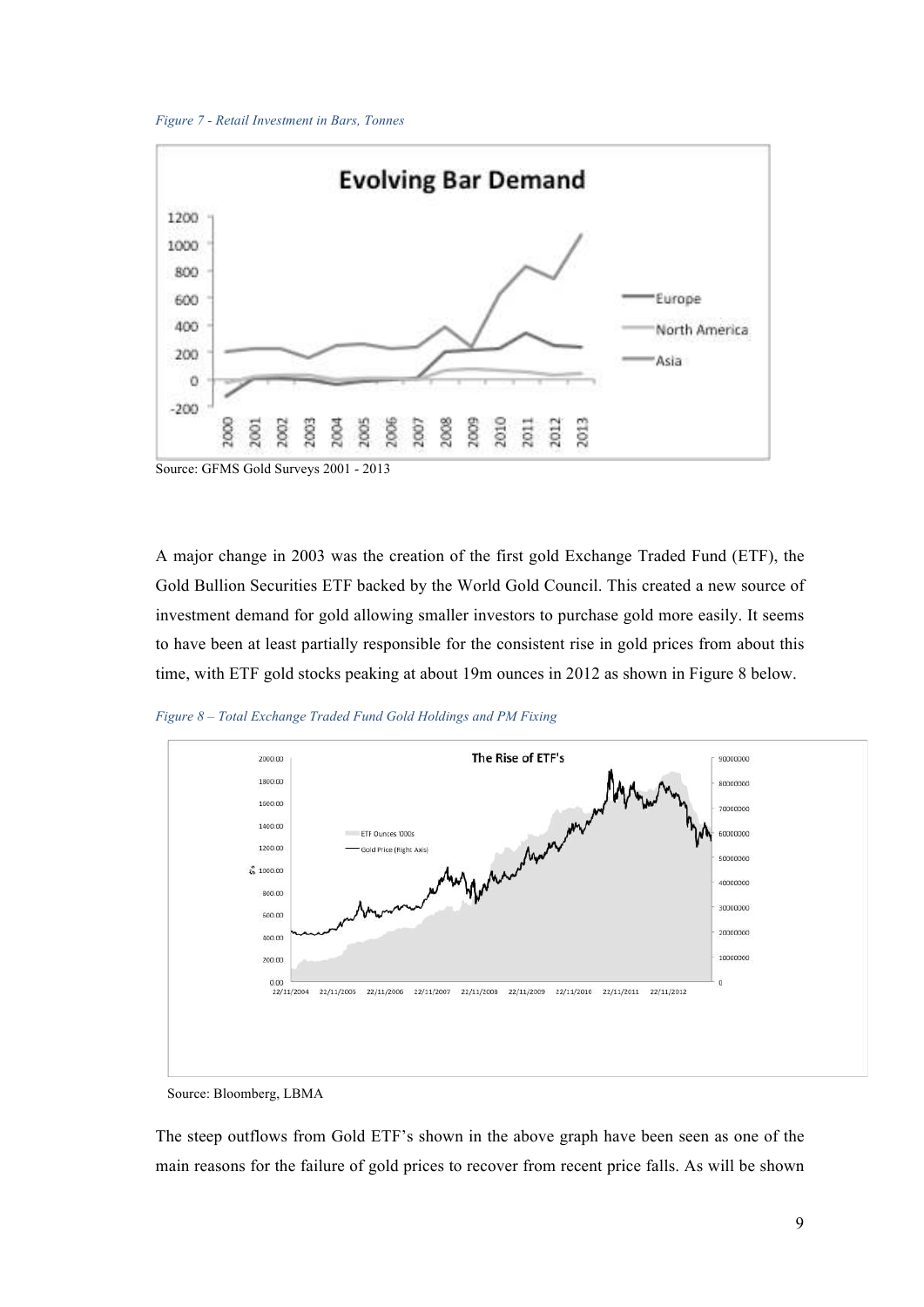later, the bivariate relationship between the price of gold and ETF demand has attracted some, but curiously limited, research attention.

This fall in demand for "paper" gold, where owners merely have a claim on gold which is sitting in a vault somewhere as opposed to owning and holding their own physical bars, occurred despite rising demand for bars and coins which occurred at the same time, as discussed above. The emphasis on ETF flows in commentary on the gold price may be due to their better visibility, as most ETF's reporting the holdings daily. It may also be the case that these bars and coins represent a reduction in the liquidity of the gold market, as many of these are stored long term rather than traded. ETF outflows by contrast may be sources of day-today supply and have a larger effect on prices. These are issues for further research.

The unwinding of ETF positions in 2012-13 and its effect on gold prices has similarities to events in the Chinese rehypothecation market. Rehypothecation involves the use of inventories of commodities, such as gold or copper, as collateral for loans in a form of the carry trade. Renminbi are used to buy gold and this is in turn used to borrow dollars. This sets up a natural but partial hedge against dollar risk while allowing for borrowing at lower dollar rates and avoiding some of the capital controls that China has in place (eee Kaminska, 2011).

The World Gold Council (WGC (2014)) estimates that China had 1,000 tonnes of gold tied up in financing deals in 2013, roughly equal to about one year of Chinese gold imports. This overhang creates the concern that if these financial deals were suddenly unwound a large flow of gold would enter the markets and drive down prices. For example, fears that this would happen in the copper market, as per Ananthalakshmi (2014), which has even larger rehypothecation inventories than gold (estimated to be 1million tonnes in 2014), led to a significant fall in the copper price in March 2014. The volume of gold being used as collateral in this arrangement also calls into question how much of the physical Chinese gold demand discussed above is an investment in gold (as a speculation or a hedge) and how much is solely for use as collateral. If the primary driver of Chinese physical inflows is rehypothecation rather than investment demand, then it is questionable how much price support this might offer in the medium term.

#### **Physical Gold Demand Research**

There has been limited academic research on economic issues relating to any of the practical uses for gold. Batchelor and Gulley (1995) provide one such study looking at the relationship between jewelry demand in a number of countries (USA, Japan, Germany, France, Italy, and the UK) and the price of gold. The price elasticity of demand of gold jewelry was found to be between -0.5 and -1, with an average of -0.64. In most cases the full effect occurs in one year.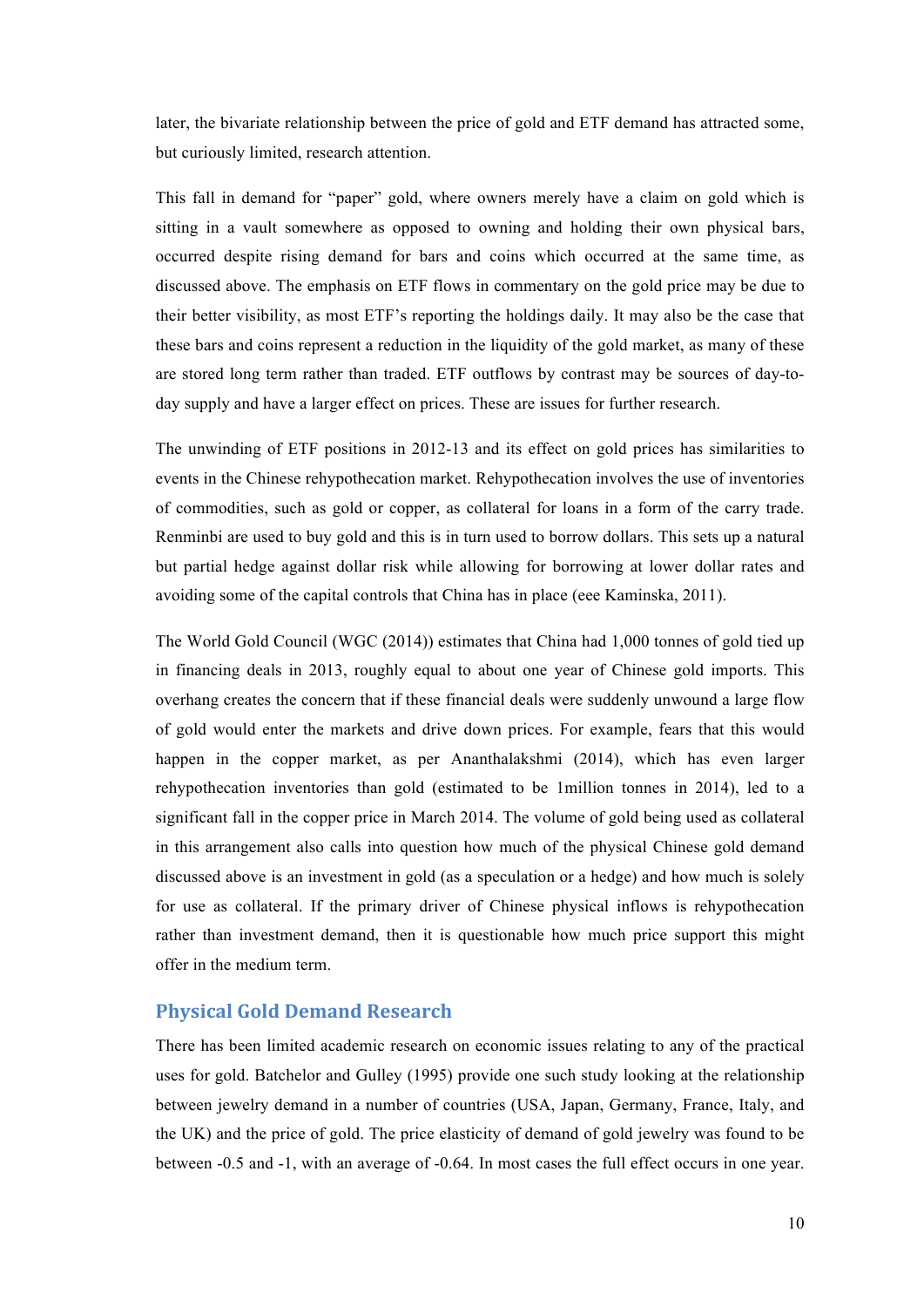This negative price elasticity of demand points to gold as a discretionary good in these western markets. Whether this relationship holds in economies with different historical relationships with gold such as China and India would be an interesting question to address.

Starr and Tran (2008) provide an analysis of the factors, which affect the physical demand for gold (such as jewelry and dental) using data from 1992 to 2003. The authors argue that these are significantly different from those that drive investment demand, though this area is not researched here. Their paper finds significant heterogeneity between the drivers of demand in different countries, as might be expected. In developing countries gold consumption rises with falling income pointing a precautionary motive. The fact that the development of credit markets decreases the demand for gold in these countries reinforces this view. In developed economies gold demand rises with per capita GDP, possibly as gold is viewed as a discretionary expenditure. While this paper does not discuss unit root or co-integration issues despite some of the variables used being commonly seen as non-stationary. Caution should be exercised in interpreting this paper's findings however with some econometric issues around treatment of unit roots remaining in the paper

Mozes and Cooks (2013) suggest that the drivers of physical gold demand and gold prices are different on an annual and quarterly perspective from 1992 to 2012. They conclude that physical demand will not support gold prices.. The data on demand used here is however of a significantly different frequency to that and may not be able to capture the effect of physical demand on price changes.

## **Physical Gold Supply Research**

Most of the gold ever mined is still in existence and would form a cube with sides of less than 20 meters. A key feature of gold is its difference to other storable commodities, such as copper, as new gold supply is small relative to its existing stock at about 1% annually. This creates a very large (and ever increasing) stock of gold relative to its flow.

Total supply plateaued in 1999 and has remained around an annual level of 4,000 tonnes only surpassing that level in 2008 and 2009. Even significant increases in scrap supply after the financial crisis, during record nominal gold prices, barely pushed the level above its previous peak. In this section we examine the various sources of supply, the life cycle of gold and discuss empirical evidence on the different sources of supply. New gold is supplied to the market from 2 main sources: mining and scrap, as shown below. Gold is also released to the market through official sector (central bank) bank sales and producer hedging.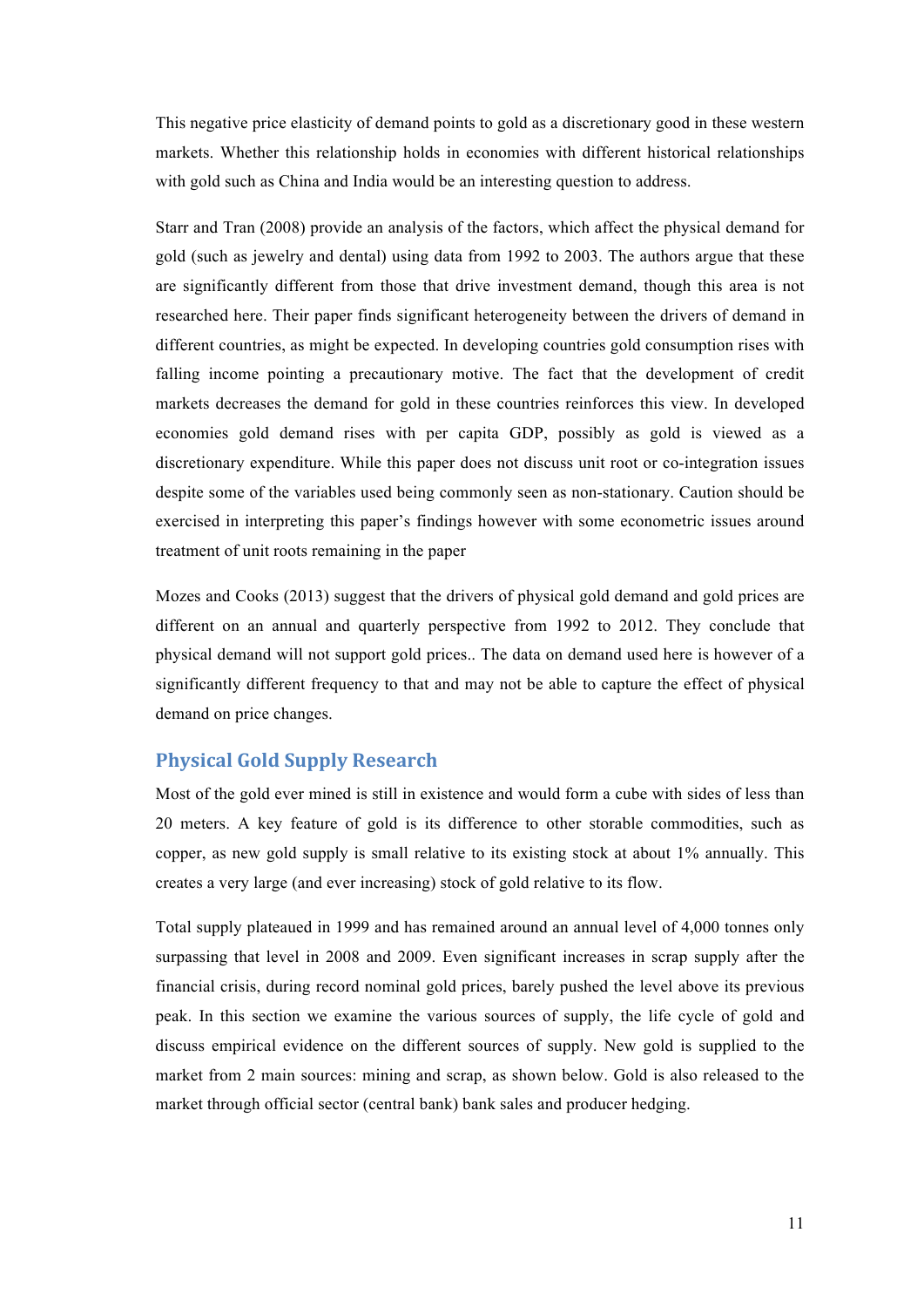



Source: GFMS Gold Surveys, 1989 - 2013

New supplies of gold come to the market in a very different way to other financial assets, such as equities or bonds. While both of the latter are essentially derivative claims on future cash flows or assets, gold represents what can be referred to as a real asset. Thus unlike most assets, it is not also simultaneously a liability for another market participant. As gold at its most basic is a chemical element it cannot be cancelled out of existence in the same way as most other financial investments. Its life span is infinite unless destroyed at an atomic level.

#### **Mine supply**

Though gold supply as depicted above peaked in 2010, barely above the previous peak of 1999, annual gold mine output has continued to increase from 959 tonnes in 1980 to 3,022 in 2013. This has been at a time when the concentration of production has lessened dramatically. South African output has declined from 675 tonnes annually to 174 over the same period; while China has increased production from 112 to 438 tonnes annually between 1992 and 2013 making it the new largest producer of gold. The 2013 distribution of producing countries is as below.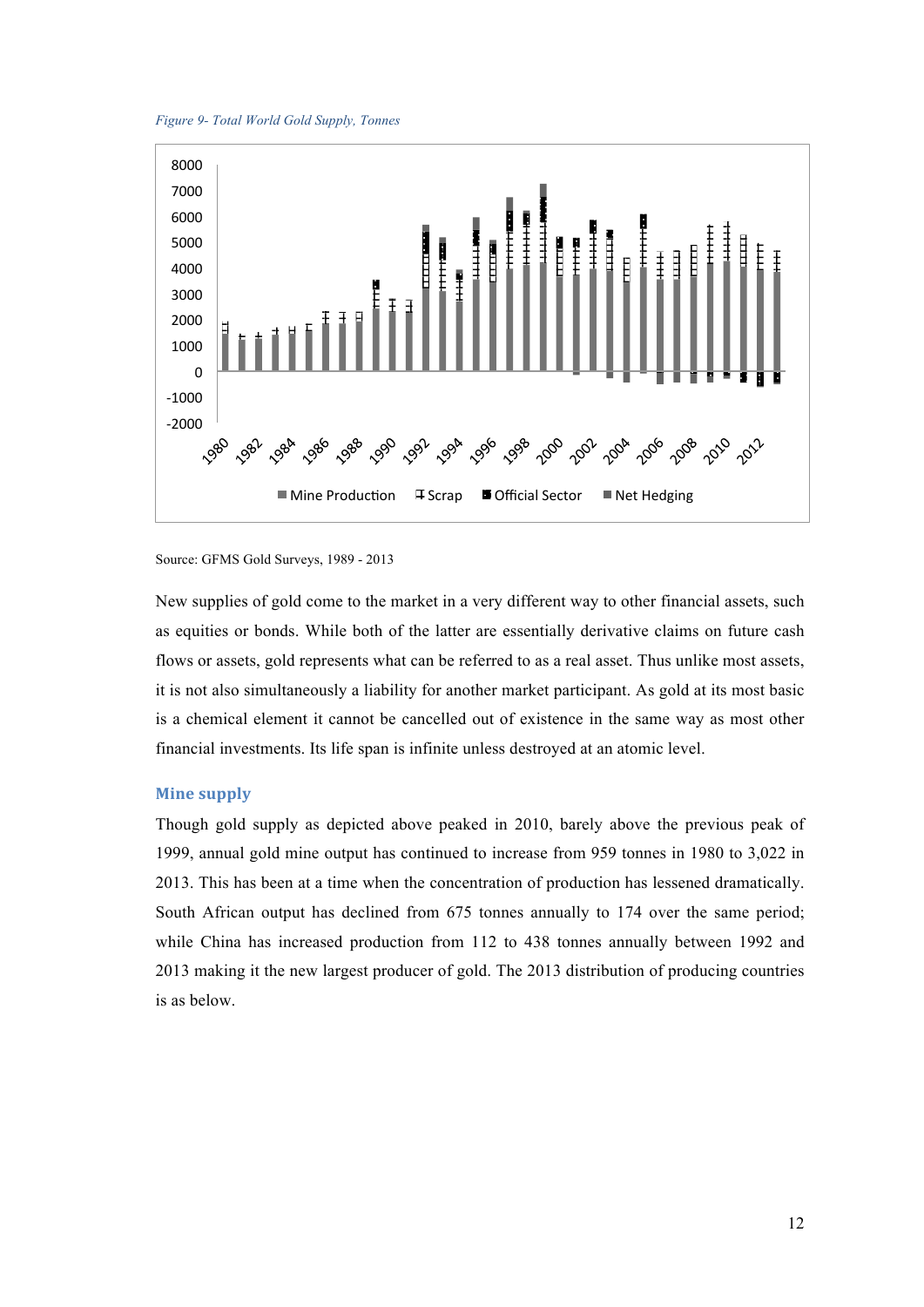



Source: GFMS Gold Survey 2014

The volume of gold produced from mining a given quantity of ore depends on the average grade of ore being processed. Some mines, such as Agnew in Australia, give about 6 grams per tonne of ore processed (GFMS gold mine economics database). This represents about 98% of the gold present in the ore, and is extracted using a process called leaching, which uses a cyanide solution that is environmentally damaging. The product is then smelted to remove impurities and turned into bullion for further processing into electronics, jewellery etc., or for storage in bar form as an investment.

In order to be held in many official vaults as an investment, gold bars must be certified as coming from a refinery on the Good Delivery List maintained and monitored by the LBMA. The majority of these bars will then be melted down to create jewellery or smaller bars and coins for investment, as discussed above.

#### **Scrap supply**

The supply from scrap gold comes from individuals recycling old jewellery and to some degree electronics. Some gold is now being lost permanently from the total stock, as it is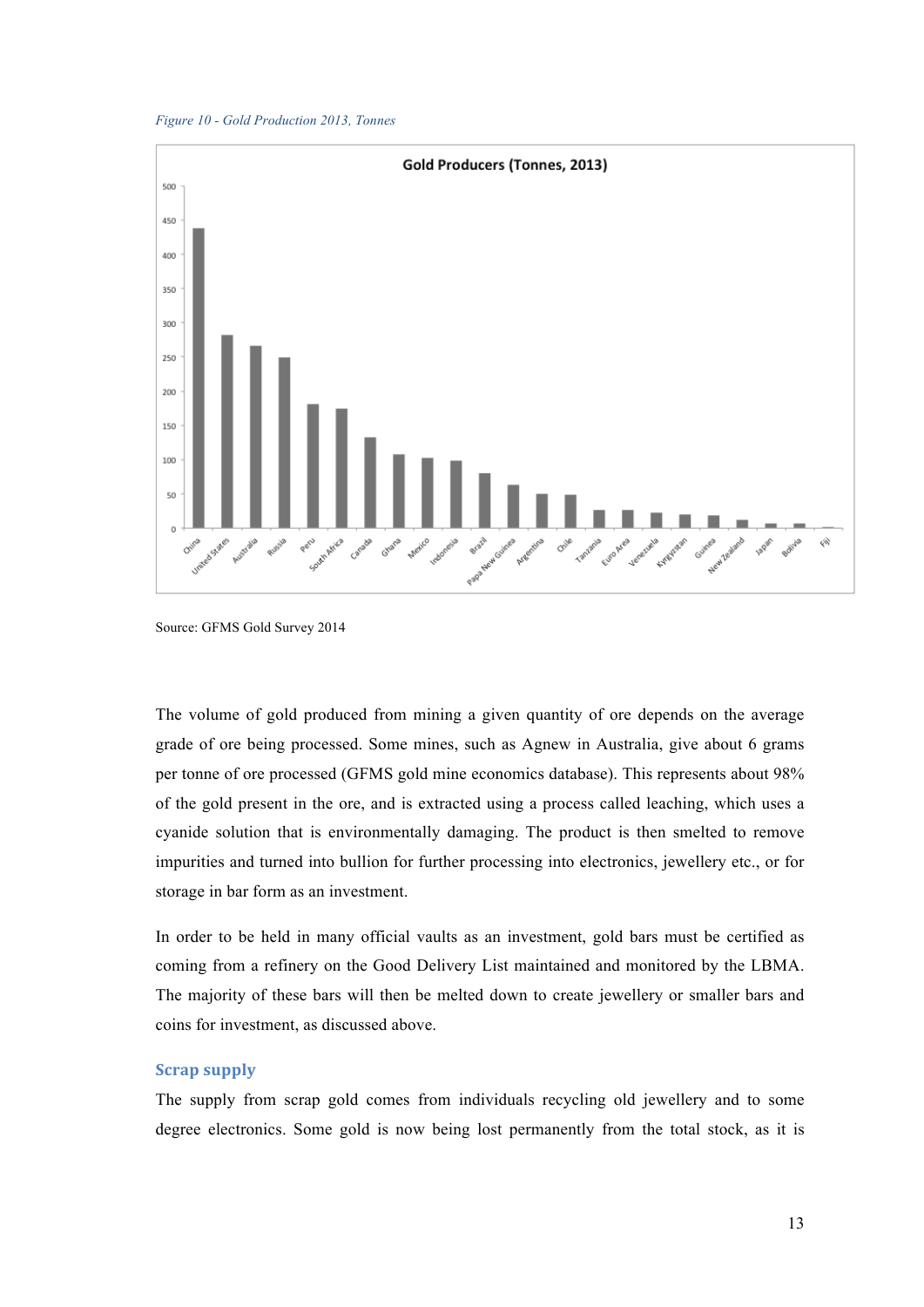present in such small quantities in electronic goods that it is not economically viable to recover it. The rate of recovery however is still above 50%



*Figure 11 - Total Scrap Supply, Tonnes*

Based on a visual inspection of Figure 13 above, there appears to bee correlation between high prices around the financial crisis and jumps in scrap supply. As prices declined after 2011 so too did scrap supply. There has, however, been no significant academic economic research to date in relation to the supply of gold from scrap. A study on recycling by Graedel et al. (2011) outlines some detail on the metallurgical aspects of gold (and other metal) recycling. Söderholm and Ejdemo (2008) investigate the scrap market for steel in Europe and the USA and provide a description of the process. They also discuss the economic fundamentals of the supply that they find to be based on current prices and the fact that scrap can be processed at a fraction of the cost of ore. A similar study on nickel (Eckelman, Reck, and Graedel (2012)) outlines its price sensitivities across its supply chain.

However, as gold trades as a primarily financial asset while steel and nickel are simple commodities there are differences in the markets that warrant further investigation. The Gold Fields Minerals Surveys carried out annually (and providing the bases for this and the previous section) provide a similar but more detailed analysis of individual countries scrap supply. GFMS also believe that scrap supply changes are based on the price level. However we do not know if a base level exists which is insensitive to price

Source: GFMS Gold Surveys 2005 - 2014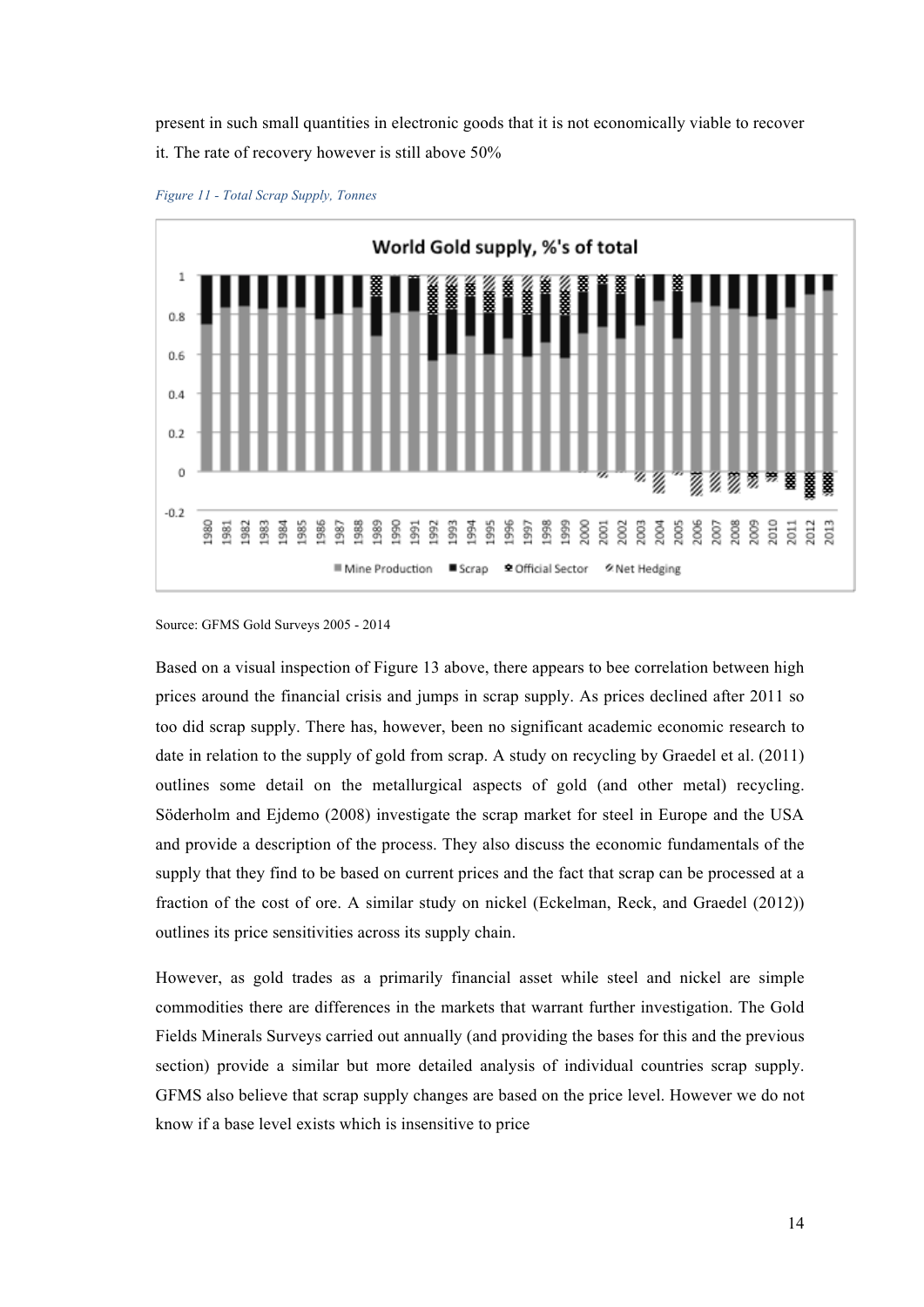#### **Official Sales/Purchases**

Much of the time period shown above saw central bank (official sector) sales of gold holdings. Feldstein (1980) argues that central bank sales should have a negative effect on gold prices, as they cause a sharp increase in supply, and this did seem to be the case. Central bank sales, which began in the 1990's, originated from central banks leasing gold through the bullion banks. Once they were in regular contact as a result of this market, central bankers saw an opportunity to slowly sell gold and reduce their holdings. When the Bank of England announced that it would sell the majority of its gold in 1999 it seemed to have become a trend. Coupled with the rise in production volumes, this was a major driver of the gold bear market at the time.

The Global Financial Crisis (GFC) saw central banks becoming net buyers of gold again in 2010 for the first time since the 1980's. In 2013 central bank purchases were 409 tonnes, down on the previous year by over 100 tonnes but still very high by modern standards. The longterm effect this might have on gold markets is unclear. Renewed purchases do however point to gold retaining its money like characteristics as it is held increasingly as a monetary reserve.

Salant and Henderson (1978) also argued that sales, more especially the announcement of sales, would push down prices. Their analysis was based on the Hotelling rule which states that non-renewable resource prices (less the marginal cost) should rise at the rate of interest. In their model prices would then rise at a faster rate than the interest rate when a sale is expected, to compensate investors for the negative price shock cause by the large sale. Recent purchases would cause prices to rise more slowly, so that the positive future impact of anticipated central bank purchases on the gold price is diffused.

There are a number of points worthy of mention concerning these papers. Firstly, according to Livernois (2009) the Hotelling rule does not hold in practice mainly due to technological progress. Secondly it assumes that the only reason to hold gold is price appreciation, but as we have seen it is possible to lease gold. Third, the applicability of a Hotelling rule to a renewable resource, as we can consider gold to be in the short run, is unclear.

#### **Producer Hedging**

There are a number of papers that utilize the hedging practices of gold mining companies to provide evidence on the selective use of hedging by corporations. An early paper is Tufano (1996), who finds little evidence for selective hedging ability. More recently Jin and Jorion (2007), and Adam, Fernando, and Salas (2015) both cast doubt on the hedging ability or value. Jin and Jorion find that hedging is related mainly to corporate distress while Adam et al note that the market may recognize the value of hedging in gold mining and refining firms but this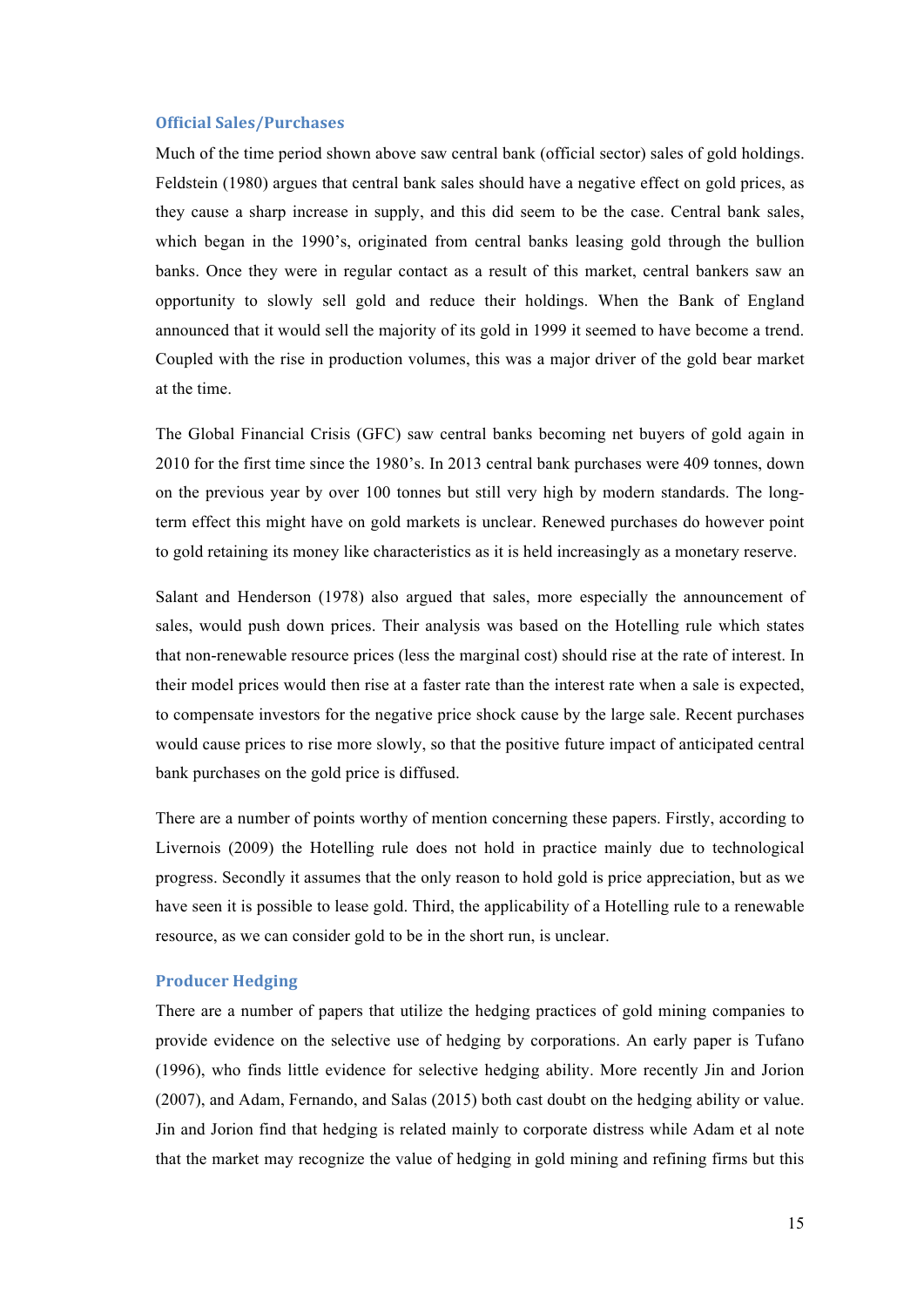is outweighed by asset substitution effects. Overall, Central to understanding this issue is the ideas that hedging by miners (gold producers) can be a source of supply to the market in two ways, through forward sales and leasing. Hedging, as a significant tool of miners was first applied by Barrick Gold and thereafter spread through the industry. It was a source of supply in the 1990's as firms tried to remove their gold price risk. A useful description of corporate hedging in practice, via two case studies, is contained in Chung (2003).

These positions were not always pure hedges, with evidence that firms tried to sell forward when prices rose and remove positions in the early 1990's (GFMS (1991)). These also do not represent supply to the spot market as no gold is delivered until the end of the contract. Instead it adds liquidity to the derivatives market and allows producers to lock in the prices now of expected future mine output. For the same reasons it does not provide short-term cash for producers.

In contrast gold leasing does provide spot market liquidity and immediate financing to the miners. It involves borrowing gold for a fixed period that can then be sold in the spot market for dollars. This gives miners a cheaper source of finance than dollar loans, as gold lease rates have typically been lower than dollar interest rates as shown below. Leasing only provides a net supply when more loans are made than repaid in a particular year.



*Figure 12 - 12 Month LIBOR and Gold Lease Rates, %*

Source: LBMA.org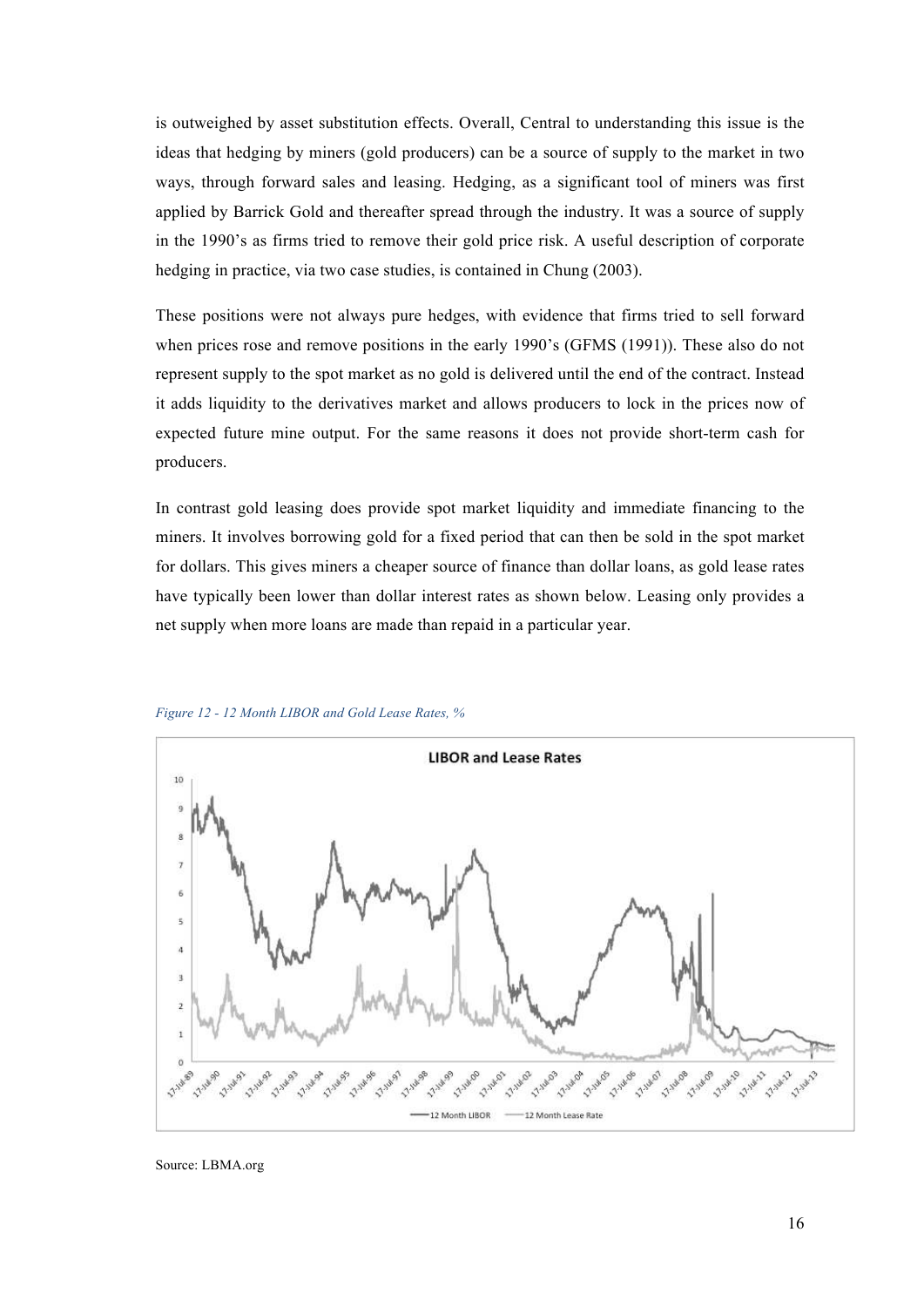#### **The relationship between Gold Prices and Gold Mines**

In the end, like any other asset, gold is affected by its supply and demand characteristics. Thus studies, such as Bertus & Stanhouse (2001), discuss gold prices in terms of supply and demand factors. However, including gold supply, as a variable is more difficult than might be expected due to the previously mentioned issue of gold's stocks dwarfing new gold inflow from mining. The relationship between gold prices and mining activities is then a factor to be considered in any modelling.

Gold shares a negative short-run relationship between price and mining output with other exhaustible resources. As Keynes (1936) and others have pointed out, an increase in the price of an exhaustible resource like gold can, in the short term, lead to declines in its output now. The fixed nature of ore processing capacity in the short term and a higher price of gold will induce the mining of lower grades of ore, which reduces the total volume of output. Thus, while the amount of ore processed remains steady, the final output of gold declines, leading to a further price increase.

This inverse relationship between the gold price and mining output has been documented empirically both for the 1930s Keynes (1936), and for the 1970s Marsh (1983). Fortunately, it has been noted that the long-term relationships between price and output do seem to be positive and stabilizing, as ore processing capacity restrictions can be overcome in the long term. Rockoff (1984) shows that the long run supply of gold is relatively elastic with respect to gold's price

Selvanathan & Selvanathan (1999) provide recent evidence on this through an empirical test of whether Western Australian gold production between 1948 and 1994 had a positive relationship to price. They find that in the short term (one year) there is no real measurable response in production level to price changes. However over 5 years a 1% increase in the real price of gold results in a roughly 1% increases in the volume produced. Rockerbie (1999) provides a similar analysis for South African data between 1970 and 1995, with annual data. He finds that the adjustment speed of production was slow, taking eight years to feed through, which is not unreasonable considering the large-scale capital investment involved. This is one of the few papers where production costs are considered, but they were found to be an insignificant factor in explaining production volume changes. Erb and Harvey (2013), however, suggest that gold mine production is not significantly affected by the rise of prices since 2000, from a visual inspection of data.

Many other studies argue that gold miners are price takers rather than price setters Blose and Shieh (1995). Borenstein  $& Farrell$  (2007) find no mention of supply shocks of any kind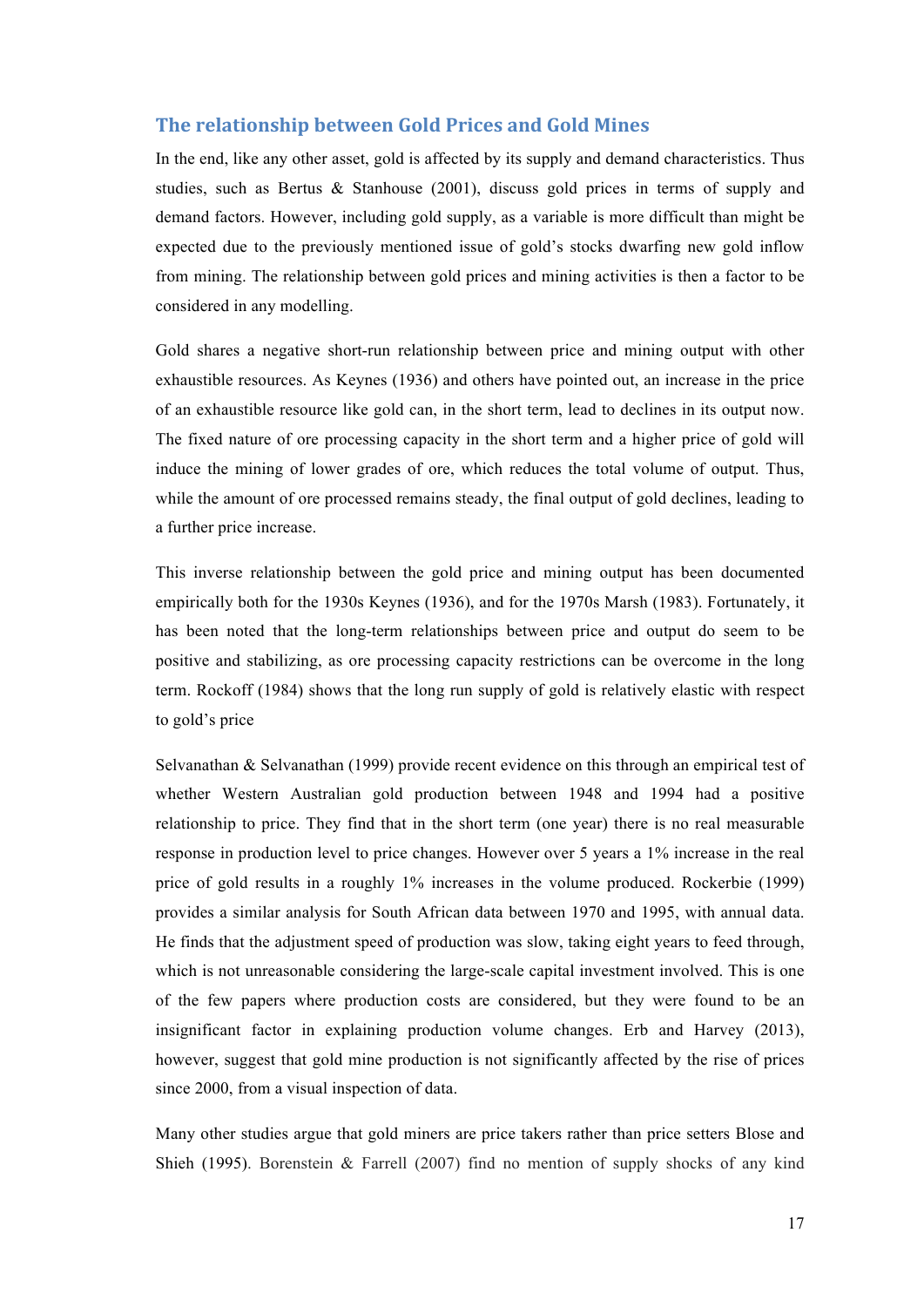having an effect on gold price from a search of 28 years of the Wall Street Journal. Nor was it mentioned in interviews they held with mining executives. Another factor from mining affecting gold prices is the idea that the marginal costs of gold mining drive gold prices. Rockoff (1984) points to this having its roots in the idea from classic economics that under a stable and perfectly elastic supply curve the cost of extracting gold is the main cause of the gold price level. In analysing the effect of the gold price on production, Rockerbie (1999) assumes this causality holds true. Paul Krugman stated, "Placing a ceiling on the value of gold is mining technology, and the prospect that if its price gets out of whack for long on the upside a great deal more of it will be created." (New York Times, December 28, 2013).

The other possibility is that the causality runs from prices to production costs, as explained by Ricardo's Law of Rent Ricardo (1817). At any given price it can be expected that mines will supply the market up to the point where marginal costs equal marginal benefits, and the industry as a whole maximises its economic profit. Ricardo notes that mines are of various qualities. As gold prices rise, marginal mines, which were previously unprofitable, will be brought (back) into production. These would be deeper mines or mines yielding a lower quality of ore. This means that the average cost of production for the industry as a whole would rise after prices do, and because of the rise, making low cost mines even more profitable and allowing overall production to expand to meet demand. Similarly, if gold prices fall, it would force high-cost mines to shut down and decrease supply. The opening and closing of mines conditional on the gold price is consistent with the "real option" characteristic embedded in gold mines as analysed theoretically in Brennan & Schwartz (1985) and empirically in Krautkraemer (1989) and Moel & Tufano (2002). For example, Krautkraemer (1989) finds that as prices rise, miners tend to mine lower quality ore. O'Connor, Baur, and Lucey (2014) examine this in some detail. They find strong evidence for causality running from gold prices to gold production costs both at a firm and a national level. There is also some industry-based discussion that gold prices drive production costs and not the other way around. GFMS Gold Survey 2013 states that "*Over the last decade rising gold prices enabled producers to adjust mine plans to incorporate lower grade material, thereby optimising assets' lives, but this practice also served to push costs higher when expressed on a unit dollar per ounce basis*." In contrast, some analysis argues that production costs provide a price floor below which gold prices cannot fall, as reported in Barron's by Conway (2014).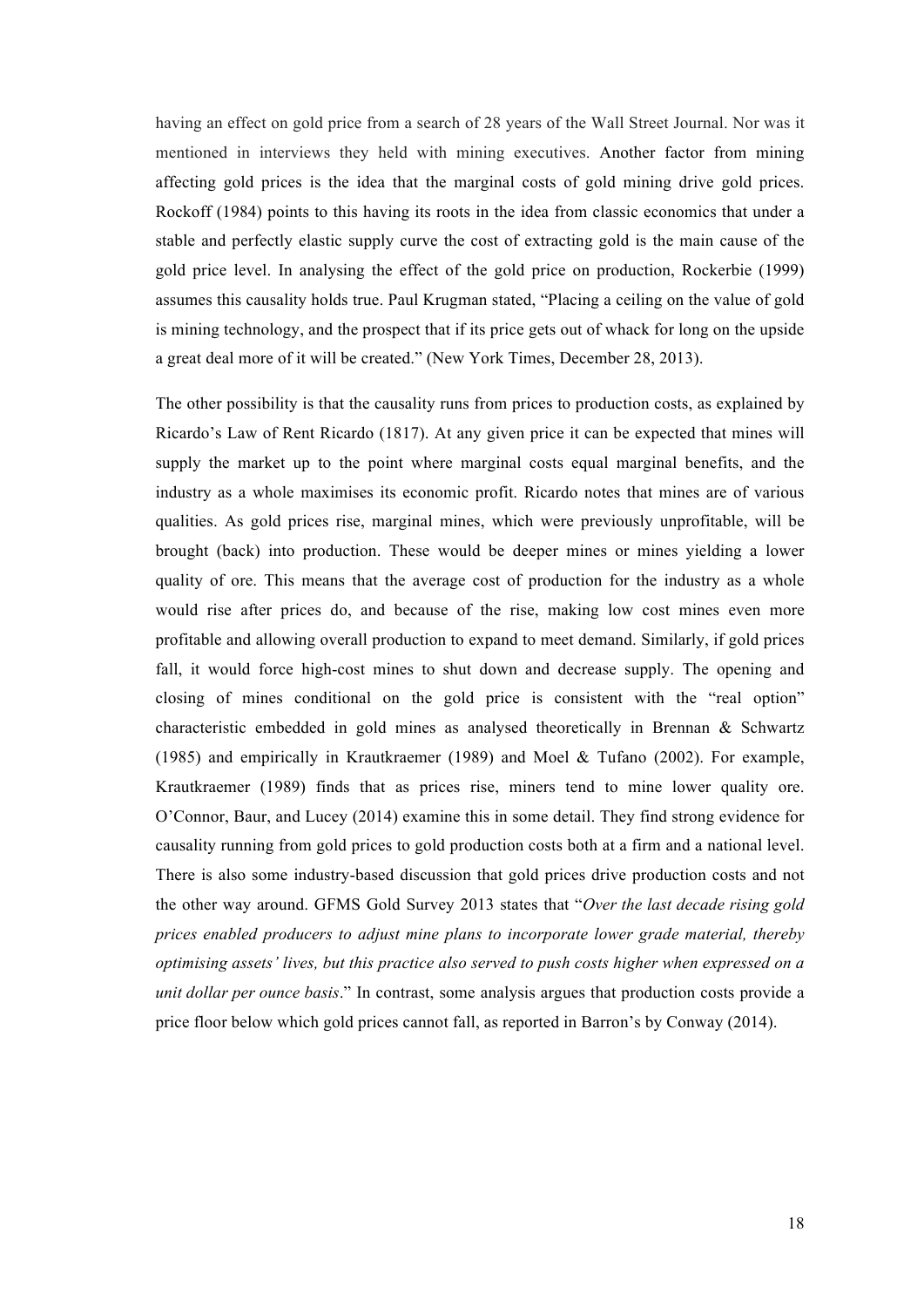## **Gold as an investment**

Amongst financial assets gold is quite unique. It virtually sits as its own asset class different even from the other precious metals: silver, platinum and palladium (Batten, Ciner, and Lucey (2010), Batten, Ciner, and Lucey (2014). One reason is that its usefulness as an industrial metal is small and declining when compared with its investment and jewellery uses. The other precious metals still however have significant uses in industry: platinum is commonly used in catalysts, palladium is now mixed into many of the alloys that are replacing gold in dentistry and silver can be part of production of solar panels.

Prior to the closure of the gold window in 1971 much of the discussion on gold prices understandably focused on gold's role as a monetary asset. When the price itself was examined the discussion revolved around what level the price should be set at in terms of macroeconomic policy, not based on its characteristics as a financial asset.

For example Goodman (1956) discusses the recurring conversation as to whether the officially set price of gold during that period should be raised in order to increase international liquidity. While it was by no means a closed question, with Busschau (1949) arguing for a decrease in the value of all currencies relative to gold and Johnson (1950) the opposite, the reasons for officially adjusting the price of gold were in general based on issues around macroeconomic variables, such as trade imbalances and wages. Research on financial asset based issues, such as its ability to hedge risks or diversify a portfolio (areas in which recent literature has focused), were not addressed in any detail

Early work on with speculative or investment view of gold comes from Machlup (1969), which was published just prior to Nixon's decision to sever the link between the gold price and monetary policy. This paper offers information on the supply and demand for gold in that period in order to form an assessment of the prospects of the gold price in the ensuing years, as well as discussion of the merits of holding gold versus other assets. He concludes that the 1969 gold price of \$35 would not hold without government intervention and would fall significantly if governments moved out of the market. History has proved this wrong as the price rose to around \$200 in the 3 years after the closure of the gold window. As discussed above, central bank gold sales in the 1990's did add to the depressing price pressures at the time but did not permanently depress the price of gold. As the price of gold up to 1971 was fixed, while the general price level continued to increase with inflation, this does raise the question as to whether the rapid rises in the gold price post 1971 were due to a purchasing power parity type adjustment.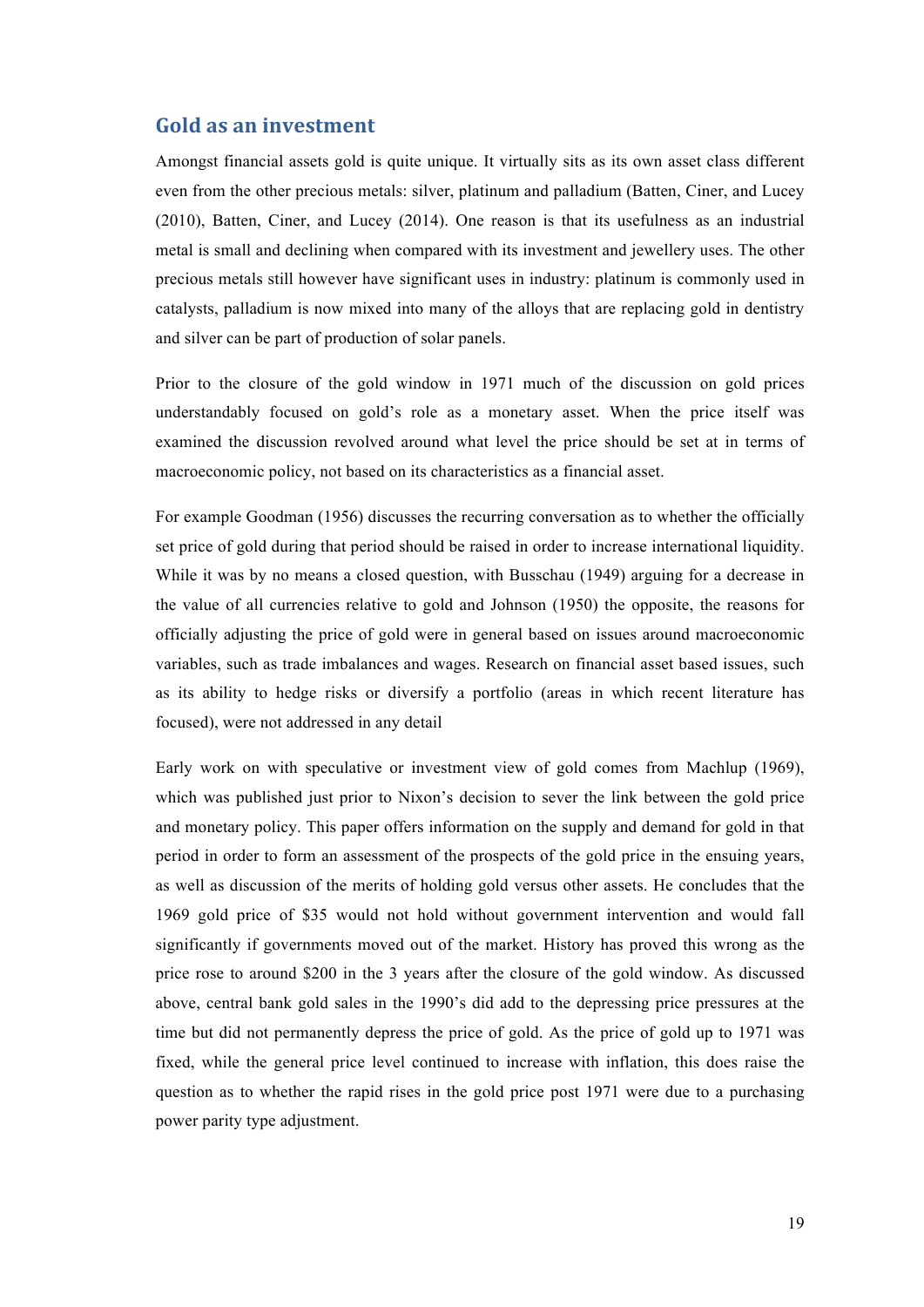#### **Hedging and Portfolio Diversification**

How useful is gold as part of an investment portfolio? Is it a hedge, and if so over what period of time? A hedge is defined as "an asset that is uncorrelated or negatively correlated with another asset or portfolio on average" (Baur & Lucey 2010:220). Sumner et al. (2010) look at real return and volatility spillovers between gold, stocks and bonds in the US. They find almost no spillovers to gold from US stocks and bonds in their sample from January 1970 to April 2009. This seems to highlight the channel, or lack thereof, that allows gold to be a significant diversifying force. If there is no spillover, if gold is isolated from stock and bond movements that would be a prima facia signal of its potential to be added to a stock-bond portfolio. There is a very large literature on gold as an investment asset in portfolios.

Gold is a volatile asset when held alone. Jaffe (1989) recommended holding approximately 10% of a (stock) portfolio in gold in order to achieve an optimal. This however works only with the actual asset. Adding a portfolio of gold stocks however is found to increases risk and return in contrast, which, while it may increase the risk-reward ratio overall, does not have the double benefit of simply adding gold.

Using a monthly data set over a longer period (1971-88) Chua et al. (1990) confirm that gold has a low Beta, as per the CAPM, and find that it is consistently insignificantly different from zero across different time periods. This shows that gold price movements have no correlation with stock price movements on average over the period examined. This is what gives gold the ability to hedge portfolio risk. Gold stocks are again shown as a poor diversifier relative to gold and to have a time varying beta in contrast to gold's stable beta, in a similar way to Faff & Chan (1998).

Hillier et al. (2006) examine the roles of gold, silver and platinum in asset allocation decisions. The paper concludes that all three precious metals provided considerable diversifying benefits in volatile markets when held in a portfolio of U.S. or global stocks, while the diversifying role of precious metals is limited during poor market return periods. The authors then consider two strategies to examine their portfolios efficiency: a buy-and-hold strategy and a switching strategy with ortfolio efficiency measured as the relative reward-to-risk ratio. Their results suggest that in a passive buy-and-hold strategy, the optimal weight of gold in broad-based international equity portfolios is approximately 9.5%, significantly higher than the level of gold found in most funds' equity portfolios. It is also higher than any of Bruno & Chincarini's (2010) estimates. The switching strategy for gold, silver and platinum does not provide significant efficiency gains.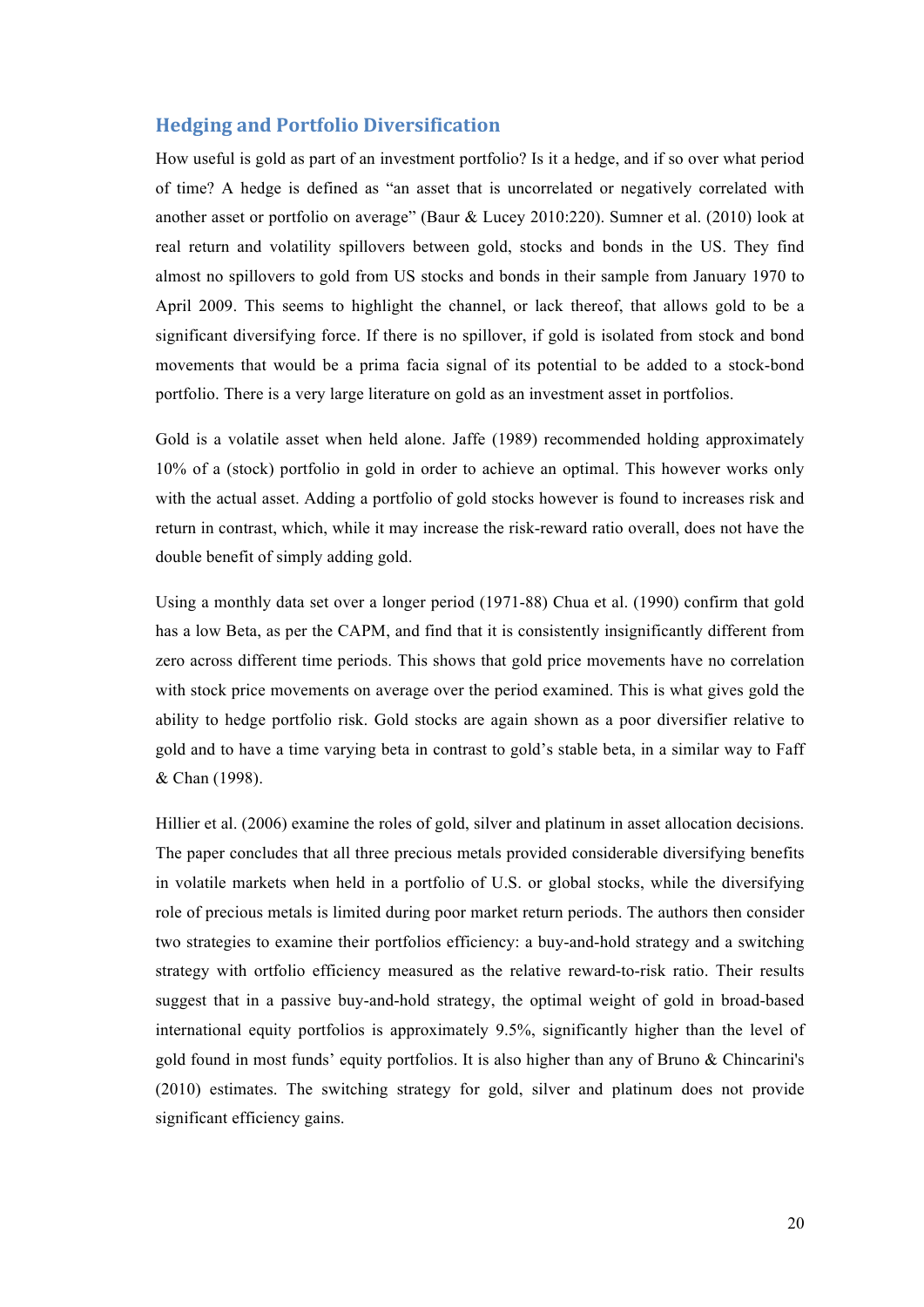Bruno & Chincarini (2010) look at optimally weighted portfolios to assess how much gold investors in various countries should have in order to maximise their risk return profile. These vary considerably, with weights from 0.1% to  $12\%$ <sup>1</sup>.

Another characteristic that contributes to gold's diversification abilities is the skewness of its returns distribution. Lucey, Tully, and Poti (2006) discuss the importance of considering the moments of a distribution, rather than just mean and variance, as is the original portfolio theory. Over the period examined (1988-2003) they show that when the positive skew of gold is taken into consideration in a multimoment asset allocation the optimal portfolio weights for gold are lower than under a simple mean-variance analysis. It is recommended that investors should hold between 4-6% under traditional optimisation and 2-4% when skewness is accounted for. Surprisingly little research has been undertaken on multi moment optimisation on precious metals.

One recent work is Emmrich and McGroarty (2013) who update Jaffe (1989) using monthly data from 1981 – 2011. They reinforce the finding that the addition of gold to a range of portfolios reduces the portfolio volatility in all periods examined, the main aim of a diversifying asset. However poor gold returns in the 1980's and 1990's mean that risk adjusted returns, as measured by the Sharpe and Treynor ratios, still suffer. The paper also shows that the skew of gold returns moderates the effect of negative skewness, as previously highlighted by Lucey et al. (2006), from other assets such as equities when combined in a portfolio. The changes in the benefits to holding gold prompt the authors to suggest that the ability to switch at the correct times into and out of gold would be beneficial. This fact was disputed by Hillier et al. (2006) who found no benefits from switching, even with hindsight.

Gold as a possible hedge asset has also been examined in relation to currency portfolios. Capie et al. (2005) examine whether gold can act as a hedge against currency risk, specifically as a hedge against Yen/US Dollar and Sterling/US Dollar exchange rates. They show that its ability to act as a hedge is time varying based on unpredictable political and economic events. The theory as to why it would be a dollar hedge is similar to its negative relationship to the US Dollar. It seems sensible that when the dollar is losing value investors might exchange their dollars for gold, raising the price of gold on average. Joy (2011) expanded the sample of dollar

 $\overline{a}$ 

<sup>&</sup>lt;sup>1</sup> Some results are as follow: 3–8 % in European countries, for South American countries Mexico should have about 6% but the remainder should have 0%, in Asia South Korean gets a 0.1% weighting while India, who have strong cultural links to gold, have a 12% weighting, with the remaining countries between 4% and 7%.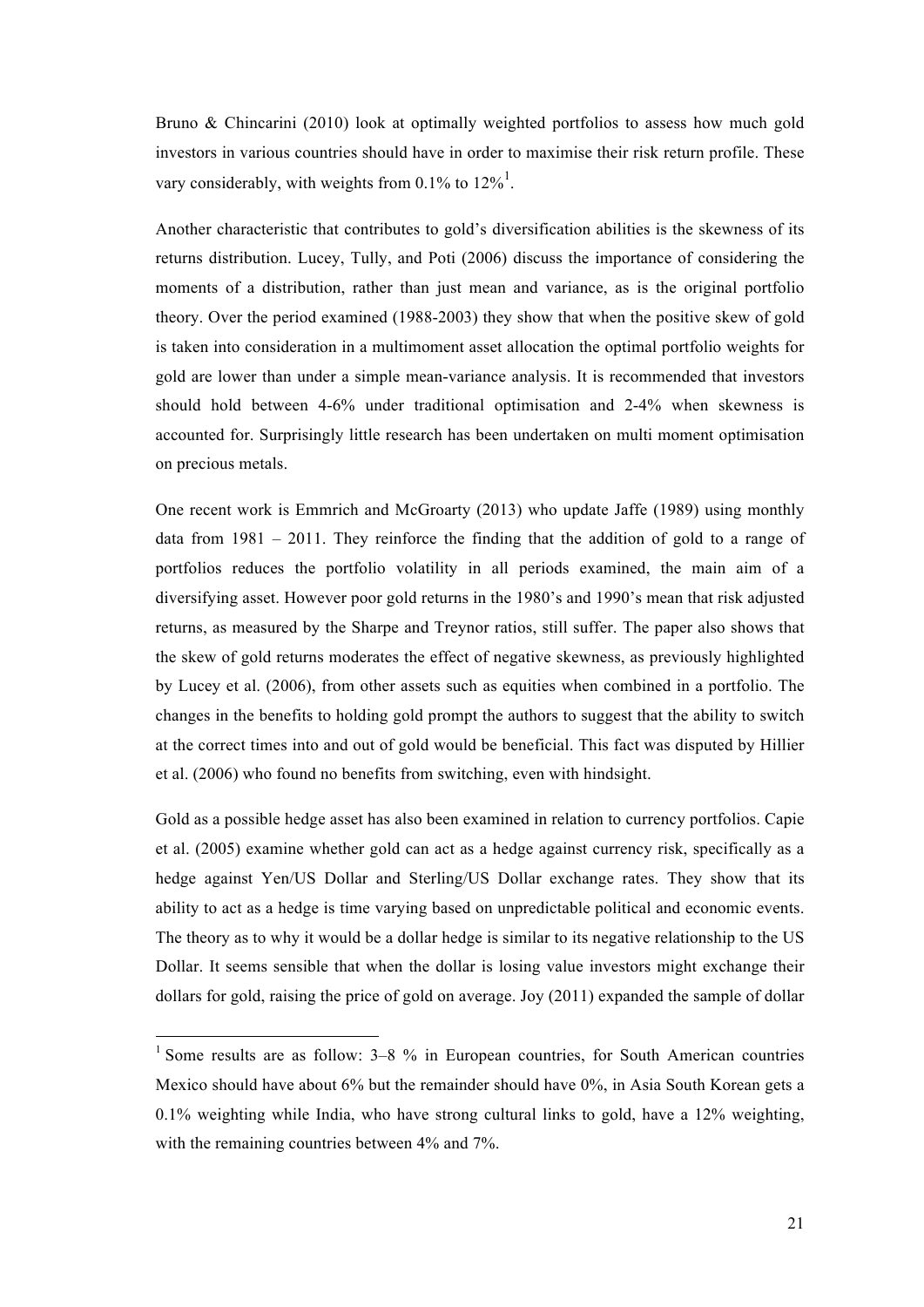pairs to 16 currencies from 1986 – 2008. Using dynamic conditional correlation models he finds that gold was a dollar hedge, and becoming more strongly so, over the 23 year period examined. Reboredo (2013) also finds that gold acts as a dollar hedge using weekly data from 2000 -2011 for 8 currency pairs. Similar findings, of gold as a potentially useful hedge for currencies are reported in Reboredo and Rivera-Castro (2014), Yang and Hamori (2013) who also examines the safe haven properties of gold for currencies, and Apergis (2014) who shows gold as a useful predictor and hedge for the Australian dollar. Both Ozturk & Acikalin (2008) and Soytas et al. (2009) examined the role of gold as a hedge against the Turkish both finding that there is hedge potential.

#### **A Safe Haven?**

An asset may be a hedge, providing protection on average, but fail in times of extreme stress. The attractiveness of gold to investors in times of panic or extreme market stress is widely recognised and mentioned frequently in the financial press (e.g. Sanderson 2015). This aspect of gold has been included in many models of gold prices but the way studies have measured stress and how gold interacts with these stresses has changed.

Ariovich (1983) includes the impact of political tensions on the gold price, dividing them up into those that affect international financial markets, inflation expectations, and the value of the US Dollar. Analysing monthly data from 1972-1981 they find that using a measure of political tension in an explanatory model of the gold price does not increase the power of the model but there is a positive relationship between the two. US developments are shown to have a larger impact, but as the US dollar gold price is being investigated this is to be expected. Koutsoyiannis (1983) also incorporates an author calculation of "political tension" but it does not provide explanatory power, as does Abken (1980). The risk premium underlying gold prices is examined by Melvin & Sultan (1990) who use a GARCH framework to show that it is time varying based on a number of factors. The conditional variance of spot prices is due to political unrest (specifically in South Africa due to the time period under consideration – 1975 to 1988) and oil price changes. Political unrest is an author calculated figure based on the deaths due to political violence, the number of demonstrations and political arrests reported in the New York Times. Futures price conditional variance is shown to be dependent on spot price forecast errors.

Baur & Lucey (2010) develop the underlying idea of what a safe haven is and move it away from the above mentioned works which focused on political tension, rather than gold's relationship to other asset prices at times of extreme market movements. They define it in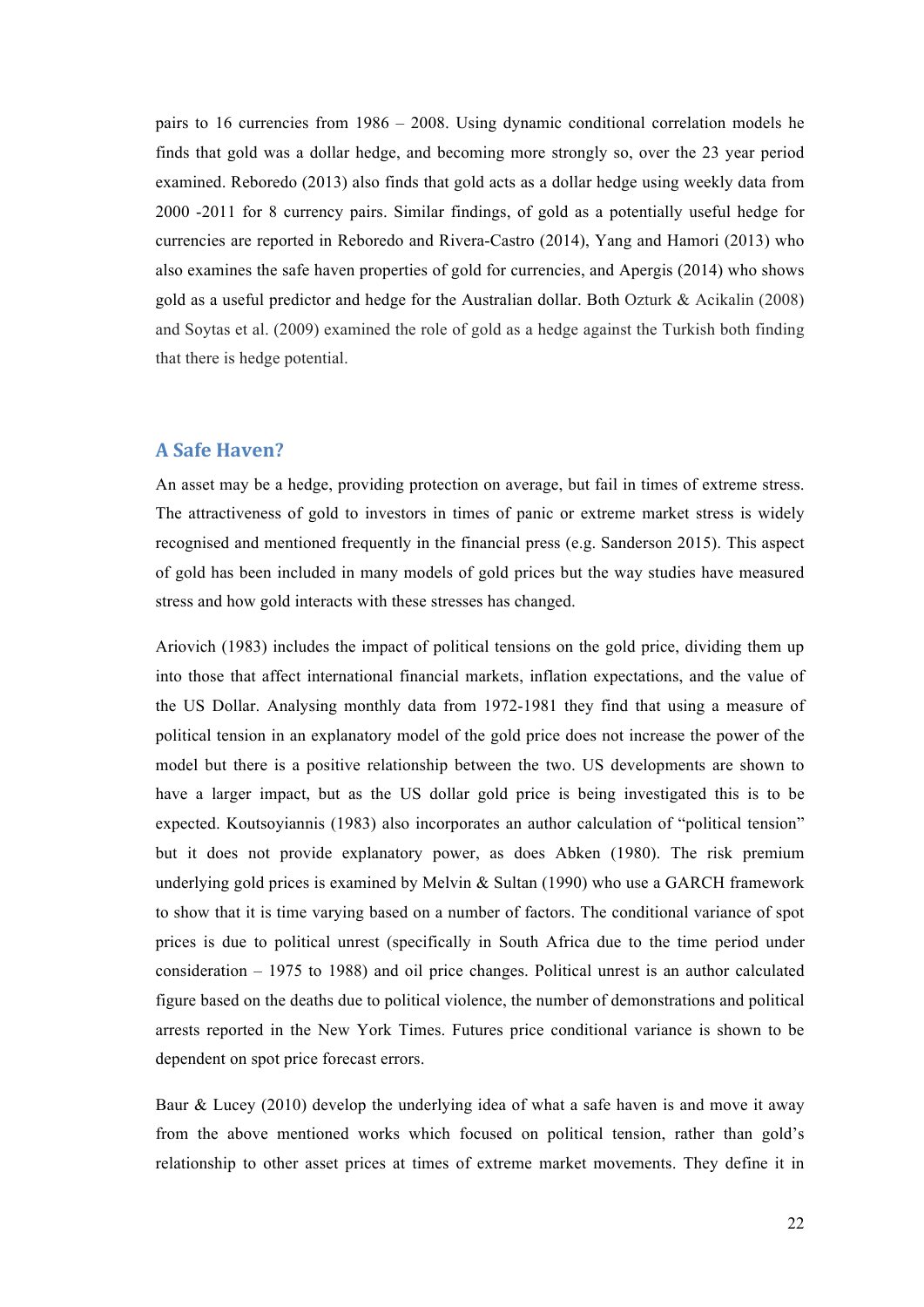terms of its ability to protect wealth from financial market crashes. They measure market distress as periods when stock or bond indices fall below 1%, 2.5% and 5% quantile of the return distribution. This also provides a clear separation of the ideas of a hedge and a safe haven. Baur & McDermott (2010:1890) refine the definition of a safe haven to the following, "A strong (weak) safe haven is defined as an asset that is negatively correlated (uncorrelated) with another asset or portfolio in certain periods only, e.g. in times of falling stock markets." On an empirical level Baur & Lucey (2010) study the relationship between US, UK and German stock and bond returns and gold returns, finding gold is a hedge and a safe haven for stocks but not bonds. However, gold is found to act as a safe haven for only 15 days after a market crash. In contrast, Bredin, Conlon, and Potì (2015) apply wavelet analysis and suggests that contrary to the 15 day finding of Baur and Lucey gold is be a safe haven for up to a year. Baur & McDermott (2010) extend this analysis to a more international sample and confirm gold's status as a safe haven for equities but not for all countries examined. In some countries, such as Australia, Canada, Japan and the BRIC's, gold is ineffective in protecting wealth from extreme market movements.

Cohen and Qadan (2010) link gold to markets constructed measures of risk and find that in times of crisis such as 2008 gold leads or drives the VIX, making it a better safe haven asset. In normal periods there is a bi-directional causality between the two. Hood and Malik (2013) directly assess whether gold can outperform VIX as a hedge or a safe haven between 1995 and 2010 for US stocks, based on the same methodology and definitions as Baur & McDermott (2010). However Hood & Malik (2013) is based on a much shorter data than Baur & McDermott (2010) which goes from 1979 to 2009. Hood and Malik (2013) find that gold is a hedge and a weak safe haven for equities, that it is uncorrelated with the market in a crash, but not negatively correlated. VIX by contrast is a strong safe haven. Intriguingly, Ghazali, Lean, and Bahari (2014) finds that Sharia compliant (Islamic law compliant) gold accounts in Malaysia may not provide safe havens. However, this is in some conflict with Gürgün and Ünalmış (2014) which finds safe haven status across a wide range of emerging markets, many with strong Islamic financial characteristics. Returns from the Malaysian stock market haven been shown to have a low correlation with domestically priced gold returns, in Ibrahim (2012). A weak version of a safe haven is shown to exist as these correlations do not increase on days of consecutive market declines, but extreme markets movements are not directly addressed.

Nelson (1966) states that it is only official links, such as gold holding by central banks, which has allowed gold to be seen as a safe asset. This possible reduction in safe haven status between the time periods studied by these recent papers links to Baur & Glover's (2012) questioning as to whether gold can remain a safe haven based on behavioural economic issues. They argue that as it is increasingly being held for purely speculative purposes, for example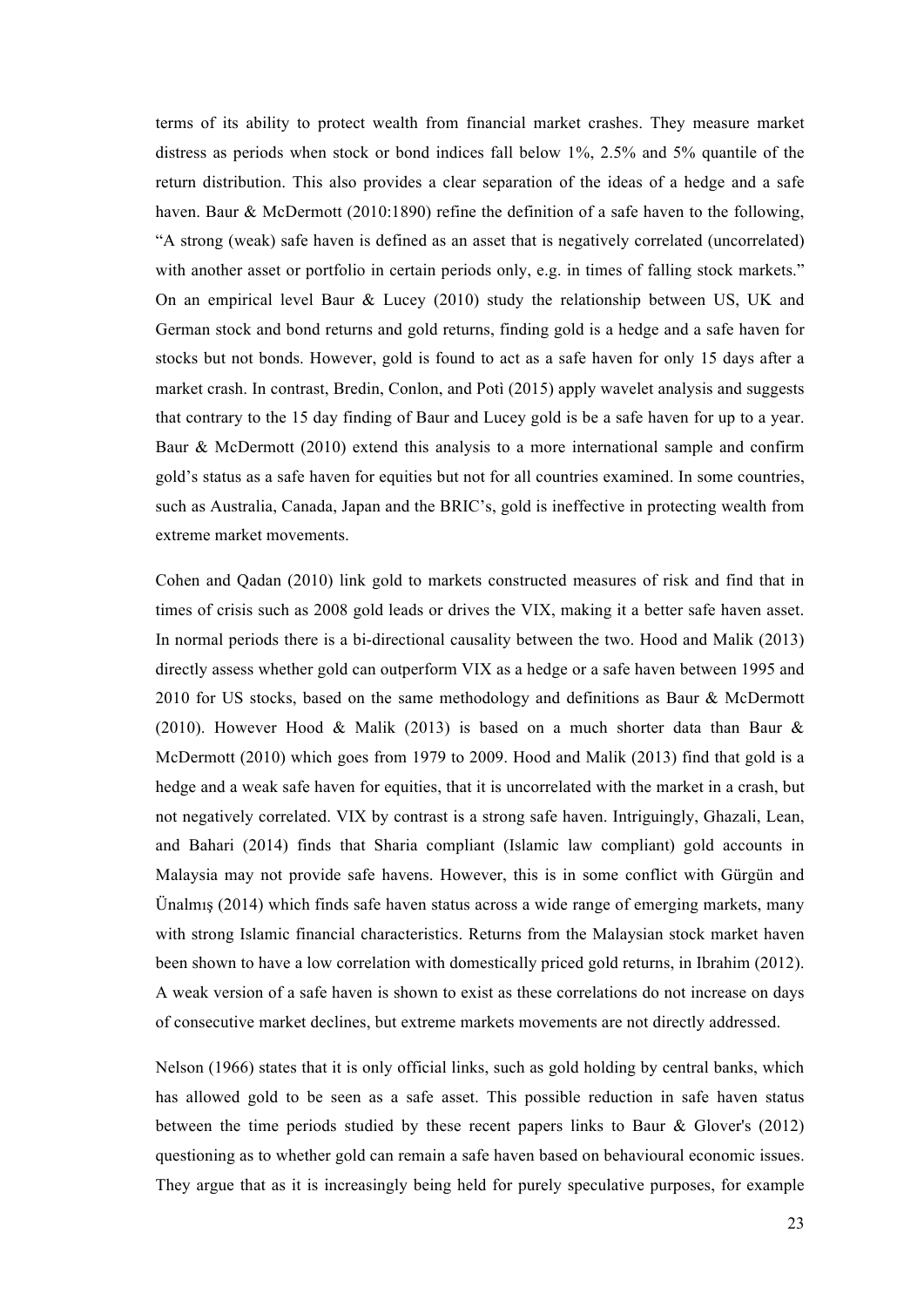due to the emergence of gold ETF's where it is not only much easier to get an exposure to gold in your portfolio but also to sell, it will suffer in a similar way to other assets when the market panics. Coleman and Dark (2012) show that investors in gold through futures markets are the main drivers of its price over the long term, rather than hedgers. Ivanov (2011) argues that even that has been superseded since ETF's began and that they now drive the spot price of gold. The safe haven nature of gold is probably time varying. Lucey and Li (2014) demonstrates instability in the safe haven nature, showing significant periods when gold did not act as either a safe haven or a hedge for US stocks and bonds. Using daily data they examine on a rolling quarterly basis, finding some quarters where gold was and others where it is not a safe haven. Interestingly this is one of the few papers to examine the safe haven status of other precious metals, finding evidence of silver in particular as being a safe haven.

A similar finding is in Choudhry, Hassan, and Shabi (2015), this issue, who finds a breakdown in the safe haven in the financial crisis (see comment above on Lucey and Li (2014) XX. Sumner et al. (2010) also show that unsurprisingly during financial crises spillovers are higher as systematic risk is prevalent. During the recent financial crisis it is shown that gold volatility and returns spilled over strongly to stocks and weaklier to bonds. This finding fits well with the safe haven literature discussed above.

Reboredo (2013) reassesses this issue confirming gold's ability to hedge US dollar risk and finds that in the tails gold does still act to reduce dollar risk across all currency pairs. This paper also shows that in currency portfolios based in dollars gold acts to reduce Value at Risk and Expected Shortfall.

Joy (2011) also evaluates whether gold could act as a safe haven against US dollar risk and finds that it does not. He conclude that as gold's correlations with most dollar pairs is less negative in the lower quintiles; gold does not act as a safe haven for extreme dollar depreciations. This may be due to gold and the dollar both being seen to act as safe havens, so that they sometimes co-move during market upheavals.

Ciner et al. (2013) also examine gold's safe haven status in relation to the US Dollar and UK Pound, measured as their trade weighted values, between 1990 and 2010 using dynamic conditional correlations. They show that gold can be considered both as a safe haven for the US dollar from 2000 onwards and also for the UK Pound. They describe this as gold's anti-Dollar characteristic. As this analysis does not relate to the average relationship between gold and the dollar, as in many other studies (an idea criticised by Pukthuanthong  $\&$  Roll (2011) and O'Connor and Lucey (2012) but at extreme points this is an accurate use of this term. This paper also finds gold as a safe haven against extreme oil price movements, also found in Reboredo (2013).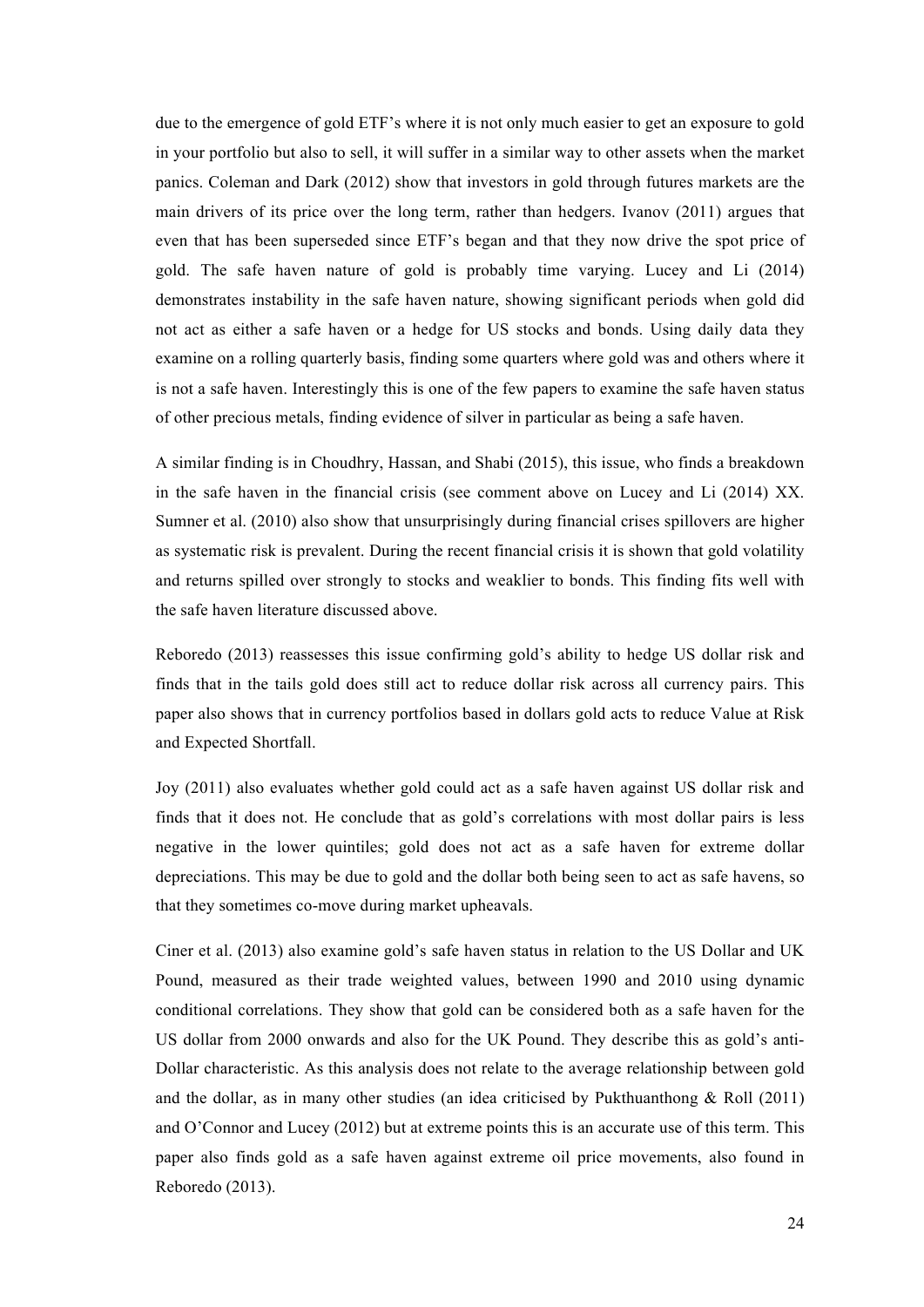Soytas et al. (2009) examine gold prices in Turkish lira relative to their domestic exchange rate. They find the gold price to be highly inelastic with respect to the value of the Turkish Lira and interpret this as a safe haven characteristic without pinpointing time of crisis in the research. This then seems to be more properly defined as a long run hedge.

Whether gold's ability to act as a safe haven has been reduced because it is now being held more and more as a speculative investment through vehicles such as ETF's will require more time and data. The fall in ETF holdings since 2012 may also show this reduction to be a temporary phenomenon. Gold may also act as a safe haven for currencies other than those seen as safe havens themselves, such as the Dollar and the Swiss Franc, but again wider study is required. Baur and Glover (2012) examine this theoretically.

#### **Gold and other Precious metals**

Gold has been shown to have the ability to mitigate some of the risks faced by investors holding other assets. It has also been shown to have links to specific assets based on both theory and empirical research. .

Silver and gold are closely associated throughout history. Gold replacing silver as the monetary metal of choice in most countries between the 1800's and 1900's was a combination of accident and massive increases in gold supply. Both metals are also very common in jewellery. But silver has a much longer history as an industrial metal, from its beginnings in photography up to the present day.

Both gold and silver are also investment assets and it would be expected that a wide range of variables would affect their prices in a similar way. It would also be expected that many market participants would be likely to trade in both metals simultaneously. These two factors should lead to spillovers between the four precious metals, not just gold and silver. Garbade & Silber (1983) investigate spot-futures market linkages and show that gold and silver prices are well integrated, over even short periods, in contract to other commodities examined whose prices were more independent of each other. Ma (1985) examines the case for gold and silver's value being linked by a long run equilibrium ratio of their prices, as they are considered to be close substitutes. Historically the ratio of gold to silver prices has varied from 1:1 in ancient Egypt, was about 13.5:1 for 2000 years until 1837 when the US Congress set it to 16:1. He finds that a short run parity relationship does exist between the two as expected between 1978 and 1983. Wahab et al. (1994) confirm Ma's (1985) finding of a long run equilibrium relationship between the two and that the gold-silver spread can be used to predict returns in their sample period (1982-1992). Based on this they develop an error correction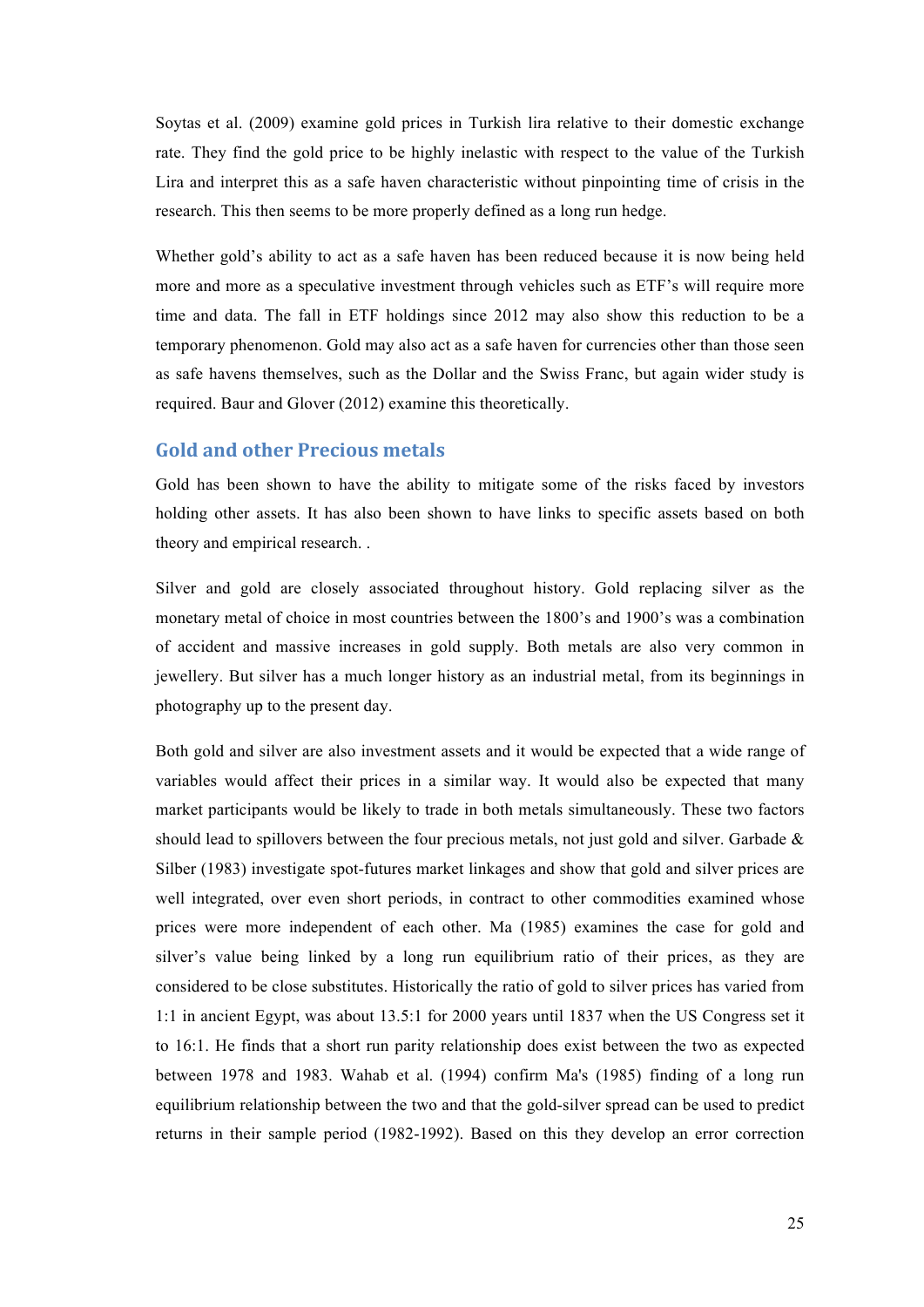model that is used to forecast the spread one week ahead. The authors then test whether it is possible to use this knowledge to beat the market but after transaction costs a loss is made.

Koutsoyiannis (1983), by contrast, using one year of daily data finds that once other explanatory variables had been accounted for silver had no power to explain changes in the gold price. In the light of Ma (1985) it is possible to reinterpret this result to say that they may have been close substitutes during this period but ones whose prices are determined by the same set of explanatory variables, so that silver prices cannot be used to predict the gold price itself.

Chan & Mountain (1988) develop an arbitrage model of gold and silver prices from 1980-83 with weekly data. The authors find a granger causal relationship between gold and silver prices running from silver to gold in contrast to Koutsoyiannis (1983). They use their finding to form a trading strategy allowing for substitution between the two assets. In out of sample tests in one-week ahead forecasts using their models outperform a simple random walk, without considering trading costs. This finding of a leading role for silver in the relationship goes against the theoretical relationship developed by Radetzki (1989). Gold is predicted to lead both silver and platinum prices as it is seen here as more widely held and visible for investors. Its price changes are assumed to spillover onto the other precious metals. Ma & Soenen (1988) go one step further and show that after transaction costs the parity relationship between gold and silver prices (in both spot and futures markets) allows for what they describe as *arbitrage profits* to be realized, that is risk free profits. However as they also adjust for the risk of the positions this however seems to be a mischaracterization of the type of trading necessary to achieve these profits.

Escribano and Granger (1998) find a strong simultaneous relationship between the returns of gold and silver but also find that out of sample predictions about the relationship are increasingly inaccurate indicating that two markets that may have begun diverging around this time. Ciner (2001) re-examines gold and silver futures contracts traded on the Tokyo commodity exchange between 1992 and 1998 and finds that no long run cointegrating relationship exists between the two indicating that the previous relationship may have been as a result of chance or may have broken down as Escribano and Granger (1998) suspected. This is attributed to silvers increased importance as an industrial metal in electronics at that time while gold remained firmly an investment commodity. Lucey  $\&$  Tully (2006) find that the parity did indeed weaken over the 1990's and Batten et al. (2013) show, using fractal analysis that there is a slow mean reversion process within the spread. This information is used to form a trading rule that beats a buy and hold strategy.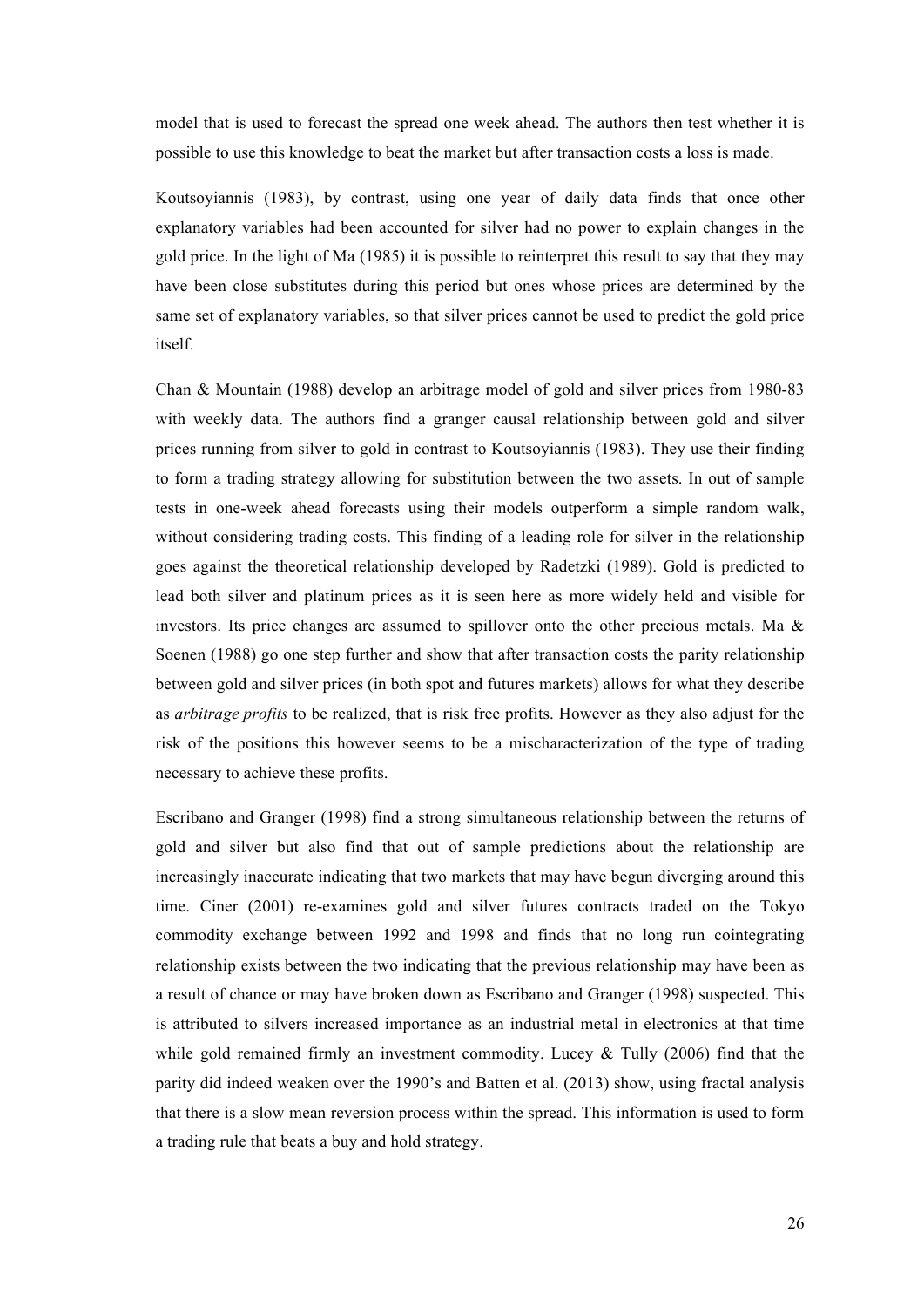Using high frequency data over two years on the gold-silver spread Adrangi et al. (2000) examine how spillovers between these markets lead to price discovery. Silver is shown to be the asset that is forced to adjust to allow for convergence back to equilibrium, with gold being the dominant partner in the relationship. Chatrath et al. (2001) develop this by showing that there is evidence of non-linear dependences that can be explained by ARCH type processes. Liu & Chou (2003) look at the gold silver spread for cash *and* futures prices using COMEX daily data from 1983 to 1995 and find that both the cash *and* futures spreads are cointegrated. Futures spreads are seen to lead cash spreads, allowing a trading model to be implemented. Using an ECM based on this parity relationship with 5 step ahead forecasts it is shown that the market return can be beaten even after transaction costs.

The correlation between platinum and gold is generally negative but goes through runs of positivity as well Kearney and Lombra (2009). Following from Kearney & Lombra (2008) who showed that derivatives usage had non-neutral effects on gold prices this paper assesses whether the gold-platinum relationship might also be affected by derivatives. Hedging book data from gold miners is used to show that increases in forward sales changed the relationship between the two in the late 90'sand early 00's, when hedging activity was very high. An issue with this conclusion is that the hedging activity of platinum producers is not discussed, as no data was available. The implicit assumption within this study is that there was no change in the hedging activities of platinum producers but as the two sets of miners are heavily linked in everyday activities it seems unlikely that a practise adopted in one was not adopted in anyway by the other.

Chng & Foster (2012) examine the convenience yield of all four precious metals. The convenience yield is the benefit the holder of a physical commodity gains over the holder of a futures contract, through the assurance of access to the asset when necessary. They find that the convenience yields of gold and silver both have significant effects on platinum and palladium returns. Platinum and palladiums convenience yields seem to not be affected by any of the precious metals, indicating gold and silver to be the dominant assets out of the 4.

Some of the above research implies that the precious metals are not the single asset class that they are often assumed to be. Batten et al. (2010) addresses this. Between 1986 and 2006 volatility in the 4 precious metals is found to be influenced by each other's volatility. Financial variables such as stock market returns and dividend yields are found to effect gold, platinum and palladium. Monetary variables such as money supply and US CPI are consistently important in driving gold volatility. This is in contract to silver which seems to be the only precious metal to be unaffected by monetary or financial variables. Batten et al. (2014b) examine return and volatility spillovers between the 4 precious metals. They show that there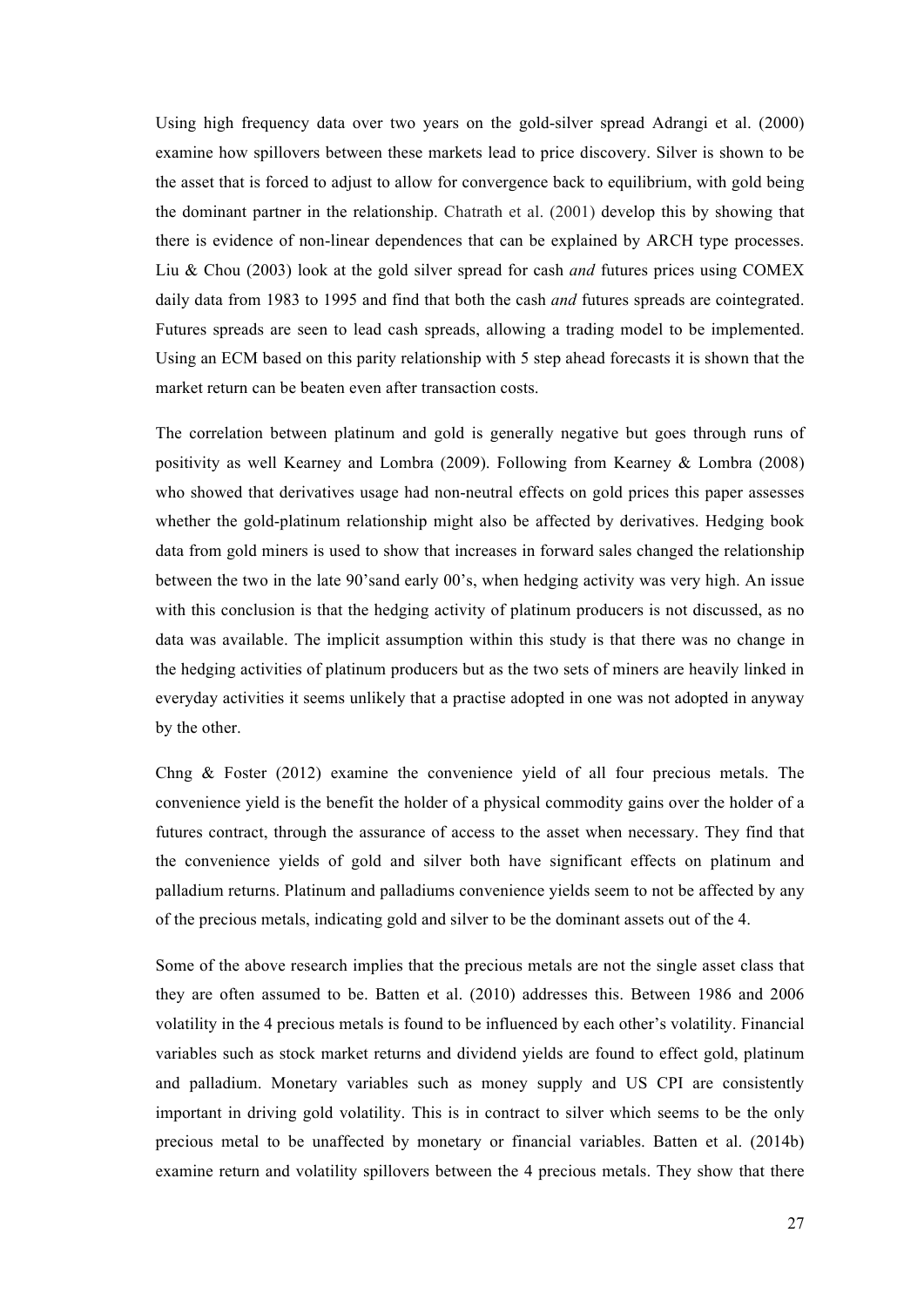are consistent spillovers between gold and silver but that platinum and palladium are relatively separate markets, even from each other. This is reinforced by Antonakakis and Kizys (2015) in a paper which also looks at oil and currency spillovers. A key feature here is that the Global Financial Crisis appears to mark a breakpoint in the nature of gold spillovers, weakening it considerably while that of platinum increased. This may be down to the greater industrial linkage with platinum.

#### **Gold and Currencies**

It has been frequently argued that the US Dollar is one of, if not the primary driver of the gold price. The basis for this argument is that gold is traded primarily in dollars. A weaker Dollar (as measured by the dollars trade weighted exchange rate makes gold cheaper for other nations to purchase and increases their demand. This then drives up the price of gold explaining their observed negative relationship. Tully & Lucey (2007) find that the trade-weighted value of the US Dollar is by far the most significant factor in explaining gold price changes using an APGARCH model. Sari et al. (2010) confirm their finding. By contrast, Sjaastad  $\&$ Scacciavillani (1996) found that Europe dominated the gold market by analysing the impact of exchange rate changes on the gold price. Sjaastad (2008) finds, when looking at longer and more recent data from 1991 – 2004 that the US Dollar is dominant, followed by the Yen. The currencies of gold- producing countries appear to have no significant impact on the gold price, which fits well with the fact that gold stocks from investments are vastly larger than the annual flows from mining.

Pukthuanthong & Roll (2011) delve into the theory underlying the supposed ability of the Dollar to drive gold price. They argue that this relationship is merely a statistical fact and not a casual one, by looking at bi-lateral exchange rates. They show that positive gold returns measured in a particular currency are a given when that currency is depreciating. O'Connor & Lucey (2012) show that the trade weighted value of 6 currencies have negative relationships with the price gold when expressed in that currency. Intuitively when a currency, such as the dollar, is losing value on average against all major currencies, it is also losing value against gold. Viewing gold as a currency-like asset, it on average would be gaining value against the dollar when on average all other currencies are gaining. These two papers cast doubt on whether the dollar should be considered in models trying to explain gold price changes.

## **Gold Substitutes: Mining stocks and ETFs**

Investors wishing to get exposure to the gold price, but for a lower scale of investment, have sometimes looked at gold mining stocks as a way of doing so. Micronumerosity may be an issue as the number of listed gold companies is small. In addition, gold is not just mined as a solo product but can be associated with other mineral deposits. McDonald  $&$  Solnick (1977)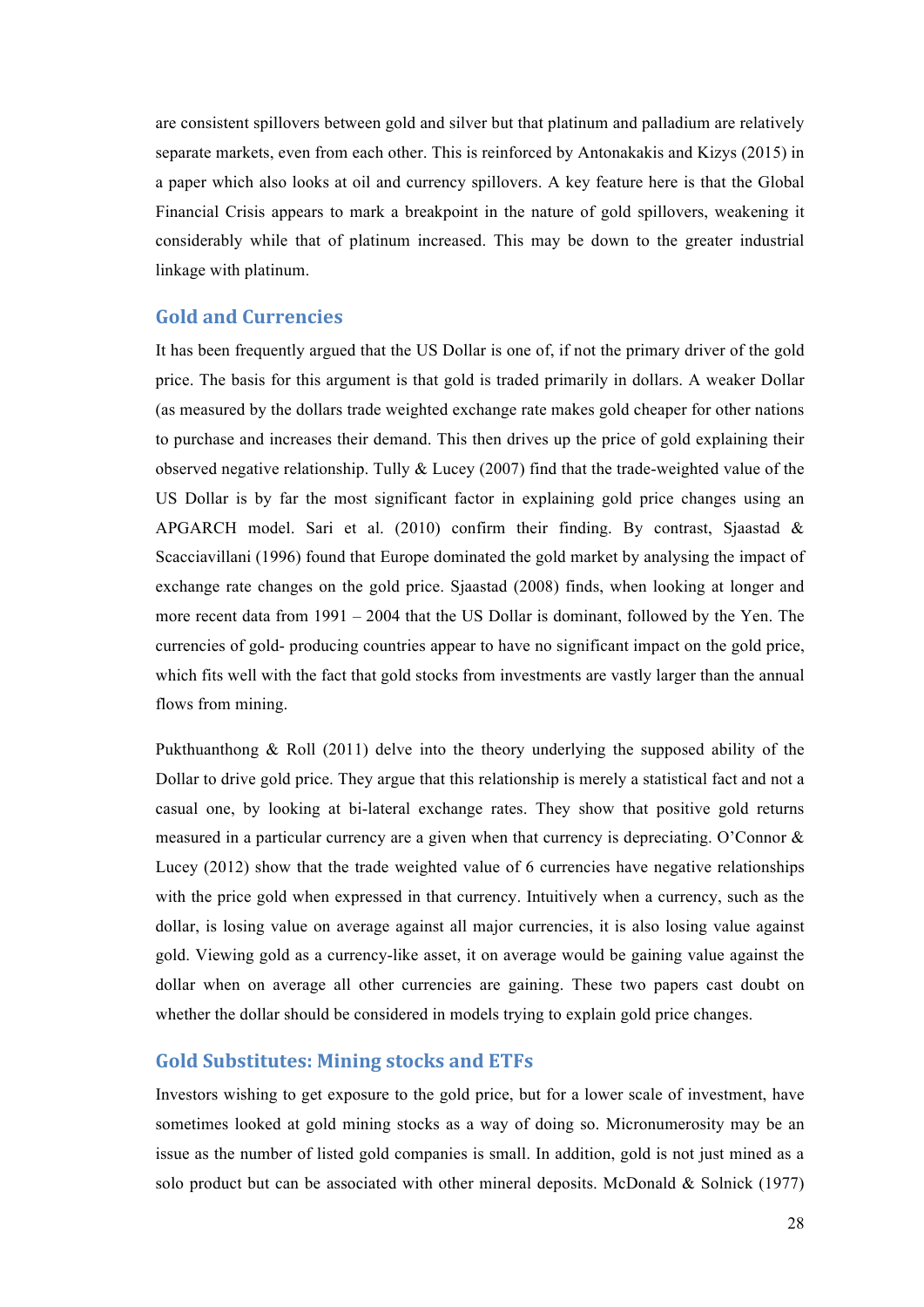assess whether mining stock returns are related to the gold price and show that there is a statistically significant positive relationship between the two, with a stronger relationship evident for high cost miners, based on 20 South African mining companies. This related to the fact that their profits are more sensitive to gold price changes, as they may be unprofitable unless gold prices are high.

Based on 23 US gold mining stocks Blose and Shieh (1995) find again that their exposure to changes in the gold price is greater for high costs Based on monthly 1981-1990 data they show that total firm value is positively related to the gold price and its proven reserves, while negatively related to its costs of production. The firms' exposure to the gold price gives an elasticity that is greater than one, so that the sum of the firm's market capitalisation and debt is more volatile than the price of gold.

Faff & Chan (1998) look at Australian gold mining stocks between 1979 and 1997 using monthly data to examine their relationship to Aussie and US dollar gold prices, market returns, foreign exchange rates and interest rates. Only the market return and gold prices are important with interest rates (at various maturities) and the trade weighted value of the Australian dollar not adding to the explanatory power of the regressions. The stocks have a beta of greater than 1 in many of the periods with the betas are statistically significantly greater than 0. Coefficients on the stocks exposure to gold prices (in both currencies) is greater than zero and is approximately 0.75 over the full period examined, showing the stocks to be less volatile than the price of gold. Borenstein & Farrell (2007) examine the relationship between 17 North American gold miners stock market valuations and gold prices over the longest period, weekly from 1977 to 2004. Again, they show that markets valuations of companies change more than proportionately with the gold price. The findings of O'Connor, Baur, and Lucey (2014) on the relationship between gold mining cost and gold prices, finding that world prices lead production costs suggests that examination of gold mining companies as alternatives is not a useful path. This finding is in line with the results of Areal, Oliveira, and Sampaio (2013) who find little benefit from a safe haven perspective of investing in gold mining companies. Again however there is no unanimity with Conover et al. (2009) finding superior (hedging) performance from precious metal equities as opposed to the underlying assets. The pricing dynamics of precious metal miners are examined in this issue by Ciner (2015), who finds an important but sporadic role for trading volume in a large sample of gold mining stocks.

Gold or precious metal mutual funds have been examined recently by Moreno, Rodríguez, and Wang (2013), Pullen, Benson, and Faff (2014), Tsolas (2014). They find that these funds do not outperform benchmarks on a risk-adjusted basis. Pullen et al (2014) in particular critiques the performance marketing of these funds suggesting that benchmark selection is often poor.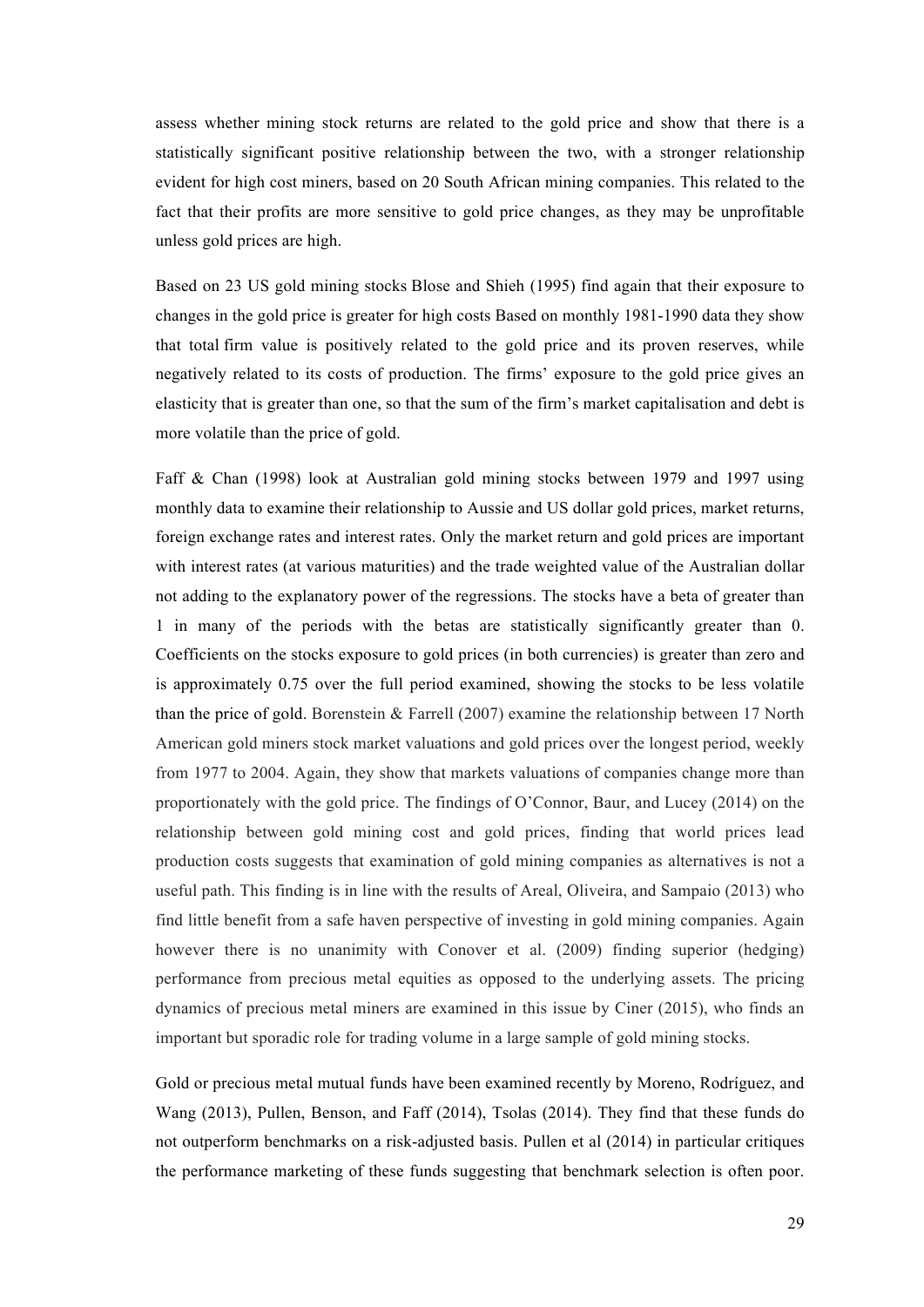Emmrich and McGroarty (2013) also examine gold mutual funds, as diversifiers, finding they act as such but are inefficient compared to actual gold holding.

The emergence of gold ETF's in 2003 created a new way of gaining exposure to gold at a low cost and low investment scale. Baur (2013) demonstrates the structural shift in demand which their introduction facilitated. Their development and existence is discussed in detail by O'Connell (2007) and in an Asian context by Wang & Ahmed (2010). Ivanov (2011) examines the influence of Gold and Silver ETFs on price discovery in their respective futures markets. They argue that the creation of ETF's has reduced the importance of futures with ETF's now leading price discovery for both markets. Naylor, Wongchoti, and Gianotti (2011) study whether abnormal returns are available through gold ETF's. Through using CAPM the authors show that abnormal returns are not attainable using the GLD fund. Naylor et al. (2014) expand the analysis to 4 gold funds with data starting for some in 2004 and others in 2011. Unsurprisingly gold ETF's track gold prices very closely, as in Ivanov (2013) with an average deviation of only 20 basis points between the two prices. This difference between the two forms of gold investment is maximised when the market is in the top quartile for VIX, raising the question as to whether gold ETF's may not be as useful a safe haven as gold bullion. Emmrich and McGroarty (2013) examine the diversification benefits of gold ETF's. They find that ETFs decrease portfolio volatility by more than bullion, but note however that the sample period for ETF's is much shorter.

## 'Black Gold' and Gold

Oil is a driver of inflation and inflation in turn is a driver of gold, as seen above. Silver and gold are both affected by oil shocks with shocks increasing their volatility. This volatility is however susceptible to calming by monetary policy actions. Baffes (2007) shows that a rise in in the price of oil by \$1 would result in a \$0.34 increase in the gold price.

Narayan et al. (2010) look at the theoretical link between oil as a driver of inflation and inflation as a driver of gold prices to assess whether oil prices can be used to predict gold price changes. They find that the two are cointegrated at all maturities indicating that the markets are jointly efficient, a finding which is confirmed by Zhang  $\&$  Wei (2010). Using neural network approaches Malliaris and Malliaris (2011) finds similar as does Ewing and Malik  $(2013)$ .

Sensoy, Hacihasanoglu, and Nguyen (2015) and Khalfaoui, Boutahar, and Boubaker (2015) examine spillovers between (among other assets) oil and gold futures. They both note a convergence of spillovers, with each market increasingly spilling over onto the other. Both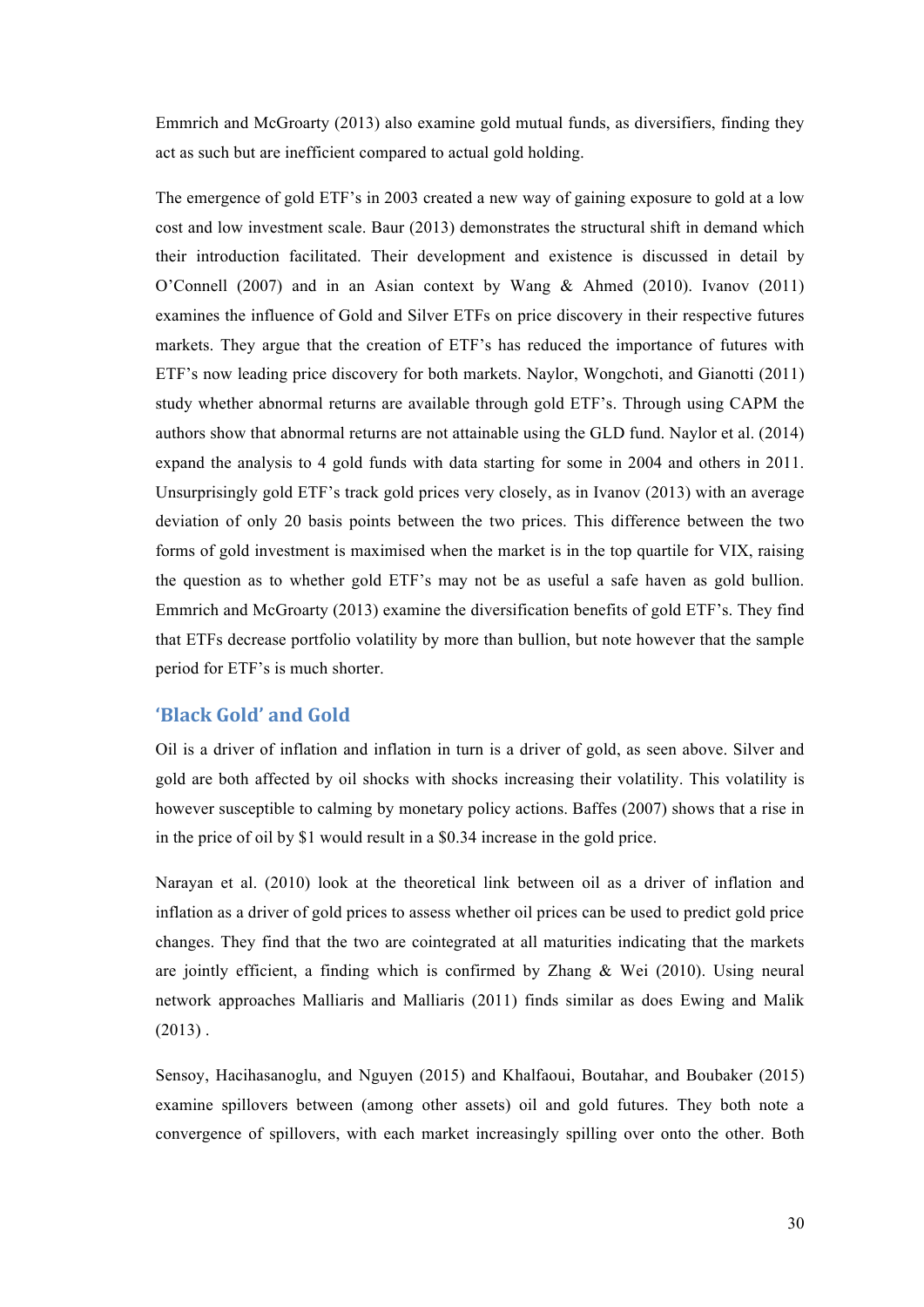Reboredo (2013) and Ciner, Gurdgiev, and Lucey (2013) suggest limited hedging but some safe haven characteristics for gold against crude oil.

## **What drives the volatility of Gold?**

Byers & Peel (2001) investigate the driver of volatility in gold, and use a data set covering 2.5 years. Their main concern is whether gold, here measured as daily high/low ratios, has a long memory. A long memory would imply that shocks to the variance are long lived. They show that this is the case for gold, along with the other assets they examine.

Cai et al. (2001) examine US news announcements on gold volatility using intraday COMEX data between 1994 and 1997. They find a U shape, where volatility is higher at the opening and closing of sessions and that there are significant long run autocorrelations present as in Byers & Peel (2001). They also show that news announcements do have significant effects on gold's volatility; employment reports, GDP and CPI descending in order of importance. That CPI is not the most important is odd as gold's link, at least in theory, to inflation has been seen as one of the main drivers of gold prices.

Batten, Ciner, and Lucey (2010) examine the volatility of all the precious metals. Financial variables such as stock market returns and dividend yields are found to effect gold and the two Platinum Group Metals (PGM's). Monetary variables such as money supply and US CPI are consistently important in driving gold volatility but not the PGMs. This is in contrast to silver that seems to be the only precious metal not affected by monetary or financial variables. Hammoudeh et al. (2010) find that monetary shocks have long run effects on both gold and silver volatility but with a much shorter dataset (1999-2007).

## **Gold Market Efficiency**

One might think that the Gold market would be one of the most efficiently priced assets available to investors. Firstly it is a homogenous commodity that is traded in many major markets globally. This should allow information to be incorporated into the gold price continuously. In addition there were no issues prior to 1989 with trying to assess uncertain cash flows available from gold, as there would be with equities, as the gold leasing market did not begin until then. Gold does not have a performance to measure, as shares do in terms of company profitability, or as bonds do in terms of coupon and principal payments. In some ways this makes gold a simpler asset than most but also makes defining the exact source of its value much more difficult.

Tschoegl (1980) gave one of the first assessments of the weak form EMH for gold using spot London fixing. He shows that while in some cases serial correlation is present - implying the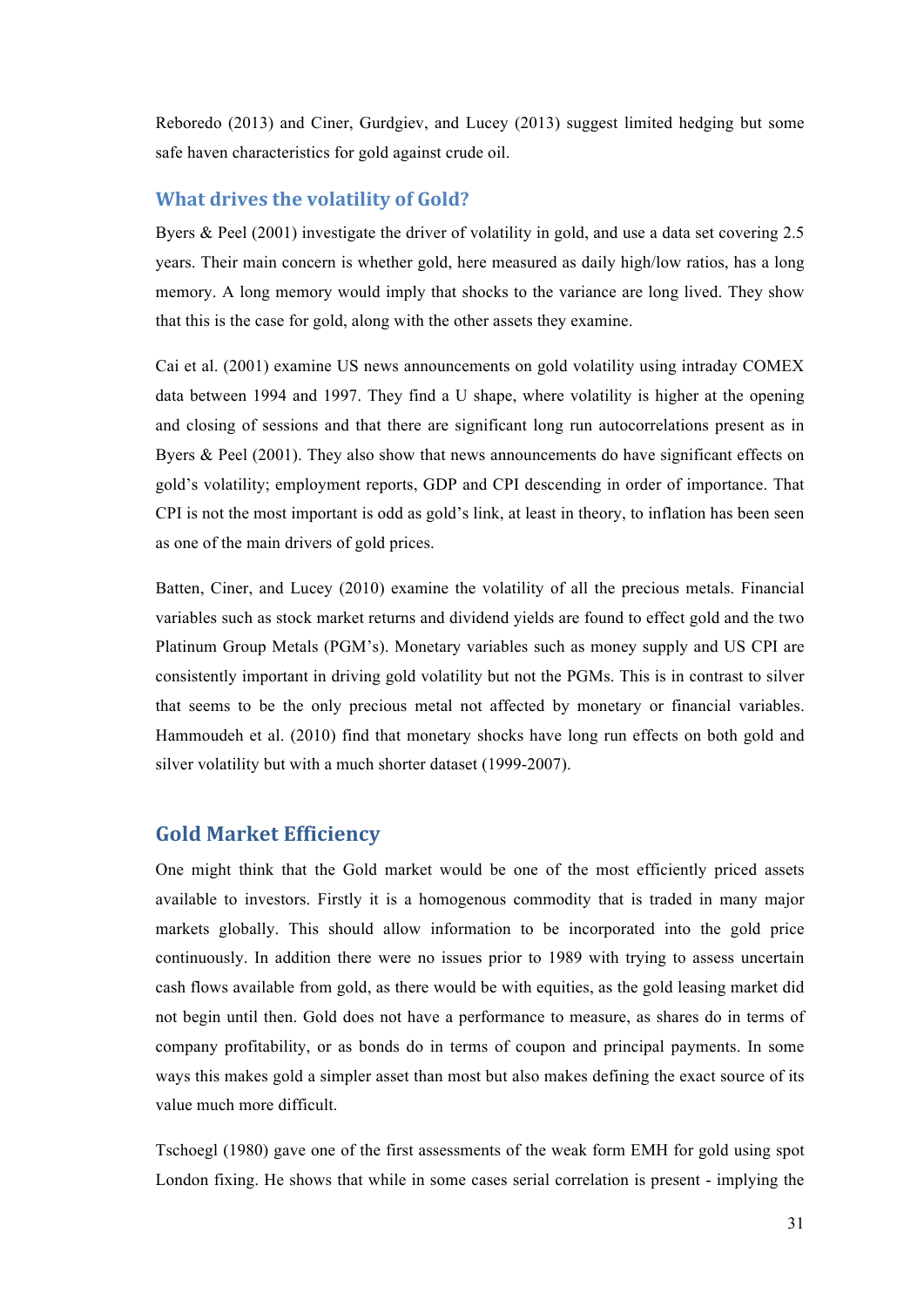possibility that past prices could be used to forecast future prices – once trading costs are accounted for the trading strategies used are shown to be unprofitable. Solt & Swanson (1981) and Koutsoyiannis (1983) also find autocorrelation but there are sample issues with the Hunt corner. A market model is also used by Tschoegl (1980) to see whether positive risk adjusted returns are available, using his findings of autocorrelation. A positive alpha is found, but it is not statistically significant and it does not appear to be possible to beat the market. Smith (2002) finds that London Fixing prices follow a random walk and confirms Tschoegl's (1980) result of autocorrelation. Cheung and Lai (1993) found that gold returns showed long memory between the early 70's and late 80's. However when they looked at subsamples of their data they found that this was mostly due to data relating to a few days of particularly high Middle Eastern political tension, along with the Hunt Brother's attempt to corner the silver market. Both Ivanova and Ausloos (1999) and Byers and Peel (2001) also show, using alternative approaches, that gold does display long memory characteristics. Charles, Darné, and Kim (2015) and Ntim et al. (2015) both in this issue examine gold market efficiency. Charles, Darné, and Kim (2015) find an increasing degree of weak form efficiency in gold (and silver and platinum) returns over time. Ntim et al. (2015) suggest that some predictability may be possible, in emerging market gold series but that this is time varying, weakening, and can be in some part explained by local macroeconomic fundamentals.

More recent approaches to forecasting rely on increasingly sophisticated methods. Thus Baur, Beckmann, and Czudaj (2014) and Aye et al. (2015) apply Bayesian methods of dynamic model averaging to assess the forecast ability. Both find that there is significant instability in the underlying determinants, rendering a forecast more problematic. This point is reinforced further by analysis of the forecasting ability of gold market analysts, in Mihaylov, Cheong, and Zurbruegg (2015).

Others find some elements of predictability. Monroe & Cohn (1986) implement a trading strategy based on deviations away from the equilibrium relationship of the difference between the spot price of gold and its futures price as explained by T-bill interest rates. They show that the inefficiency is driven by the gold futures side of the trade. Garbade  $\&$  Silber (1983) investigate spot-futures market linkages and show that gold and silver are well integrated over even short periods, in contract to other commodities examined. More evidence comes from Basu & Clouse (1993) who eamine the ratio of put to call options, but find little predictive power.

Some studies suggest that there was a generally increasing efficiency in the global gold market since the 1970's. Muradoglu et al. (1998) look the evolution of the efficiency of the Turkish Gold Market as it transitioned to the Istanbul Gold Exchange from the unregulated Grand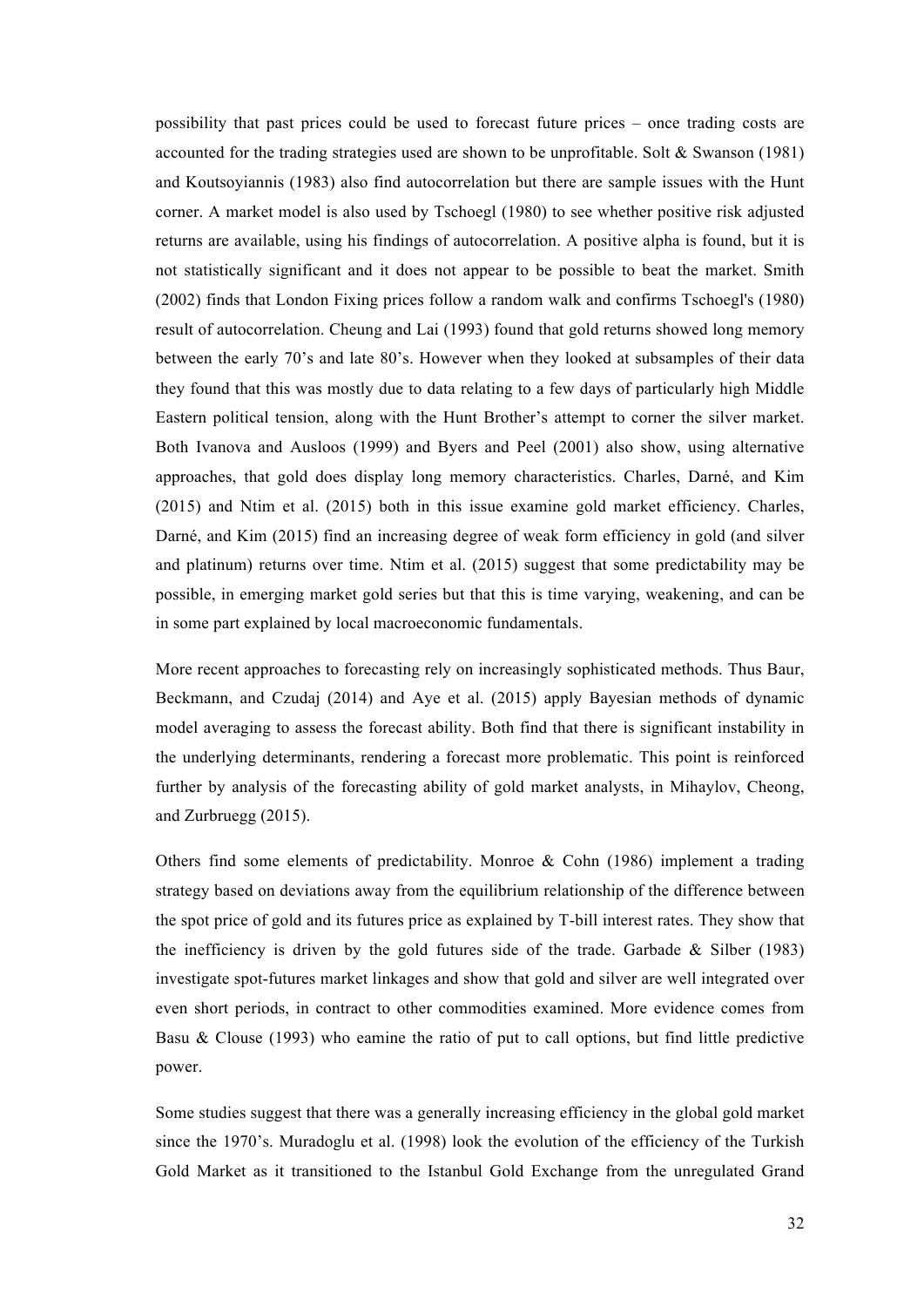Bazar. They found that while efficiency had been increased by the move to a fully regulated exchange, there was still some evidence of inefficiency, as returns were found to be nonrandom. Beckers (1984)and Ball et al. (1985) assess the efficiency of the gold options market using data from the European Options Exchange, using data from 1981 and 1982. Using the Black Scholes model of option pricing to assess whether options prices were correct Beckers (1984) sees prices which were too high, but not sufficiently so as to allow traders to beat the market. Ball et al. (1985) use Merton's work on options but have a similar finding. Followill & Helms (1990) do find arbitrage opportunities when the address the put-call-futures relationship between gold options and futures. They find that even after trading costs are accounted for profits are available, with the most profitable trades resulting from the violations of the relationship which should theoretically hold between these three assets.

McQueen & Thorely (1997) provide a rare assessment of the semi-strong form of the efficient markets hypothesis in precious metals markets. The Semi-Strong form of EMH states that asset prices cannot be predicted with any publicly available information. They use a portfolio of gold mining stocks as a possible source of information which the market may not have fully incorporate into gold's price, in order to assess whether a 1979 Wall Street Journal piece arguing that gold stocks lead gold prices was correct. And the information gleaned from the portfolio of gold stocks is shown to help investors beat the market, especially prior to the 1979 article. After this point the market appears to learn as the inefficiency decreases as the sample progresses. Smales (2014) provides another semi-strong assessment analyzing the effect of news on gold mentioned in the public press on the gold futures market. Text analysis is used to assess whether news items relating to gold are positive, negative or neutral. This information is then weighted based on the probability that it will be understood in that way by investors, the prominence of the mention in the article and how "new" the information is. A strong relationship is shown to exist between all news and returns, with results suggesting no change in the gold price in the absence of news. Increased trading volumes on the futures exchange are found to increase the impact of news on returns and in the sample as a whole continues to show a more powerful reaction to negative news, while positive news becomes insignificant. However some evidence is shown in favor of the idea that speculative positioning on futures exchanges has the ability to predict future returns.

Caminschi and Heaney (2014) provide new insight into the real time efficiency of the gold futures market in conjunction with what they describe as a leaky spot price fixing. The gold spot price has been set or "fixed" twice daily in London by a telephone auction between the 6 market making banks. During the telephone auction Caminschi and Heaney (2014) show that the COMEX gold futures price reacts to the PM Fixings spot price auction, even though the conversation is not made open to the public. Only the market clearing price is published and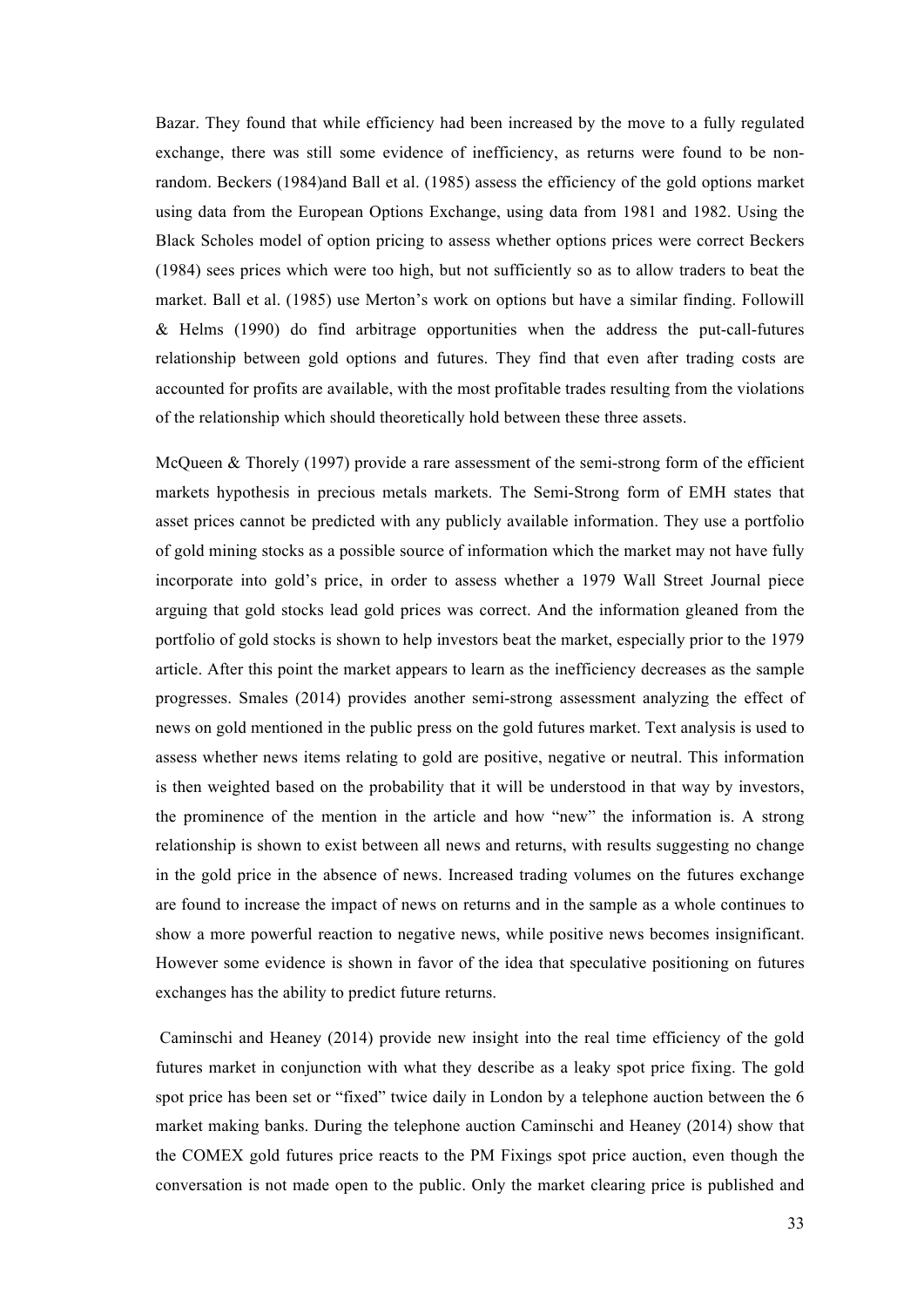not the various bidding stages. Informed traders are able to beat the market during this time by trading gold futures. They show that after the auction the two prices are again in equilibrium pointing to short-term violation of the strong form of the EMH while the fixing takes place.

In common with other markets there is a growing literature on anomalies in gold, with a particularly well developed literature on seasonal anomalies. Thus Ball et al. (1982) show that gold's returns on certain days is systematically higher, such as negative returns on Tuesdays and positive on Wednesdays but no weekend effect is found, as had been the case in studies on equities which found negative weekend returns. Ma (1985) again finds significant and positive Wednesday returns but which weaken after 1981. Using data from 1982 - 2002, Lucey & Tully (2006) find small daily effects in the returns but larger effecs in the variance. These appear to be economically insignficant. This paper also finds asymmetric volatility, which was further evaluated and demonstrated in Baur (2012). Yu & Shih (2011) and Blose & Gondhalekar (2013) find weak daily effects and no weekend effect.

The possibility of seasonality at a monthly basis in returns is higher for gold than for most financial assets as there are periods where the demand for physical gold are higher, such as around festivals in India and China. Tschoegl (1987) looks for cyclicality and seasonality in gold returns from 1975-1984 finding some limited seasonality. Seasonal and monthly anomalies have also been shown to exist by Baur (2013) using the London Fixings spot price between 1981 and 2010. He finds an autumn effect akin to that found in equities by Bouman and Jacobsen (2002), Lucey and Zhao (2008) and Andrade (2012). Qi & Wang (2013) find similar. The volatility of gold is also higher at these times. Naylor et al. (2014) confirm that there are monthly effects on gold bullion prices but show higher returns in November and lower in September, January and February albeit using a much shorter data set. They have similar findings for gold ETF's. scopus In relation to gold mining stocks Coutts & Sheikh (2002) find no evidence to support the January effect on the All Gold Index of the Johannesburg Stock Exchange. Lucey (2010) investigated whether lunar seasonality has any effect on precious metals prices, as has been shown to in other asset classes. He finds that while there is some evidence of this for silver prices, no significant relationship is shown to exist

## **Gold Price Bubbles**

Is gold always a bubble as Buiter (2014) suggests? Or just expensive, as suggested by Erb and Harvey (2013). This has led researchers to look at gold's value in a number of ways in order to assess whether its price is sustainable at realised levels. Diba & Grossman (1984) test whether rational bubbles exist in the price of gold using the real US Commercial Paper interest rate as a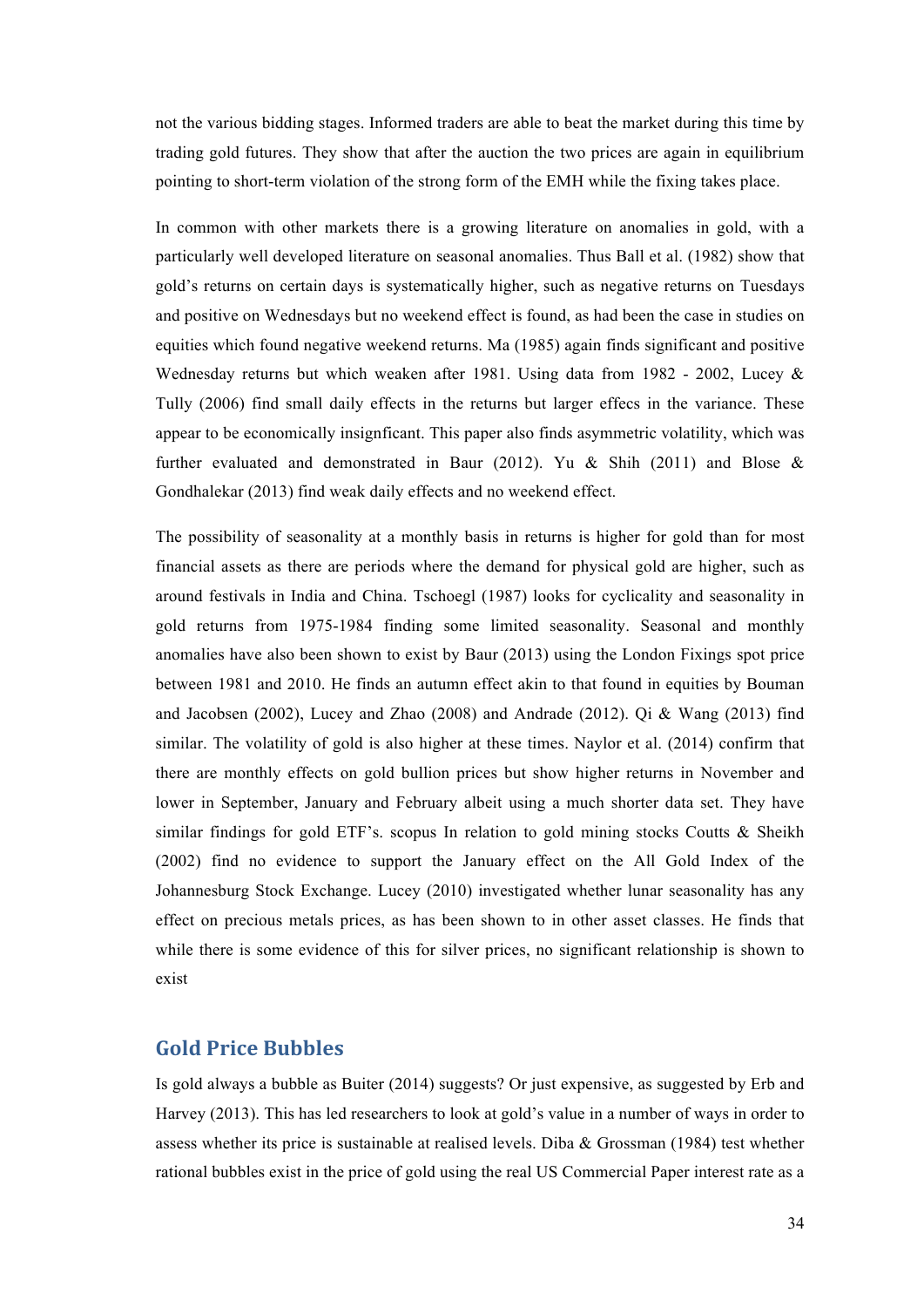measure of gold's fundamental value, but not as a benefit. Instead they use this to look at the opportunity cost of holding gold – the cost of not buying bonds instead which would provide an investor with a stream of cash flows from the bond coupons. Using traditional unit root tests they find that the market price of gold corresponds to this to this market based measure of its opportunity cost. However it is not shown that the two investments, gold and commercial bonds, are at a similar level of risk which is a necessary condition for commercial paper to represent an opportunity cost.

The Diba & Grossman (1984) method of testing for bubbles was criticised by Pindyck (1993). He develops a present value model of gold prices, where the value of gold is based on its Convenience Yield (CY). CY is the benefit that the holder of a commodity earns relative to the holder of a futures or forward contract on that asset. It reflects the markets view about its future supply of the commodity. He finds a rational price bubble to have occurred somewhere within the sample he examines  $(1975 - 1990)$ , but his method is not able to pinpoint the exact time.

However it can be argued that while CY is appropriate for consumption commodities, such as oil, it is inappropriate for an investment commodity, such as gold. Benefits to investors of owning physical gold do not stem from ease of access allowing for smooth production but from gold's ability to hold its value over time. Possibly for gold the CY may also reflect the value it brings or is believed to bring as a safe haven asset. The convenience yield approach has been implemented in a number of recent studies trying to assess whether gold's price is fundamentally justified by a measurable benefit. Went et al. (2009) do find evidence of a bubble in gold (along with a number of other commodities) using a duration dependence test on the monthly interest-adjusted basis, a measure of the potential excess returns earned on commodities through their CY. Bialkowski et al. (2011) find the deviations of gold price from its fundamental value based on a CY approach using a Markov switching model but they see no evidence of a bubble in the period between 1978 and 2010. However Casassus & Collindufresne (2005) found that a negligible causal relationship existed between gold price and its convenience yield, in either direction. Instead interest rates are shown to drive gold's convenience yield.

Another approach is to model gold's value based on a number of measures, dictated by economic theory and previous empirical findings. Bertus & Stanhouse (2001) build an explicit model of the supply and demand for gold, based on the macroeconomic drivers of gold. They then use dynamic factor analysis to look for bubbles in the quarterly futures price of gold. Using this model they derive a fundamental gold price and use this time series to estimate a time series variable representing the bubble component in the gold price. The bubble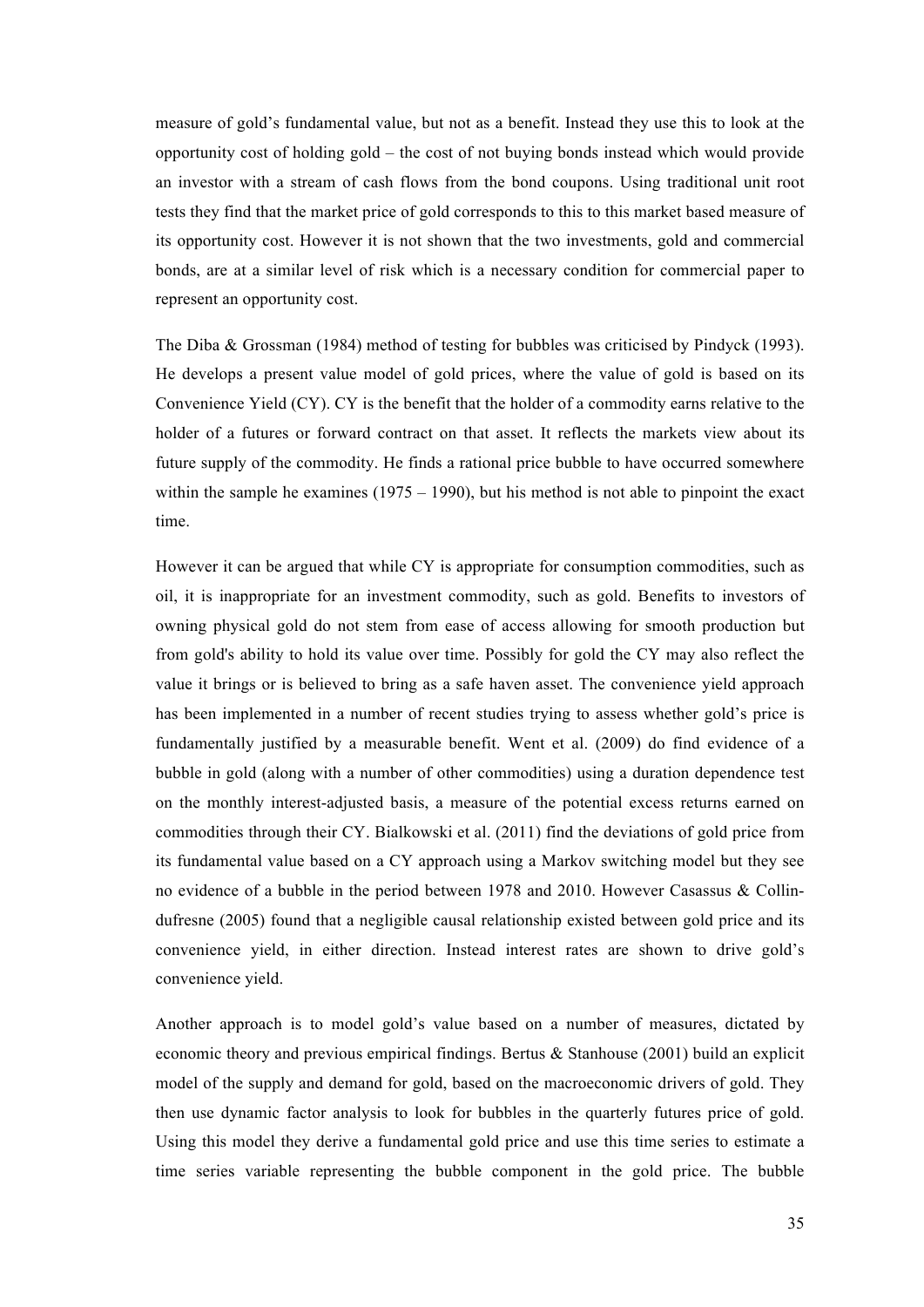component is however found to be insignificant, leading the authors to conclude that no bubble was present in the price of gold between 1975 and 1998. Białkowski & Bohl (2015) build an approximation of gold's true value in a similar manner to Bertus & Stanhouse (2001) but apply a Markov-switching ADF bubble test. They find no evidence of a bubble when the European sovereign debt crisis is accounted for. Ma & Patterson (2012) to develop another model of the gold prices (based on inflation, GDP, US trade weighted index, the oil price and the T-bill rate) and assess whether gold was overpriced between 2009 and 2012. They show that while a regression does find gold to be over priced during this period, when a quantile regression is used no over pricing is found to be present. This squares well with gold's safe haven property where gold acts differently in extreme economic situations.

There is however a weakness of the approach used by the three previously mentioned papers, over-specification. If enough variables are included in a model, particularly with the use of hindsight to determine what factors were most salient, the estimated equation will always explain the price well. Baur and Glover (2015) also argue that some of the variables used in these types of models do not represent fundamental drivers but rather factors that attract speculative investors, which could in fact be the cause of a bubble in an assets price. This reinforces Baur and Glover (2014) modelling of the gold market as best being one involving trend following.

Baur & Glover (2012a) attempt to circumvent the problem of over specification and trying to find an appropriate fundamental determinant of gold's value. They apply Phillips et al.'s (2011) sup-ADF tests (forward recursive ADF tests) for explosive price behaviour to the gold price alone. They conclude that the gold price was in a bubble between 2002 and 2012, except in 2008-9 during the sub-prime mortgage crisis due to its explosive price behaviour at these times. Explosive price behaviour is a necessary but not sufficient condition for a price bubble. If gold's fundamental determinant were also acting explosively at the same time then no bubble would be present in gold at that time. As this issue is not addressed it cannot be said to prove a bubbles in gold prices.

An alternative approach is to accept that there may be regimes, and that some fundamentals may differ across these. Application then of a regime switching ADF model may shed light on explosive behaviour. This approach is taken in Lucey and O'Connor (2013) and Bialkowski et al. (2015). Both conclude that when properly specified, the first using lease rates and the second accounting for both ETF flows and sovereign debt dynamics, there is weak evidence for explosive, bubble like, behaviour.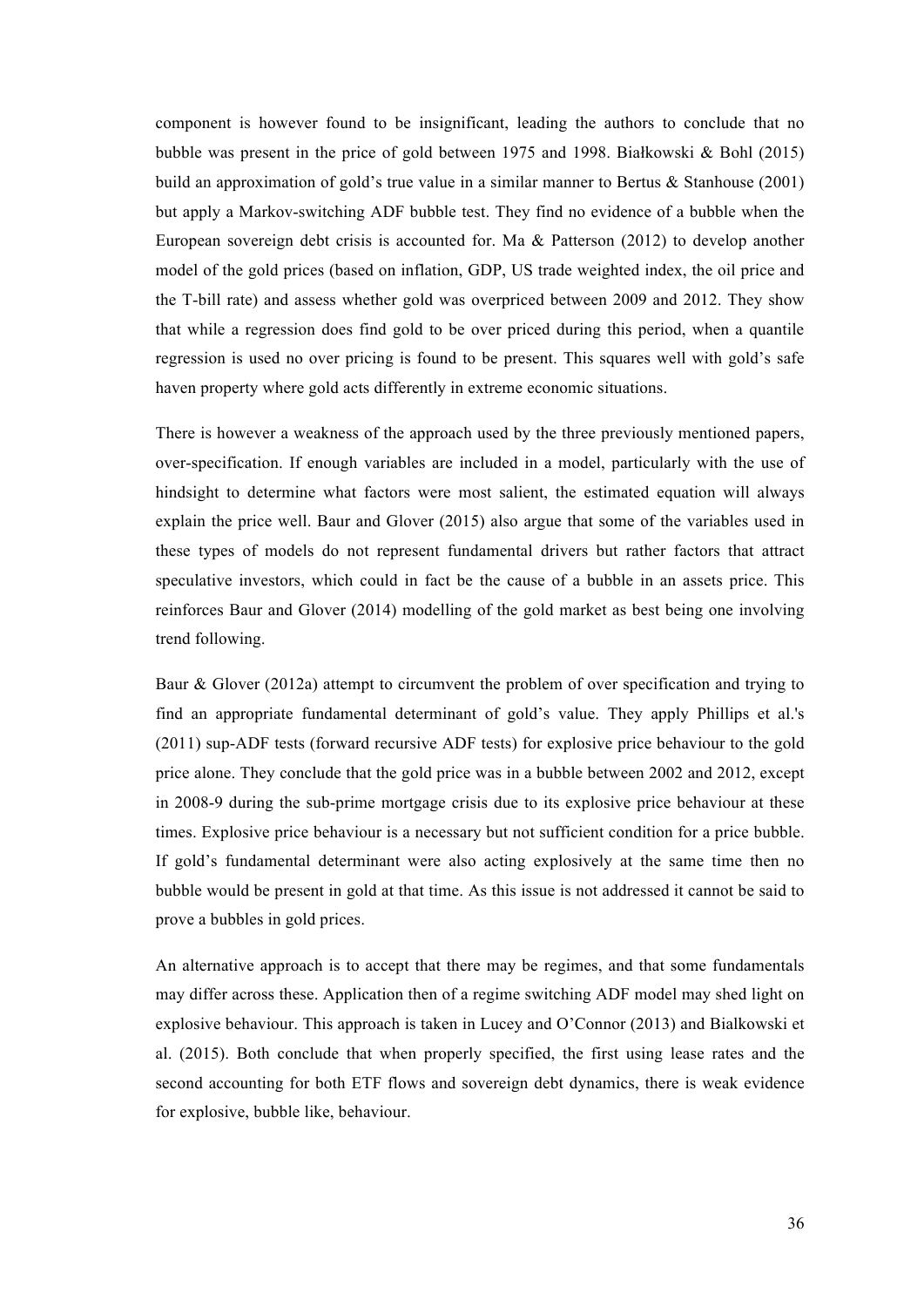## **Gold and Inflation**

A major theme within gold research relates to its ability to hedge inflation, with most of the studies focusing on US CPI and the US Dollar value of gold. The traditional channel through which this relationship is supposed to come about relates to gold's money like status, as discussed in previous sections. Gold has a limited stock and a relatively inelastic supply in the short run, as it takes time to increase production through bringing new mines into production. This means that it is not possible to increase the supply of gold at the stroke of a pen or a keyboard in the same way that it is for a fiat currency. It is thus seen as a hard currency, holding its value as other currencies purchasing powers decrease in the face of a generally positive inflation rate.

US Broad has increased approximately 5 fold, at an average annual growth rate of over 6% per year. And while annual mine production increased by 2.5 times over that period, this represents only about a 1-1.5% growth in the total gold stock per annum. This compares with an average world GDP growth, at current prices, of just over 6% over the same period (IMF WEO Database, 2014). While this ignores issues around the unknown velocity of gold it does indicate that gold's supply is much more constrained than normal currencies

Feldstein (1980)) looks at the theoretical reasons that expected inflation has a relationship with stores of value, such as gold. He argues that this relationship exists because gold is like a currency whose value cannot be diminished by sudden large increases in supply through printing, as is the case for fiat currencies such as the US Dollar or the Euro. He assumes that an increase in expected inflation will cause nominal interest rates to rise. Supposing investors are rational, this means that the required rate of return on holding gold will also increase, driving up the gold price, in order to compensate investors for the increased opportunity cost.

Feldstein concludes that the gold price will rise faster than the expected rate of inflation. This is because capital taxes will reduce any net payoff from selling gold, so that the gross payoff must be greater than inflation and the net payoff can be the same. It assumes that gold has no marginal product, as other stores of value do such as land does through rent. While this was true when the paper was written, the London OTC gold leasing market has been in existence since 1989 rendering this issue less problematic.

Fortune (1987) develops this by explicitly suggesting a channel through which inflation directly affects gold prices: a substitution effect. This channel works in the following way – expectation of increases in future prices (inflation) encourages individuals to convert their assets which have a fixed nominal return into gold now. This drives up the price of gold in that currency, protecting its residents from reductions in their purchasing power due to inflation.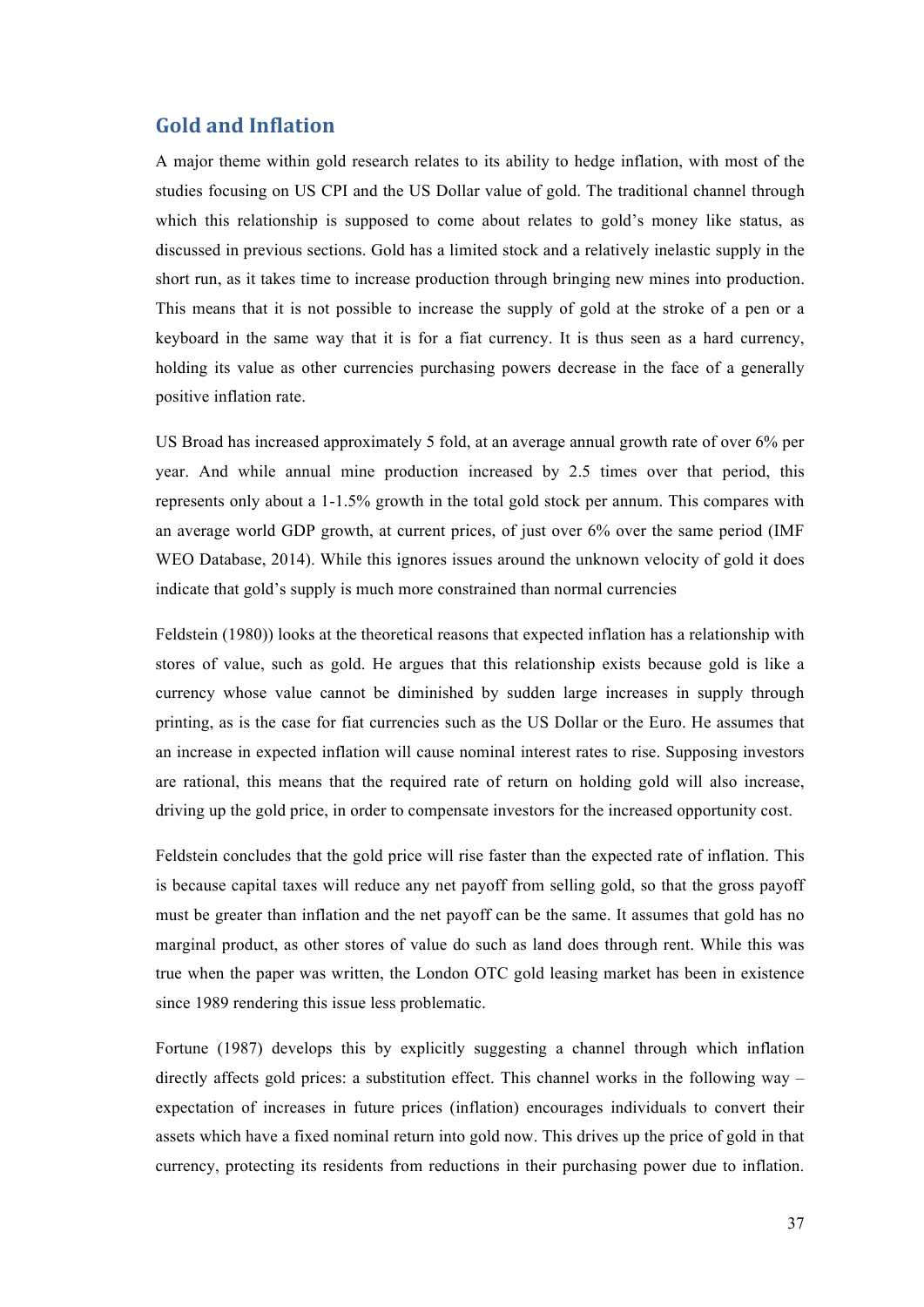Using this and interest rate expectations the paper tests a model based on quarterly data from 1973 to 1980 and as expected from theory finds that gold price changes have a positive relationship with inflation.

Levin, Montagnoli, and Wright (2006) offer an alternative inflation-gold price channel, based on an arbitrage model developed by Levin, E., Abhyankar, A. and Ghosh (1994) which argues that gold lease rates are equivalent to world real interest rates. These papers assume that changes in gold extraction costs are driven by the general rate of inflation, and that in the long term the gold price will rise in order to compensate miners for their increasing costs. This implies that a causal relationship exists: running from inflation to the cost of extraction to gold prices.

The implicit assumption in this argument is that miners are not price takers, and have market power. This is in contrast to many other studies (e.g. Blose and Shieh (1995), Borenstein and Farrell (2007)) who assume that gold miners are price takers rather than price setters. This second hypothesised channel is briefly mentioned by Rockoff (1984) as having its roots in classical economics that under a stable and perfectly elastic supply curve the cost of extracting gold is the main cause of the gold price level. In analysing the effect of the gold price on production Rockerbie (1999) assumes the same causality holds true.

A number of authors have addressed the question of whether gold and inflation have a long run relationship, often assumed in models of the gold price to be true.

Silva (2014) find that the US Dollar gold price is positively related to US inflation using annual data from 1973 to 1983. Taylor (1998) uses a much longer data set (Monthly, 1914 - 1937 and 1968 – 1996) which is broken into sub-periods to try to assess whether a range of precious metals are inflation hedges over the long and short run. He uses use estimators that are robust to the non-normality of the data used. For the long run analysis they use Johansen (1991) cointegrating techniques to look for a long run equilibrium in the relationship between gold and US CPI. This equilibrium relationship is found to exist in both the pre and post war periods.

Levin, Abhyankar and Ghosh (1994) address the division between long and the short run equilibrium relationships. They use monthly data from 1976 to 1999 and find a 1:1 cointegrating relationship between the two. This would make gold a strong long run inflation hedge. The Error Correction Model (ECM) developed from the long run model is driven by the gold lease rate, gold's Beta (from the CAPM) and the US trade weighted exchange rates. However the time it takes to return to equilibrium is very long with an ECM parameter of only -0.0228, giving the disequilibrium a half-life of 30 months. The model is shown to predict the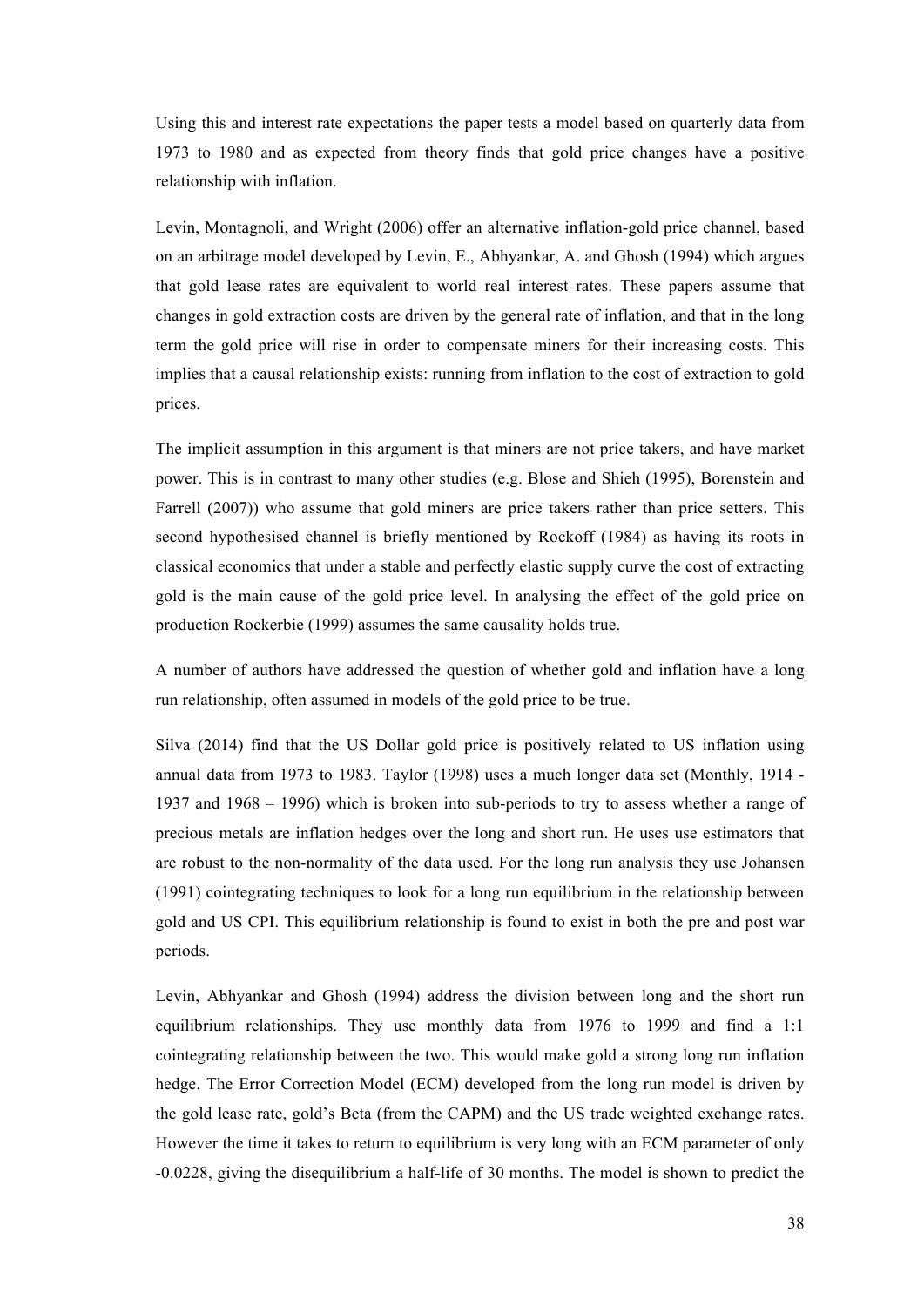gold price relatively well from a visual inspection of actual versus predicted. No formal forecasting was undertaken.

Levin and Wright (2006) provide a further detailed analysis of both the short and long run determinants of gold returns. The authors find that US inflation is the sole determinant of the gold price over the long term, once the short run effects have been washed out. A 1:1 relationship is again found to be within the 95% confidence interval. Here the ECM is -0.017, giving the disequilibrium a half-life of 40 months. While both these half-lives are quite long they are not unusual for a disequilibrium involving inflation. In purchasing power parity modelling the half-life to return to equilibrium is found on average to be between 3 and 5 years (Articulated (1996))

Worthington and Pahlavani (2007) extend the previous datasets for the US (1945 – 2006) and allow for structural breaks to occur both at the closing of the Gold Window and the higher inflation suffered in America during the 1970's. When these breaks are allowed for, as mean shifts in the cointegrating tests, gold acts as a strong inflation hedge from the Second World War through the new millennium. There is a clear logic for allowing for a break at the closing of the Gold Window, as there had been a significant change in the operation of the gold market with the gold price free to find its own level in US Dollars. However, allowing for a break due to higher inflation, the economic variable that we which to see if gold can protect investors from, seems to go against the tests itself. If gold is an inflation hedge then it should be a hedge also in periods of higher inflation.

Batten, Ciner, and Lucey (2014) find that between 1985 and 2012 no cointegrating relationship existed between gold and US CPI using a range of cointegrating tests. The authors start at 1985 to avoid a significant structural break in US inflation that occurred in 1984 at the beginning of the Great Moderation, found by both Atkeson and Ohanian (2000) and Stock and Watson (2007). This seems to point to the finding of cointegration in Worthington and Pahlavani (2007) as stemming from that year.

Many studies focus on the US dollar price of gold and US inflation ignoring the fact that gold is like a currency without a country. Whether it is a hedge against other inflation rates should then be equally of interest, and more so to non-Americans. To address this gap Sjaastad and Scacciavillani (1996) investigate whether gold can be used to hedge against world inflation. They show that gold prices rise with inflation, by about 75% of the change in inflation making it a strong partial hedge. Sjaastad (2008) contradicts this with a finding of a negative but very small relationship between gold and world inflation (using data from 1991 to 2004). This paper ascribes the earlier finding to a spike in world inflation in the 1980's.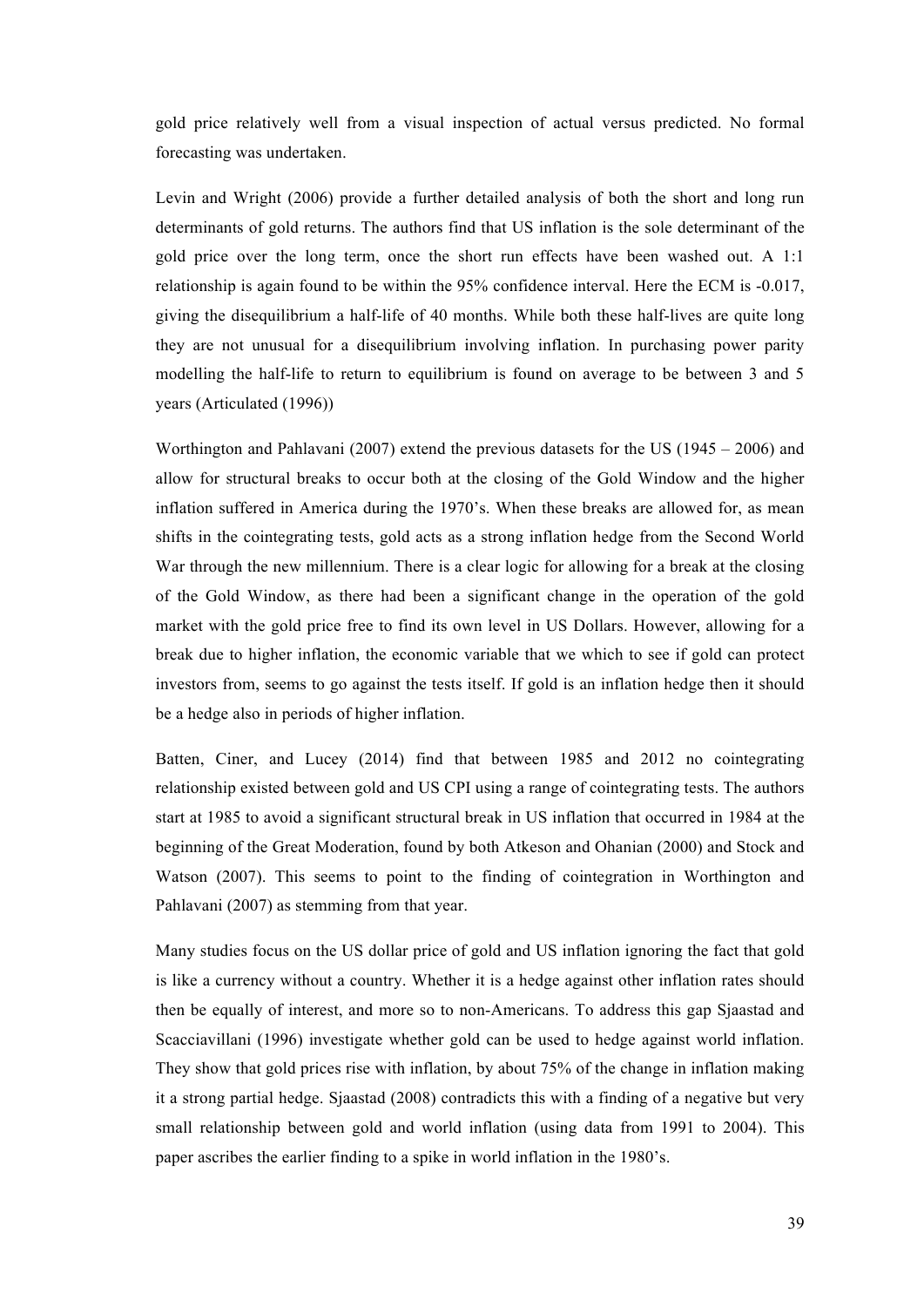Beckmann and Czudaj (2013) expand the range of countries addressed, looking at Japan and the US again but also adding the UK and the Euro Area between 1969 and 2011, and using two measures of inflation – the Purchaser Price Index (PPI) and Consumer Price Index (CPI). This study allows for nonlinearity using a Markov switching approach. One regime in the model is shown to approximate abnormal economic times (such as crises and deflation) in the various countries and gold's ability to hedge inflation is higher during these periods. Gold is found to be a partial hedge for inflation with stronger hedging abilities for CPI inflation, and again and its hedging abilities in the Euro Area and Japan are very weak, The authors highlight the fact that gold is an effective inflation hedge only over the long term. The long-term relationship nature of the relationship, and its significant time variation, is also a feature of Bampinas and Panagiotidis (2015), this issue, who show gold, but not silver, as a long-run inflation hedge, stronger in the USA than the UK.

The theoretical interrelationship between gold, inflation and interest rates espoused by Feldstein (1980) and Fortune (1987) is given strong empirical backing by Batten et al. (2014) further analysis. They show that there is significant time variation in the relationship between gold and the CPI. Their relationship is weak in the 1980's and 1990's, but begins to strengthen in 2002. The relationship is found to be determined by interest rates: falling rates increase the importance of inflation. This possibly reflects a shift in opportunity cost from lost interest payments to declines in purchasing power as US interest rates fall.

Christie-David, Chaudhry, and Koch (2000) use intraday data to assess whether macroeconomics news affects the price of gold futures. US Consumer Price Index (CPI) releases were found to have a strong effect on gold returns, which offers the view that at least when the data is announced, gold prices react to inflation. Taylor (1998) examines the relationships between the four precious metals and inflation. Pre-World War II silver and platinum are found to be partial hedges but no precious metal other than gold is a full hedge. In further sample periods around the two 1970's oil crises gold and silver are shown to be partial hedges.

#### **Gold and inflation as predictors of each other**

Moore (1990) attempts to examine the idea that anticipated inflation has a link to gold returns, using a leading index of US inflation compiled by the Colombia University Business School. Based on this model the investor would buy gold when the index pointed to a rise in inflation, simultaneously selling holdings of either bonds or equities. When a decline in inflation was expected, based on analysis of the index, the investor would do the reverse, moving their assets out of gold. Their strategy leads to an annualised return of over 20% and 18% using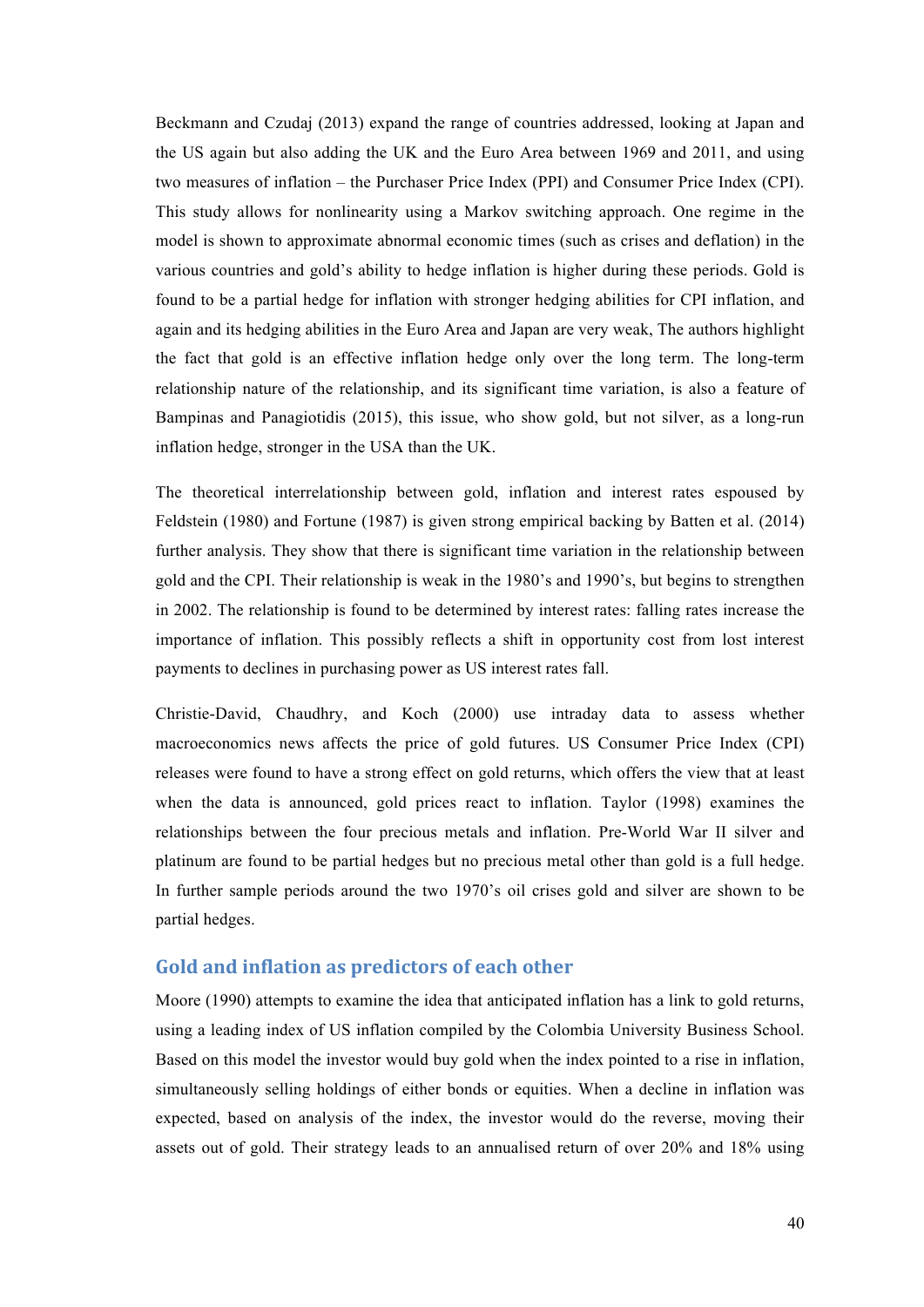stocks and bonds respectively between 1970 and 1988. Simply holding gold would have only yielded 14%, while stocks and bonds would have yielded 11% and 8.7% individually.

The successful use of a predictor of inflation to forecast gold prices seems to give further empirical back up to Fortune (1997) suggestion of an asset substitution channel existing driving gold and inflation into a long run equilibrium relationship. However, the returns seem to be dominated by a long run appreciation in the gold price at the beginning of the sample, after the closure of the gold window up to the sharp fall in the early 1980's. An update of this piece looking at more recent data would shed more light on the issue. It is also worth noting that the returns are not adjusted for risk.

Mahdavi and Zhou (1997) consider the problem from another direction, assessing whether gold prices can be used to predict inflation. They show that while including gold in an error correction mechanism does improve forecast accuracy, the improvement is not statistically significant, indicating that gold should not be used as a guide for an inflation-focused monetary policy.

Much of the discussion on gold link to inflation implicitly assumes that gold is a money-like commodity. Dubey, Geanakoplos, and Shubik (2003) are one of the few studies to argue against gold's money like qualities. They argue that gold is an inefficient commodity to use as money. Gold in this model can provide utility, for instance as jewellery, without reducing its quantity. Therefore those who save using gold but do not gain utility from it through using it as jewellery etc. miss out on the ascetic benefit. The authors posit that as there is no rental market the owners cannot recoup this but since 1989 gold can be leased on the London market, with rates quoted daily in a similar manner to London Interbank Offer Rate (LIBOR). This would allow utility to be gained from holding gold purely as an investment.

The central issue here remains unresolved. Inflation news has been shown to have the expected effect on gold prices, a positive relationship, so that at least some market participants trade based on this information as expected. Gold does not seem to be a strong inflation hedge outside the US. While for the US consumer some studies find long run relationships as predicted by theory, where others do not, depending on the length of data set used or assumptions in the models about structural breaks. In addition the channel through which the relationship might occur is also unresolved empirically

## **Gold and Interest rates**

Many commentators view interest rates, regardless of currency, as representing an opportunity cost of holding gold, a benefit that could have been earned if investors had purchased a bond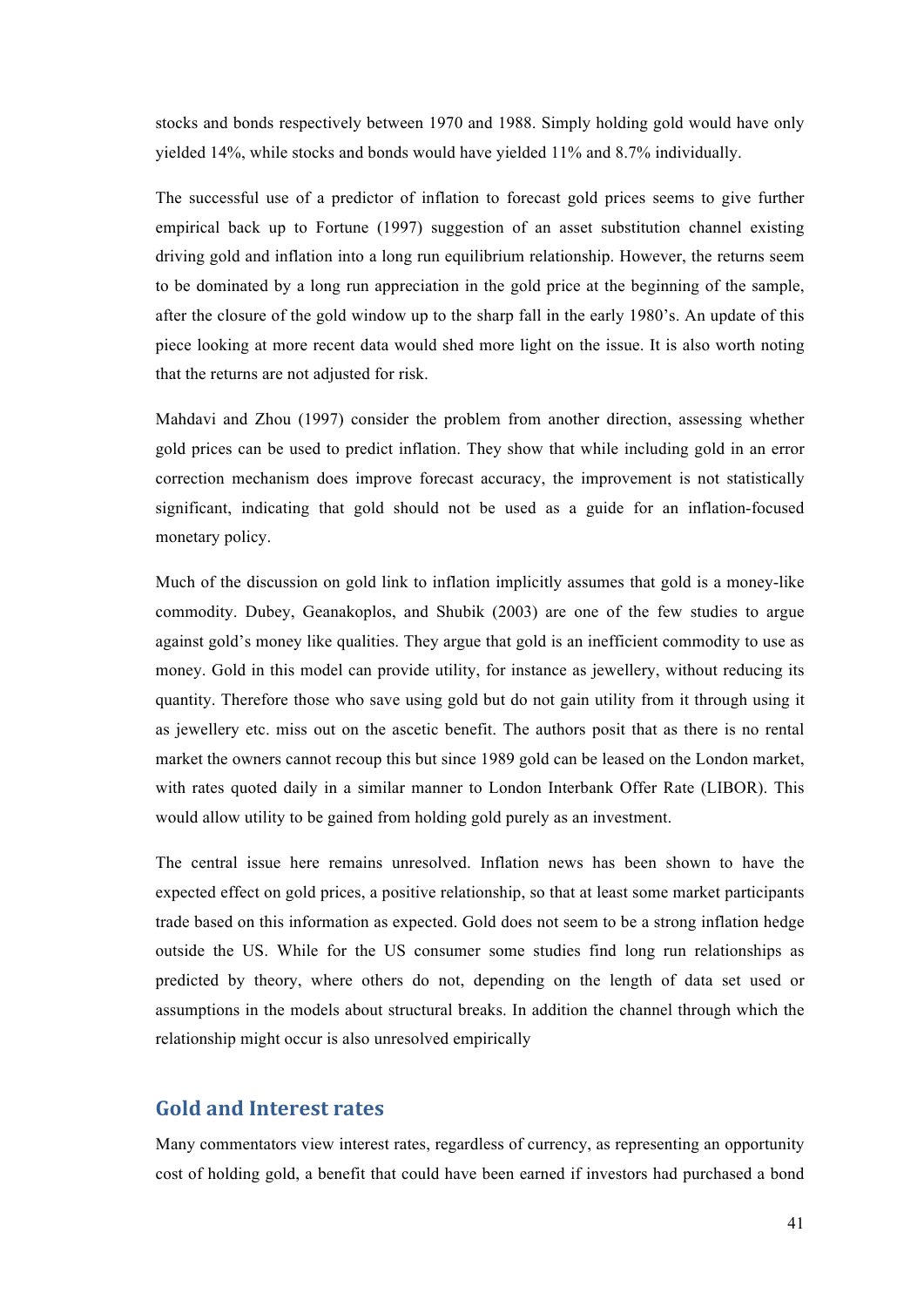instead. In some theories then it is taken as following from this that there should be a negative relationship between the two, but it is a disputed point. It has been a common variable to include in gold price models in the literature. Below we will discuss the channels through which gold and interest rates might be related as well as the empirical evidence available to resolve whether the relationship is positive or negative.

Fortune (1987) suggests an asset substitution channel through which gold and nominal interest rates are related, for a given level of expected future prices. He argues that increases in expected interest rates should encourage gold owners to sell gold, as it does not provide a cash flow, and buy interest bearing assets, as well as discourage new purchases of gold by investors. Both of these forces should cause gold prices to begin to decline, giving the expected negative relationship. Using quarterly data from 1973 to 1980 and long term US government bond yields this paper estimates that the relationship between interest rates and inflation is negative and significant as expected.

Abken (1980) disagrees with Fortune's assessment and sees the link between gold and inflation as being the real driver of the gold interest rate link. He argues that an increase in expected inflation will drive up nominal interest rates now by a similar amount. This increased return available through bonds will cause the rate of gold price appreciation to rise at a similar rate, and a positive relationship is predicted. This fits with the Hotelling but which has proven to be a poor predictor of commodity price movements.

The empirical model applied by Abakan (1980) is based on the beginning of the month PM fixings price (which are explained in full in Section 5.1 to follow) and the one-month US Tbill rate from 1973-79 on a monthly basis. It found that changes in nominal interest rates have a significant and positive relation to gold price changes. This is explained by first assuming low storage costs and an assumed, but not empirically assessed, negligible convenience yield from holding gold. As a non-interest bearing asset, short-term investors will only hold it if its price appreciates sufficiently to compensate them for the missed interest from holding risk free T-bills. Using daily data, Koutsoyiannis (1983) found a very weak link between gold in US Dollars and the nominal interest rate on US\$ denominated commercial paper from 1979-81 (totalling 316 days). He finds a weak but negative relationship, but as in Abken (1980) there are unit root issues in the analysis. Cai, Cheung, and Wong (2001) examine the effect of surprises in interest rates changes and show that they do affect gold prices. In fact the 2nd largest 5-minute return in their sample is an unexpected interest rate change in Europe in 1997 at 0.84%. Again using daily data from 1975-83 Diba and Grossman (1984) found a link to real interest rates on corporate paper in the US. They conclude that over this period interest rates corresponded to a fundamental driver of gold value, as an opportunity cost.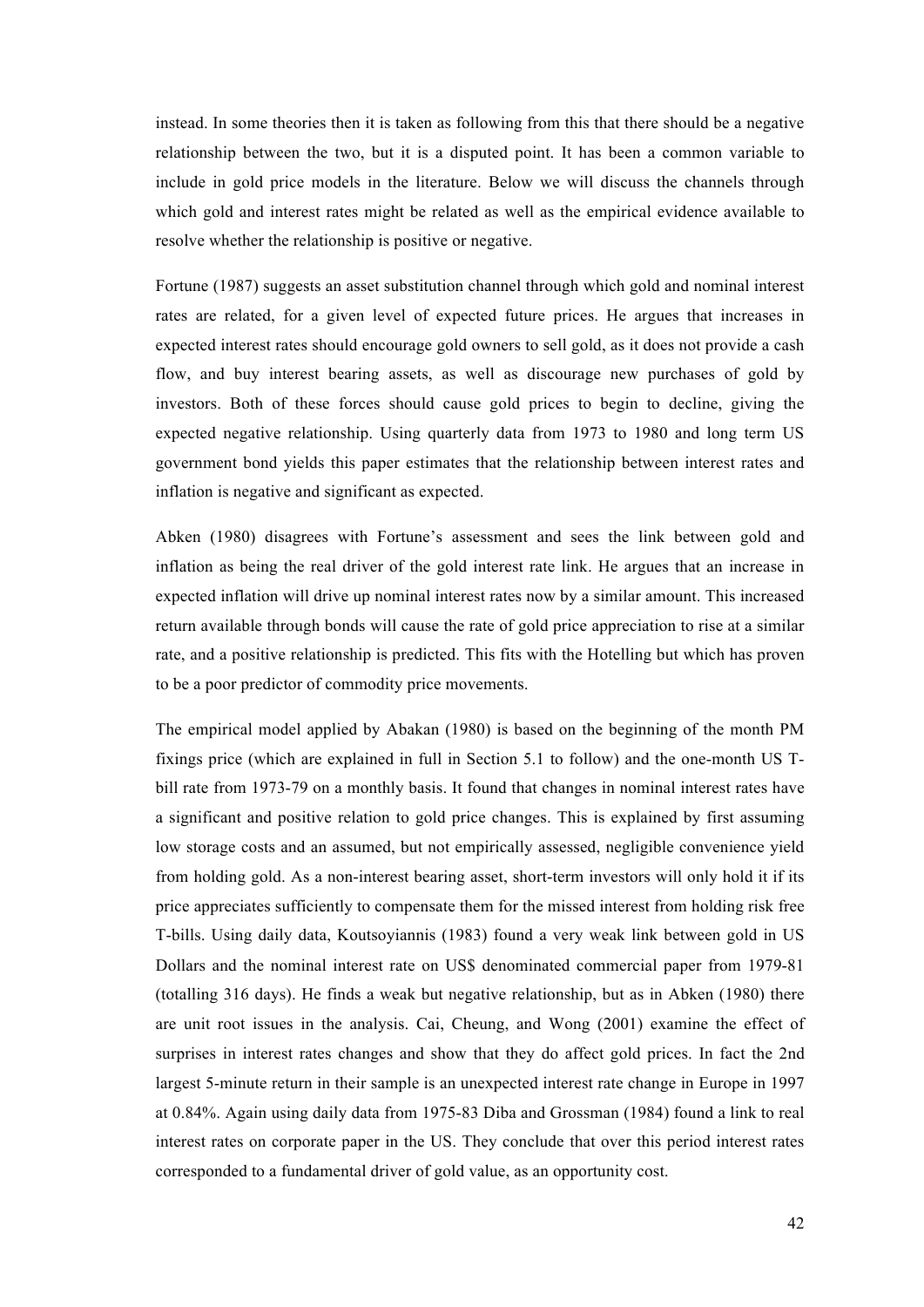But not all studies find that a link exists. Silva (2014) find no relationship between gold prices and interest rates on using 10 years of annual data, though concerns remain over the presence of unit root issues in their analysis. Using quarterly data from 1979 to 2001 Lawrence (2003) finds that there is no statistically significant link between gold and 3 month US Certificate of Deposit rates, as well as many other macroeconomic variables such as inflation. The inclusion of bond yields, 3 month CD interest rates and the M2 measure of the money supply in the same equation may mean that there was some multi-collinearity here. The low frequency of observations in both the above studies also makes it more difficult to analyse the reactions between two financial variables, which under most sets of assumptions would react much faster than this to information. More recently Tully and Lucey (2007) apply an asymmetric power GARCH model to daily gold prices, in a model including inflation and the trade weighted dollar, and found that interest rates had no significant impact on gold prices. The US Dollar was the sole variable with explanatory power.

Baur (2011) argues that there is a different relationship between gold and long versus shortterm interest rates. Using monthly data over a 30-year period he shows that lower short-term rates have a positive impact on gold prices while longer-term interest rates have a negative impact. This fits both with the findings of Abken (1980) who found a negative relationship between gold and short-term interest rates, and with Fortune (1987) who found a negative relationship with long-term rates. This apparent dichotomy is seen to imply that short term interest rates represent an opportunity cost to an investor while long run rates are actually showing inflations expectations, where higher expected inflation (and therefore higher long term interest rates) encourages gold investment and drives prices up. This result points to a need for any short run modelling of gold prices to use short term interest rates, as long term rates are linked to inflation, which is already normally used in the long run gold models (e.g. Levin & Wright 2006). Batten, Ciner, and Lucey (2014) develop this issue in their study of the time varying hedge relationship between gold and inflation. As discussed in the previous section they show that when interest rates are at low levels their importance falls and inflation rates become important again.

Erb and Harvey (2013) note the long-term negative relationship between the real price of gold and real interest rates. This holds for both the UK (albeit weaker) and the USA. For the USA they find, over a 15y period, a negative correlation of -.82, while for the UK it is, over a 30 year period around -0.31. They are at pains to stress the danger of "correlation as causation" but suggest the relationship is compelling. They discount a number of possible causal factors; the lack of transparency on gold leases from the central banks makes it hard to assess impact, the opportunity cost argument is an argument which remains to be seen as being effective or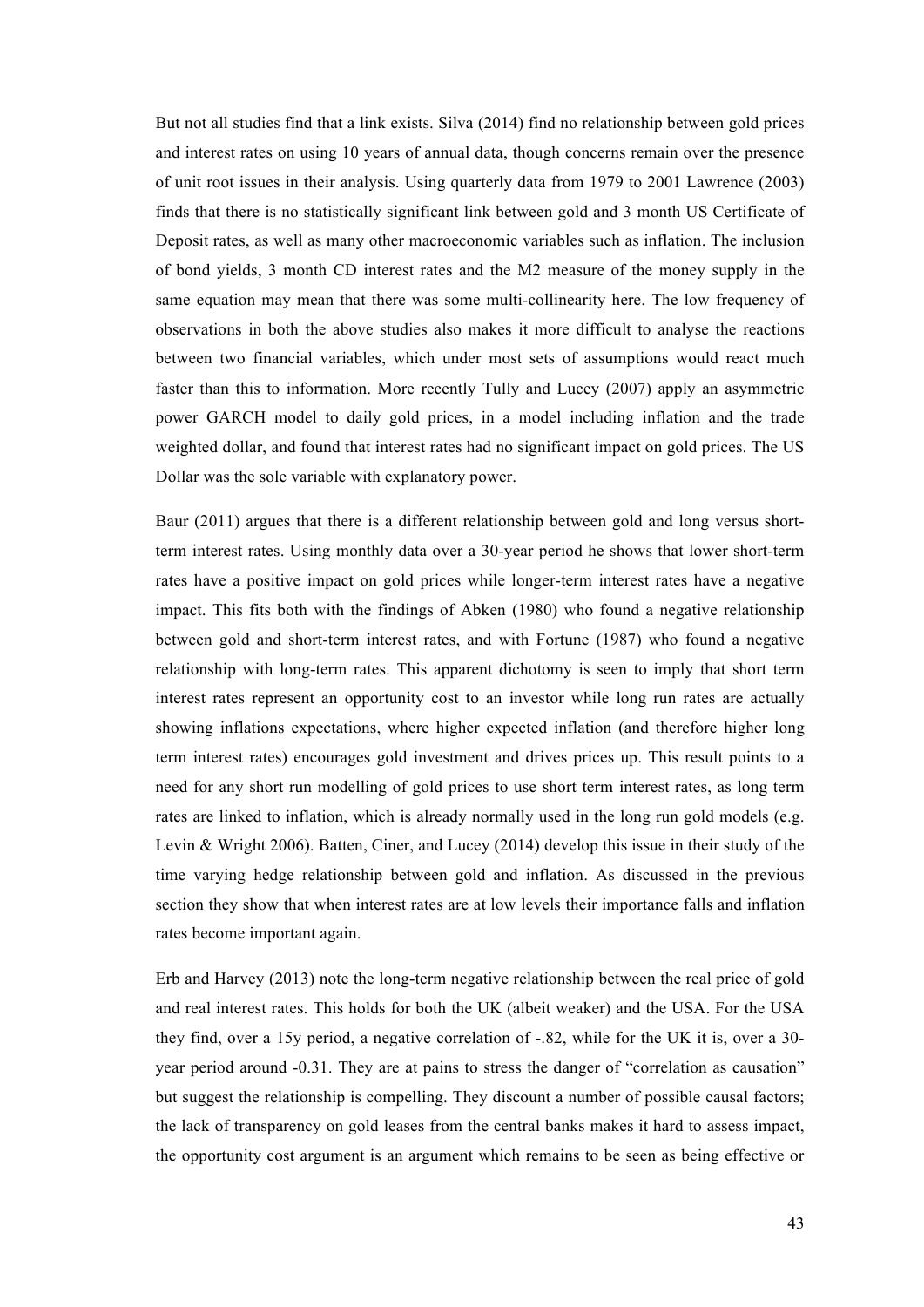otherwise, while the Gibson's Paradox as elaborated by Barsky and Summers (1988) is unlikely to hold in fiat money regimes and perhaps did not even hold in gold standard times.

## **Behavioural aspects of Gold Investment**

While many of the investment characteristics of gold, such as its ability to act as a safe haven, must surely be caused by the way investors' beliefs and perceptions about gold lead to behavioural issues in gold pricing, this remains a severely under-researched area. This is surprising, as gold is an asset that is commonly linked with investor psychology in the financial press.

Psychological barriers have been shown to exist in gold prices by Aggarwal & Lucey (2007) indicating behaviorally based inefficiency. They show that at the 100's level gold reaches a point where it is less likely to continue an upward or downward price path, as traders views these numbers as being significant is some psychosocial way. In particular it is shown that gold's volatility changes when its price is near or has just crossed a barrier, especially if the price is falling. Lucey & Dowling (2011) assesses whether mood has an effect on precious metals prices. They use proxies such as days of the week, the weather and biorhythms all of which have been shown as useful explanatory variables in equity research. Only the proxy for Seasonal Affective Disorder is shown to be positive and significant for gold. They conclude that mood is not a significant variable in equity pricing.

In Smales (2014) evidence of initial overreactions to news is found. When news is broken in good and bad to assess whether the market's reaction is symmetric, negative news is found to have twice the effect of positive news. The paper also finds that news during recessions is assimilated differently. Negative news loses its significance, while positive news has a highly significant impact. Interestingly as speculators increase their long positions the reaction to negative news becomes even more marked. Aggarwal, Lucey, and O'Connor (2014) also find evidence of gold behavioral influences, showing that gold displays a variety of over reaction and over optimisim indicators, based on revisions to futures premia. The dispersion, as opposed to the level, of beliefs about the future path of gold, as measured by analysts forecast dispersion, is found by Smales and Yang (2015) to be important. Positive economic news and greater dispersion are more influential than negative and concensus.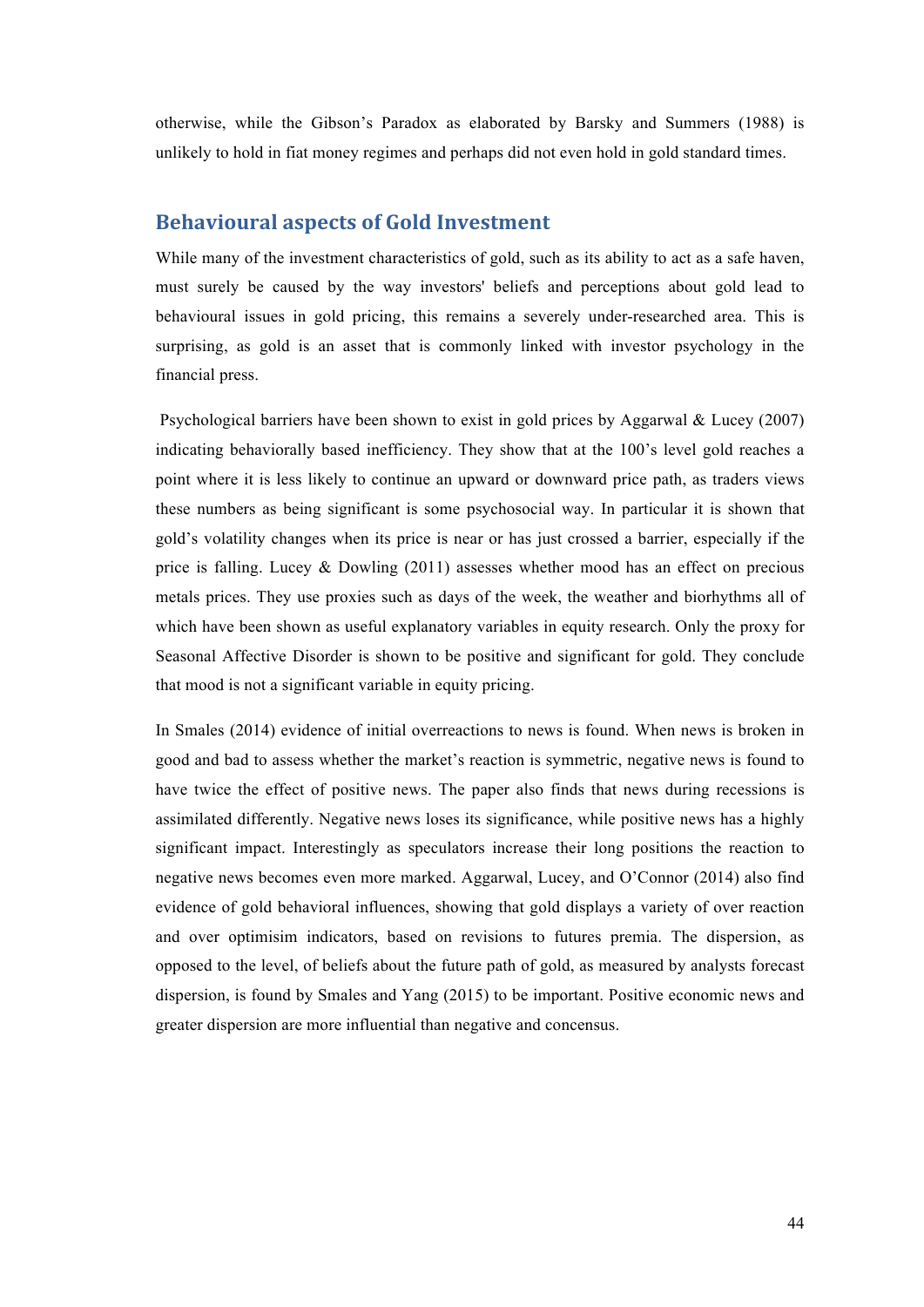## **Conclusion**

There is a large, and growing, literature on gold. This review endeavours to collate this literature, in particular as it applies to gold as an investment asset, and to contextualise the papers in this special issue. Gold has been a subject of renewed investment attention over the last two decades ad the fortunes of the gold price and of the volume of gold related research have had a tendency to mirror each other. The authors here hope that this might be a relationship, which breaks down, and that regardless of the future evolution of the price gold research will continue to flourish.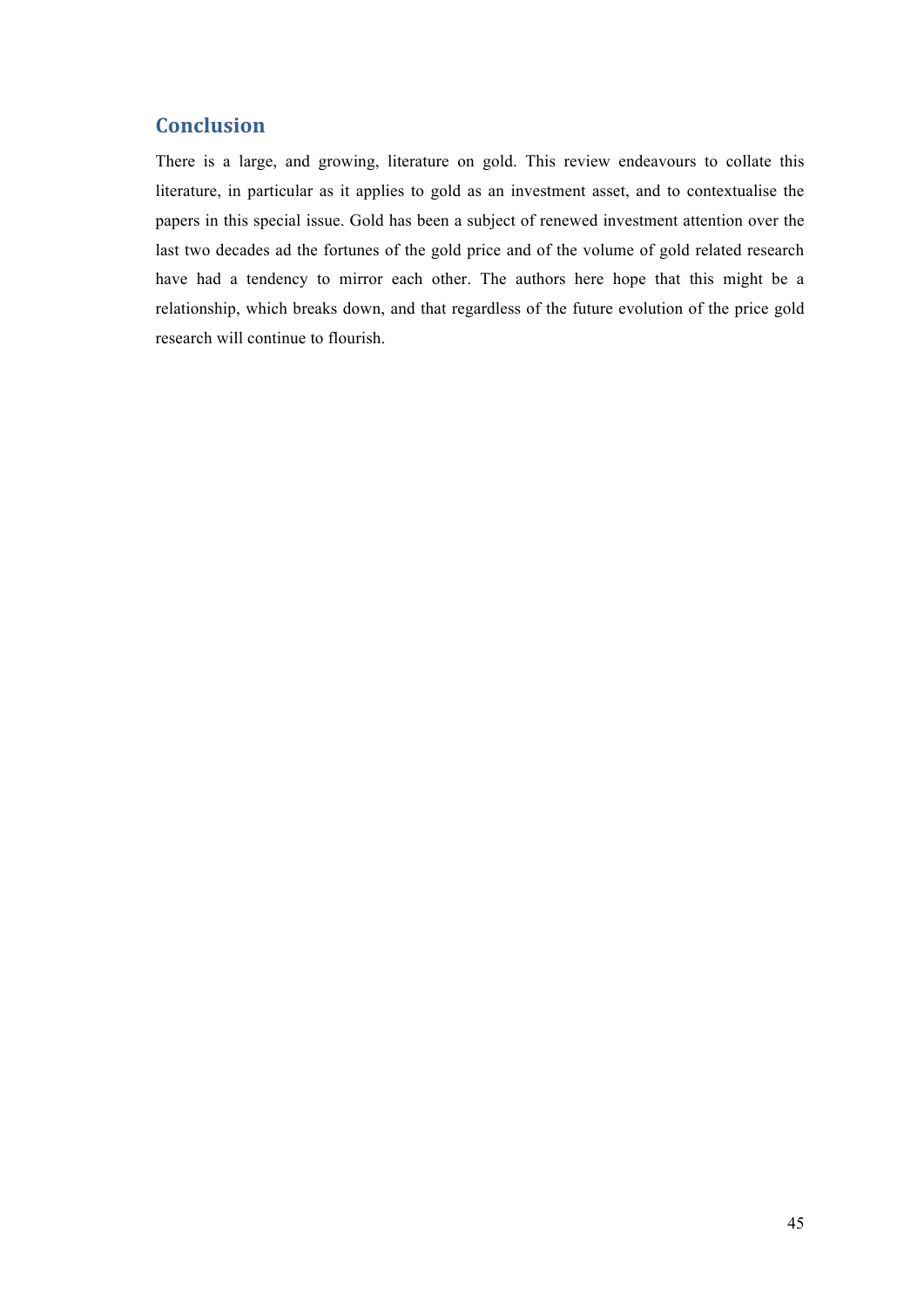## **Bibliography**

Abken, PA, 1980, The economics of gold price movements, *Federal Reserve Bank of Richmond*, 3–12.

Adam, Tim, Chitru S. Fernando, and Jesus M. Salas, 2015, Why Do Firms Engage in Selective Hedging? Evidence from the Gold Mining Industry, *SSRN Electronic Journal*.

Adrangi, B, A Chatrath, and Rohan Christie–David, 2000, Price discovery in strategically-linked markets : the case of the gold-silver spread, *Applied Financial Economics* 10, 227–234.

Aggarwal, Raj, and Brian M. Lucey, 2007, Psychological barriers in gold prices?, *Review of Financial Economics* 16, 217–230.

Aggarwal, Raj, Brian M. Lucey, and Fergal a. O'Connor, 2014, Rationality in precious metals forward markets: Evidence of behavioural deviations in the gold markets, *Journal of Multinational Financial Management* 25-26, 110–130.

Ananthalakshmi, A., 2014, UPDATE: 1-China may have 1,000 tonnes of gold tied in financing –  $WGC$ ,...

Andrade, S, 2012, "Sell in May and Go Away"Just Won't Go Away, *Financial Analysts Journal* 69, 94–105.

Antonakakis, Nikolaos, and Renatas Kizys, 2015, Dynamic spillovers between commodity and currency markets, *International Review of Financial Analysis*.

Apergis, Nicholas, 2014, Can gold prices forecast the Australian dollar movements?, *International Review of Economics and Finance* 29, 75–82.

Areal, Nelson, Benilde Oliveira, and Raquel Sampaio, 2013, When times get tough, gold is golden, *The European Journal of Finance* 21, 507–526.

Ariovich, G., 1983, The impact of political tension on the price of gold, *Journal for Studies in Economics and Econometrics* 16, 17–37.

Articulated, Irst, 1996, The Purchasing Power Parity Puzzle, *Journal of Economic literature* XXXIV, 647–668.

Atkeson, Andrew, and Lee E Ohanian, 2000, Are Phillips Curves Useful for Forecasting Inflation?, *Federal Reserve Bank of Minneapolis Quarterly Review* 25, 2– 11.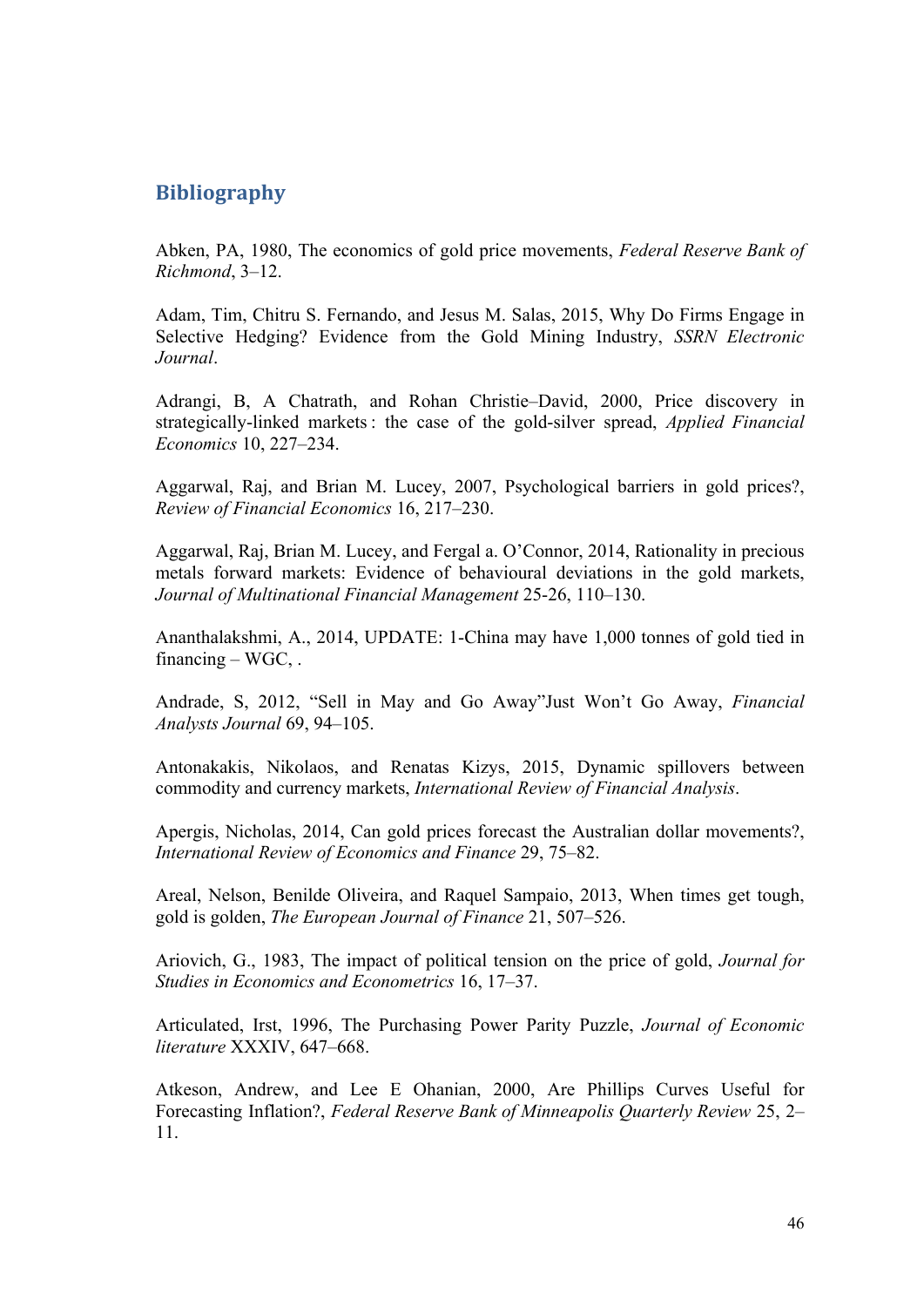Aye, Goodness, Rangan Gupta, Shawkat Hammoudeh, and Won Joong Kim, 2015, Forecasting the Price of Gold Using Dynamic Model Averaging, *International Review of Financial Analysis*.

Baffes, John, 2007, Oil Spills on Other Commodities, *Resources Policy* 32, 126–134.

Ball, Clifford a, Walter N Torous, and Adrian E Tschoegl, 1982, Gold and the " Weekend Effect ," *Journal of Futures Markets* 2, 175–182.

Ball, Clifford A, Walter N Torous, and Adrian E Tschoegl, 1985, The degree of price resolution: The case of the gold market, *Journal of Futures Markets* 5, 29–43.

Bampinas, G, and T Panagiotidis, 2015, Are Gold and Silver a Hedge against Inflation? A Two Century Perspective, *International Review of Financial Analysis*.

Barsky, Robert B., and Lawrence H. Summers, 1988, Gibson's Paradox and the Gold Standard, *Journal of Political Economy* 96, 528.

Basu, Somnath, and Maclyn L. Clouse, 1993, A comparative analysis of gold market efficiency using derivative market information, *Resources Policy* 19, 217–224.

Batchelor, Roy, and David Gulley, 1995, Jewellery demand and the price of gold, *Resources Policy* 21, 37–42.

Batten, J A, C Ciner, and B M Lucey, 2014, On the economic determinants of the gold-inflation relation, *Resources Policy* 41, 101–108.

Batten, J A, C Ciner, B M Lucey, and P G Szilagyi, 2013, The structure of gold and silver spread returns, *Quantitative Finance* 13, 561–570.

Batten, Jonathan a., Cetin Ciner, and Brian M. Lucey, 2010, The macroeconomic determinants of volatility in precious metals markets, *Resources Policy* 35, 65–71.

Batten, Jonathan A., Cetin Ciner, and Brian M. Lucey, 2014, Which precious metals spill over on which, when and why? Some evidence, *Applied Economics Letters* 22, 466–473.

Baur, Dirk G., 2011, Explanatory mining for gold: Contrasting evidence from simple and multiple regressions, *Resources Policy* 36, 265–275.

Baur, Dirk G., 2012, Asymmetric volatility in the gold market, *Journal of Alternative Investments* 14, 26–38.

Baur, Dirk G., 2013, The autumn effect of gold, *Research in International Business and Finance* 27, 1–11.

Baur, Dirk G., 2013, Exchange-Traded Funds on Gold - A Free Lunch?, *SSRN Electronic Journal*.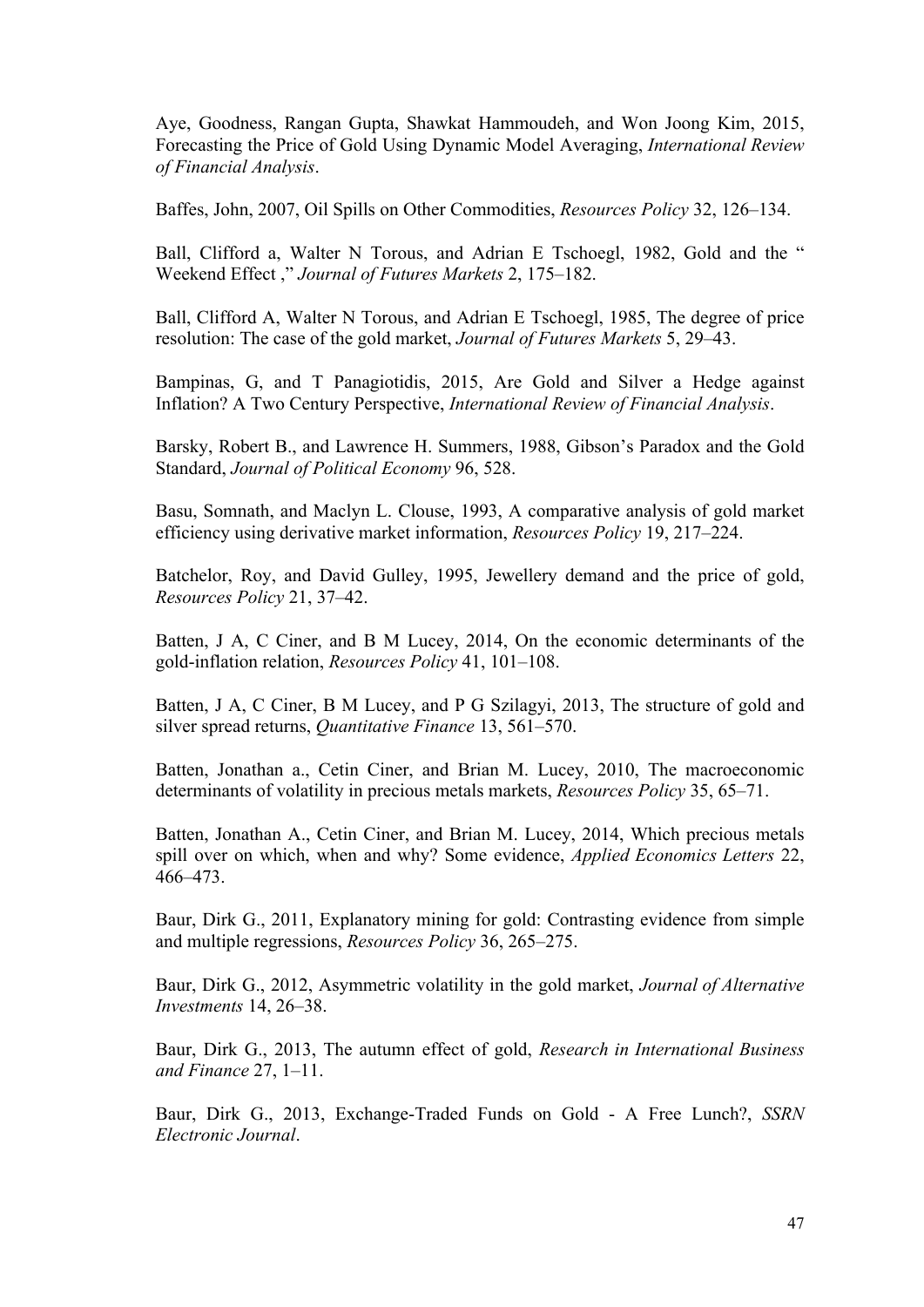Baur, Dirk G., Joscha Beckmann, and Robert Czudaj, 2014, Gold Price Forecasts in a Dynamic Model Averaging Framework Have the Determinants Changed Over Time?, *SSRN Electronic Journal*.

Baur, Dirk G., and Kristoffer J. Glover, 2012, The Destruction of a Safe Haven Asset? *SSRN Electronic Journal*.

Baur, Dirk G., and Kristoffer J. Glover, 2012, A Gold Bubble?, *SSRN Electronic Journal*.

Baur, Dirk G., and Kristoffer J. Glover, 2014, Heterogeneous expectations in the gold market: Specification and estimation, *Journal of Economic Dynamics and Control* 40, 116–133.

Baur, Dirk G., and Kristoffer J. Glover, 2015, Speculative Trading in the Gold Market, *International Review of Financial Analysis* forthcomin.

Baur, Dirk G., and Brian M. Lucey, 2010, Is Gold a Hedge or a Safe Haven? An Analysis of Stocks, Bonds and Gold, *Financial Review* 45, 217–229.

Baur, Dirk G., and Thomas K. McDermott, 2010, Is gold a safe haven? International evidence, *Journal of Banking & Finance* 34, 1886–1898.

Beckers, Stan, 1984, On the efficiency of the gold options market, *Journal of Banking & Finance* 8, 459–470.

Beckmann, Joscha, and Robert Czudaj, 2013, Gold as an Inflation Hedge in a Time-Varying Coefficient Framework, *The North American Journal of Economics and Finance* 24, 208–222.

Bertus, Mark, and Bryan Stanhouse, 2001, Rationale Speculative Bubbles in the Gold Futures Market: An Application of Dynamic Factor Analysis, *Journal of Futures Markets* 21, 79–108.

Bialkowski, J, and M Bohl, 2011, Is there a speculative bubble in the price of gold?, *Available at SSRN …*.

Bialkowski, Jedrzej P, Martin T Bohl, Patrick M Stephan, and Tomasz P Wisniewski, 2015, The Gold Price in Times of Crisis, *International Review of Financial Analysis*.

Blose, Laurence E, and Joseph C P Shieh, 1995, The Impact of Gold Price on the Value of Gold Mining Stock, *Review of Financial Economics* 4, 125–139.

Blose, Laurence E., and Vijay Gondhalekar, 2013, Weekend gold returns in bull and bear markets, *Accounting and Finance* 53, 609–622.

Borenstein, Severin, and Joseph Farrell, 2007, Do investors forecast fat firms? Evidence from the gold-mining industry, *RAND Journal of Economics* 38, 626–647.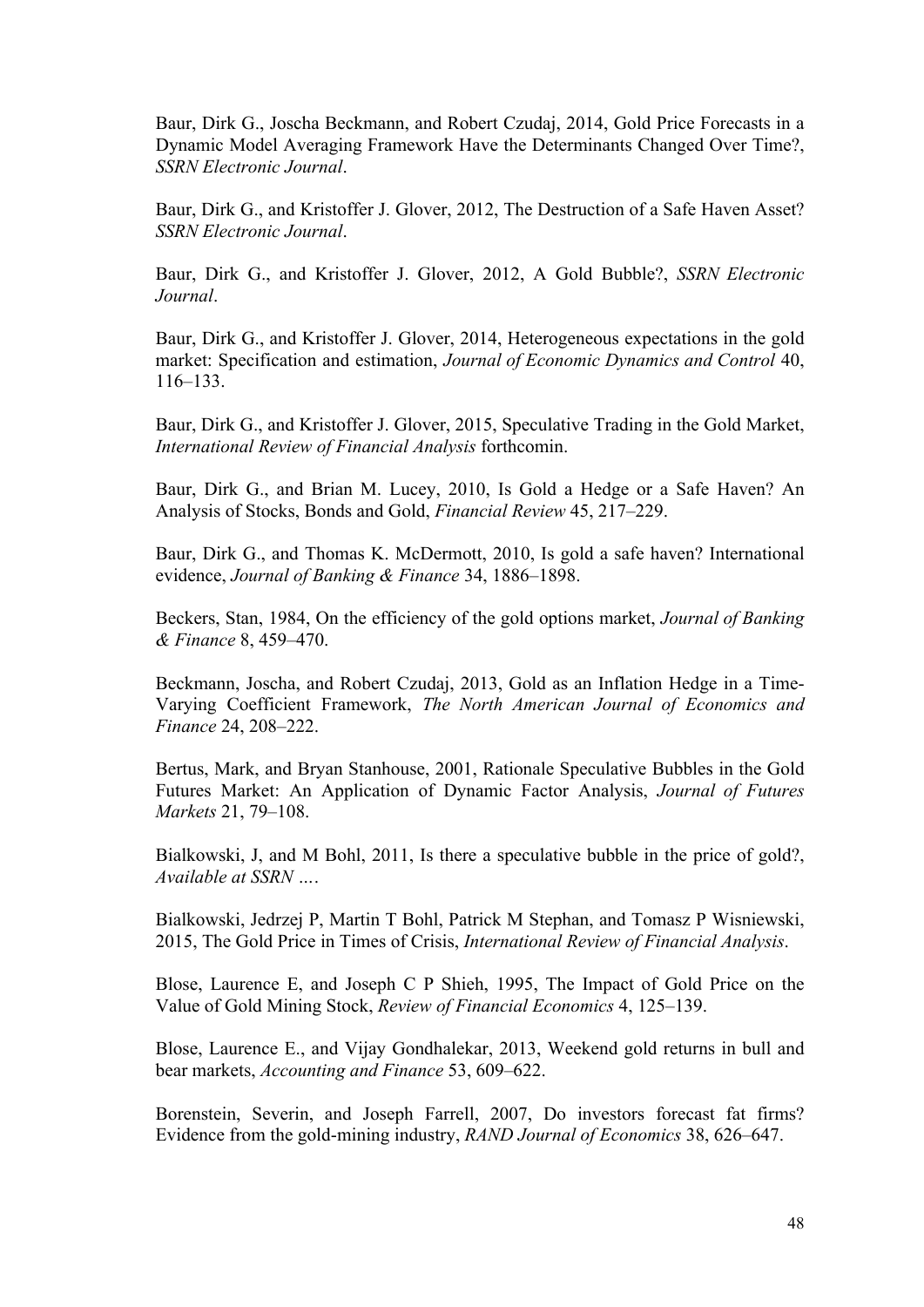Bouman, Sven, and Ben Jacobsen, 2002, The halloween indicator, "sell in May and go away": Another puzzle, *American Economic Review* 92, 1618–1635.

Bredin, Don, Thomas Conlon, and Valerio Potì, 2015, Does gold glitter in the longrun? Gold as a hedge and safe haven across time and investment horizon, *International Review of Financial Analysis*.

Brennan, MJ, and ES Schwartz, 1985, Evaluating natural resource investments, *Journal of Business* 58, 135–57.

Bruno, Salvatore, and Ludwig Chincarini, 2010, A Historical Examination of Optimal Real Return Portfolios for Non-US Investors, *Review of Financial Economics* 19, 161–178.

Buiter, Wilhelm, 2014, Gold: a six thousand year-old bubble revisited.

Busschau, H, 1949, The Case for Increasing the Price of Gold in Terms of All Currencies, *South African Journal of Economics* XVII, 1–22.

Byers, J D, and D A Peel, 2001, Volatility Persistence in Asset Markets: Long Memory in High/Low Prices, *Applied Financial Economics* 11, 253–260.

Cai, Jun, Yan-Leung Cheung, and Michael C S Wong, 2001, What Moves the Gold Market?, *Journal of Futures Markets* 21, 257–278.

Caminschi, Andrew, and Richard Heaney, 2014, Fixing a Leaky Fixing: Short-Term Market Reactions to the London PM Gold Price Fixing, *Journal of Futures Markets* 34, 1003–1039.

Capie, Forrest, Terence C. Mills, and Geoffrey Wood, 2005, Gold as a hedge against the dollar, *Journal of International Financial Markets, Institutions and Money* 15, 343–352.

Casassus, Jaime, and Pierre Collin-Dufresne, 2005, Stochastic Convenience Yield Implied from Commodity Futures and Interest Rates, *Journal of Finance* 60, 2283– 2331.

Chai, Edwina, Adrian Lee, and Jiamxin Wang, 2014, Global Information Distribution in the Gold OTC Markets, *International Review of Financial Analysis*.

Chan, M W Luke, and Dean C Mountain, 1988, The interactive and causal relationships involving precious metals price movement: An Analysis of the Gold and Silver Markets, *Journal of Business & Economic Statistics* 6, 69–77.

Charles, Amélie, Olivier Darné, and Jae H. Kim, 2015, Will precious metals shine? A market efficiency perspective, *International Review of Financial Analysis*.

Chatrath, Arjun, Bahram Adrangi, and Todd Shank, 2001, Nonlinear Dependence in Gold and Silver Futures: Is It Chaos?, *American Economist* 45, 25–32.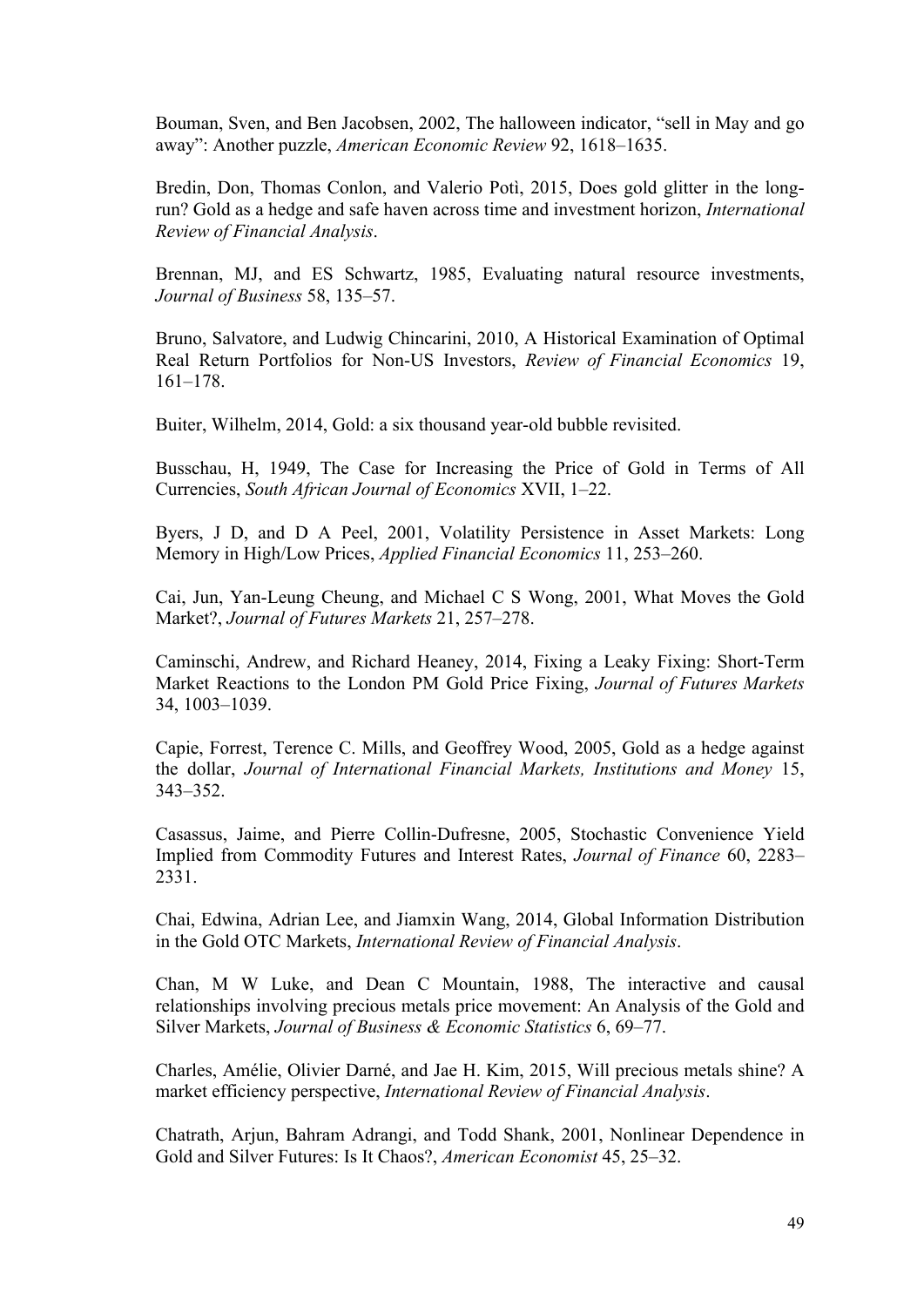Cheung, Yin-Wong, and Kon S Lai, 1993, Do Gold Market Returns Have Long Memory?, *Financial Review* 28, 181–202.

Chng, MT, and GM Foster, 2012, The implied convenience yield of precious metals: safe haven versus industrial usage, *Review of Futures Markets* 20, 349–94.

Choudhry, Taufiq, Syed S. Hassan, and Sarosh Shabi, 2015, Relationship between gold and stock markets during the global financial crisis: Evidence from nonlinear causality tests, *International Review of Financial Analysis*.

Christie-David, Rohan, Mukesh Chaudhry, and Timothy W Koch, 2000, Do Macroeconomics News Releases Affect Gold and Silver Prices?, *Journal of Economics and Business* 52, 405–421.

Chua, Jess H, Gordon Sick, and Richard S Woodward, 1990, Diversifying with Gold Stocks, *Financial Analysts Journal* 46, 76–79.

Chung, Sam Y., 2003, Do Financial Analysts Value Corporate Hedging Strategies?: A Case of Precious Metal Mining Firms, *SSRN Electronic Journal*.

Ciner, C, 2001, On the Long Run Relationship between Gold and Silver Prices: A Note, *Global Finance Journal* 12, 299–303.

Ciner, Cetin, 2015, Time variation in systematic risk, returns and trading volume: Evidence from precious metals mining stocks, *International Review of Financial Analysis*.

Ciner, Cetin, Constantin Gurdgiev, and BM Lucey, 2013, Hedges and Safe Havens : An Examination of Stocks , Bonds , Gold , Oil and Exchange Rates, *International Review of Financial Analysis* 29, 202–211.

Cohen, Gil, and Mahmod Qadan, 2010, Is gold still a shelter to fear?, *American Journal of Social and Management Sciences* 1, 39–43.

Coleman, L., and J. Dark, 2012, Economic Significance of Non-hedger Investment in Commodity Markets, *SSRN*, 2021919.

Conover, C. Mitchell, Gerald R Jensen, Robert R Johnson, and Jeffrey M Mercer, 2009, Can Precious Metals Make Your Portfolio Shine?, *The Journal of Investing* 18, 75–86.

Conway, B., 2014, Goldman on Gold: Target \$1,050 an Ounce, But \$1,200 is the Real "Floor, *Barrons*.

Coutts, J. Andrew, and Mohamed Sheikh, 2002, The anomalies that aren't there: the weekend, January and pre-holiday effects on the all gold index on the Johannesburg Stock Exchange 1987-1997, *Applied Financial Economics*.

Diba, B, and H Grossman, 1984, .Rational Bubbles in the Price of Gold, *NBER Working Paper: 1300. Cambridge, MA, National Bureau of Economic Research*.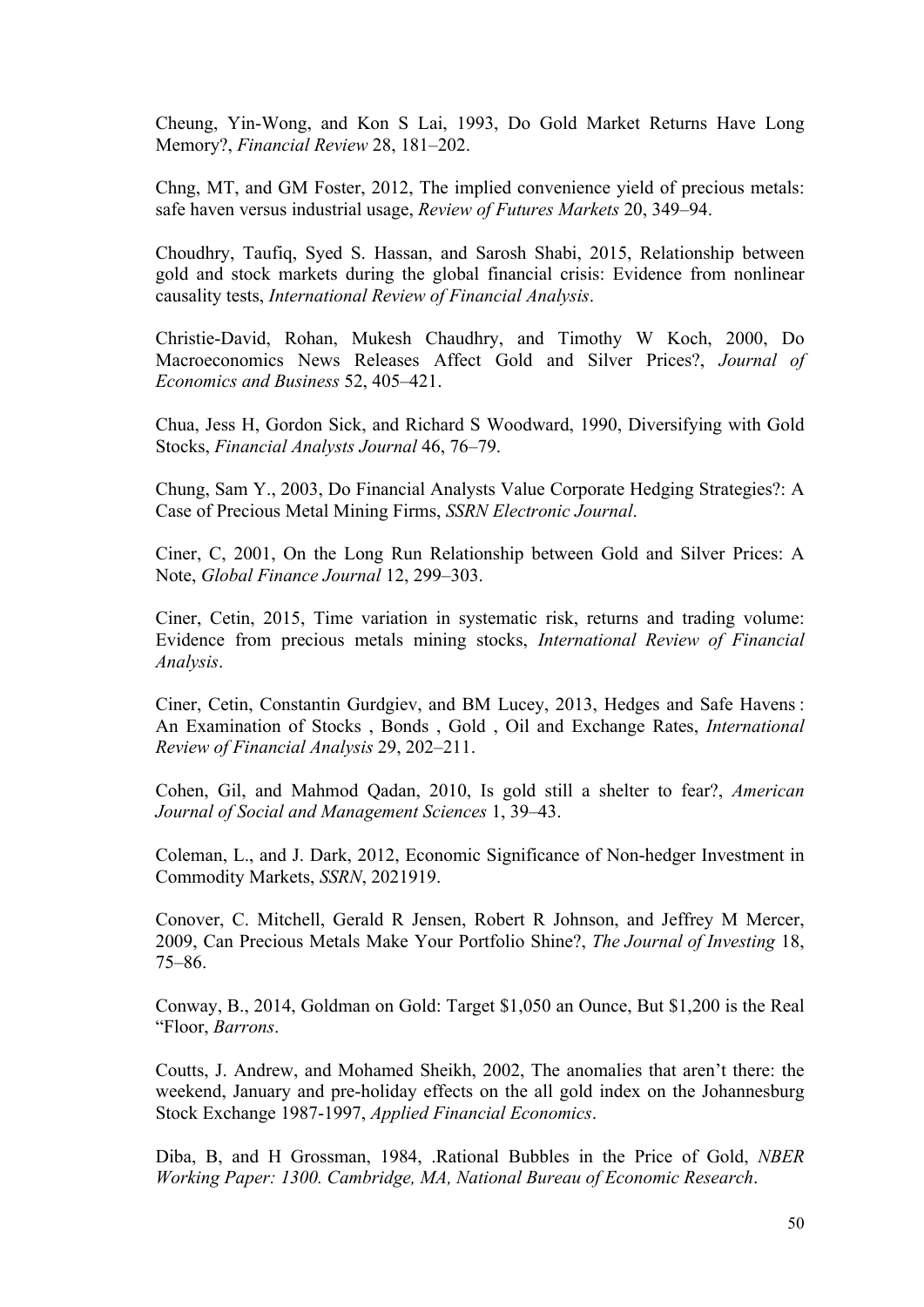Dubey, Pradeep, John Geanakoplos, and Martin Shubik, 2003, Is Gold an Efficient Store of Value?, *Economic Theory* 21, 767–782.

Eckelman, Matthew J., Barbara K. Reck, and T. E. Graedel, 2012, Exploring the Global Journey of Nickel with Markov Chain Models, *Journal of Industrial Ecology* 16, 334–342.

Emmrich, Ole, and Frank McGroarty, 2013, Should gold be included in institutional investment portfolios?, *Applied Financial Economics* 23, 1553–1565.

Erb, C B, and C R Harvey, 2013, The golden dilemma, *Financial Analysts Journal* 69,  $10-42$ .

Erb, Claude B., and Campbell R. Harvey, 2013, The Golden Dilemma, *Financial Analysts Journal* 69, 10–42.

Escribano, A, and C W J Granger, 1998, Investigating the relationship between gold and silver prices, *Journal of Forecasting* 17, 81–107.

Ewing, Bradley T., and Farooq Malik, 2013, Volatility transmission between gold and oil futures under structural breaks, *International Review of Economics & Finance* 25, 113–121.

Faff, Robert, and Howard Chan, 1998, A multifactor model of gold industry stock returns: evidence from the Australian equity market, *Applied Financial Economics* 8, 21–28.

Feldstein, M., 1980, Inflation, tax rules, and the prices of land and gold, *Journal of Public Economics* 14, 309–317.

Followill, Richard A, and Billy P Helms, 1990, and Arbitrage Opportunity in the Market for Options on Gold Futures Contracts, *The Journal of futures markets* 10, 339–352.

Fortune, J Neill, 1987, The Inflation Rate of the Price of Gold, Expected Prices and Interest Rates, *Journal of Macroeconomics* 9, 71–82.

Garbade, Kenneth D, and William L Silber, 1983, Price Movements and Price Discovery in Futures and Cash Markets, *Review of Economics & Statistics* 65, 289.

Garbade, Kenneth D., and William L Silber, 1983, Futures Contracts on Commodities with Multiple Varieties: An Analysis of Premiums and Discounts, *The Journal of Business* 56, 249.

GFMS, 1991, GFMS Gold Survey 1990.

GFMS, 2014, Gold Fields Minerals Gold Survey 2013.

Ghazali, Mohd Fahmi, Hooi Hooi Lean, and Zakaria Bahari, 2014, Sharia compliant gold investment in Malaysia: Hedge or safe haven?, *Pacific-Basin Finance Journal*.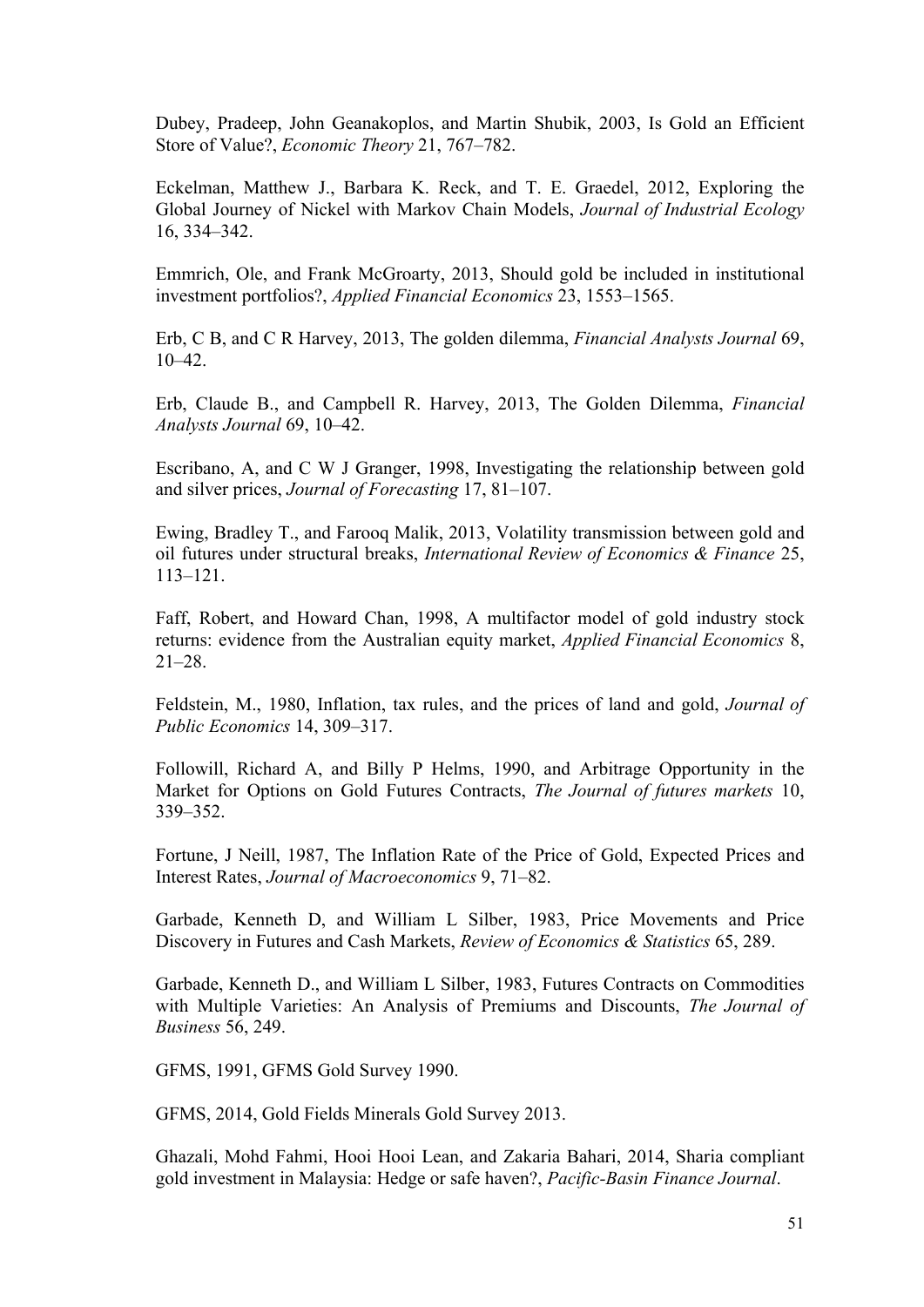Gonzalo, J, and C W J Granger, 1995, Estimation of common long-memory components in cointegrated systems, *Journal of Business and Economic Statistics* 13, 27–35.

Goodman, B, 1956, The Price of Gold and International Liquidity, *The Journal of Finance* 11, 15–28.

Graedel, TE, J Allwood, J Birat, U Buchert, and C Hageluken, 2011, What do we know about metal recycling rates?, *Journal of Industrial …* 15, 355–366.

Green, T, 2007, *The Ages of Gold* (Gold Fields Minerals Services Ltd., London.).

Gürgün, Gözde, and İbrahim Ünalmış, 2014, Is gold a safe haven against equity market investment in emerging and developing countries?, *Finance Research Letters* 11, 341–348.

Hammoudeh, Shawkat M, Yuan Yuan, Michael McAleer, and Mark A Thompson, 2010, Precious Metals-Exchange Rate Volatility Transmissions and Hedging Strategies, *International Review of Economics and Finance* 19, 633–647.

Hasbrouck, J, 1995, One security, many markets: Determining the contributions to price discovery, *Journal of Finance* 50, 1175–1199.

Hauptfleisch, Martin, Talis J. Putniņš, and Brian M. Lucey, 2015, Who Sets the Price of Gold? London or New York?, *SSRN Electronic Journal*.

Hillier, David, Paul Draper, and Robert Faff, 2006, Do Precious Metals Shine? An Investment Perspective, *Financial Analysts Journal* 62, 98–106.

Hood, Matthew, and Farooq Malik, 2013, Is gold the best hedge and a safe haven under changing stock market volatility?, *Review of Financial Economics* 22, 47–52.

Ibrahim, Mansor H., 2012, Financial market risk and gold investment in an emerging market: the case of Malaysia, *International Journal of Islamic and Middle Eastern Finance and Management* 5, 25–34.

Ivanov, Stoyu I., 2013, The influence of ETFs on the price discovery of gold, silver and oil, *Journal of Economics and Finance* 37, 453–462.

Ivanova, K, and M Ausloos, 1999, Low q-moment multifractal analysis of Gold price, Dow Jones Industrial Average and BGL-USD exchange rate, *European Physical Journal B* 8, 665–669.

Jaffe, Jeffrey F., 1989, Gold and Gold Stocks as Investments for Institutional Portfolios, *Financial Analysts Journal* 45, 53–59.

Jin, Yanbo, and Philip Jorion, 2007, Does Hedging Increase Firm Value? Evidence from the Gold Mining Industry, .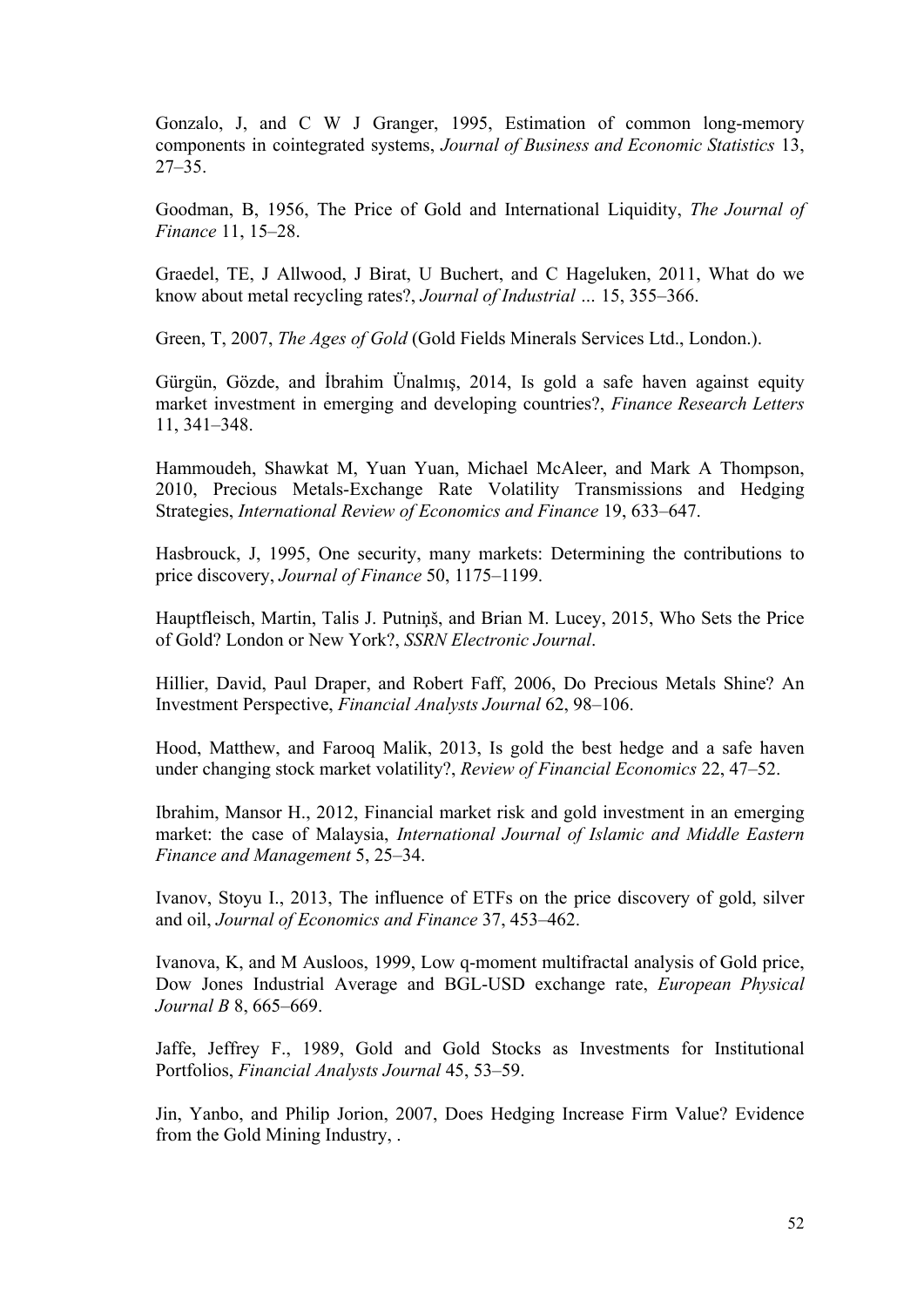Johnson, Harry G., 1950, The Case for Increasing the Price of Gold in Terms of All Currencies: A Contrary View, *Canadian Journal of Economics and Political Science/Revue canadienne de economiques et science politique* 16, 199–209.

Joy, Mark, 2011, Gold and the US dollar: Hedge or haven?, *Finance Research Letters* 8, 120–131.

Kaminska, I, 2011, Simply amazing commodity collateral shenanigans in China, *FT Alphaville*.

Kearney, Adrienne A, and Raymond E Lombra, 2009, Gold and Platinum: Toward Solving the Price Puzzle, *Quarterly Review of Economics and Finance* 49, 884–892.

Kearney, Adrienne, and Raymond Lombra, 2008, Nonneutral short-run effects of derivatives on gold prices, *Applied Financial Economics* 18, 985–994.

Keynes, JM, 1936, The supply of gold, *The Economic Journal* 46, 412–418.

Khalfaoui, R., M. Boutahar, and H. Boubaker, 2015, Analyzing volatility spillovers and hedging between oil and stock markets: Evidence from wavelet analysis, *Energy Economics* 49, 540–549.

Koutsoyiannis, A, 1983, A Short-Run Pricing Model ofr a Speculative Asset, Tested with Data from the gold Bullion Market, *Applied Economics* 15, 563–582.

Krautkraemer, JA, 1989, Price expectations, ore quality selection, and the supply of a nonrenewable resource\*1, *Journal of Environmental Economics and Management* 16, 253–267.

Laulajainen, Risto, 1990, Gold price round the clock, *Resources Policy* 16, 143–152.

Lawrence, C, 2003, Why is Gold differenct from other Assets? An Empirical Investigation, World Gold Council, London.

Levin, E.J., A. Montagnoli, and R.E. Wright, 2006, Short-run and long-run determinants of the price of gold *World Gold Council. Research Study No. 32*.

Levin, E., Abhyankar, A. and Ghosh, D., 1994, Does the Gold Market Reveal Real Interest Rates?, *Manchester School* 62, 93–103.

Liu, Shi-Miin, and Chih-Hsien Chou, 2003, Parities and Spread Trading in Gold and Silver Markets: A Fractional Cointegration Analysis, *Applied Financial Economics* 13, 879–891.

Livernois, John, 2009, On the empirical significance of the hotelling rule, *Review of Environmental Economics and Policy* 3, 22–41.

Lucey, B M, C Larkin, and F O'Connor, 2014, Gold markets around the world - who spills over what, to whom, when?, *Applied Economics Letters* 21, 887–892.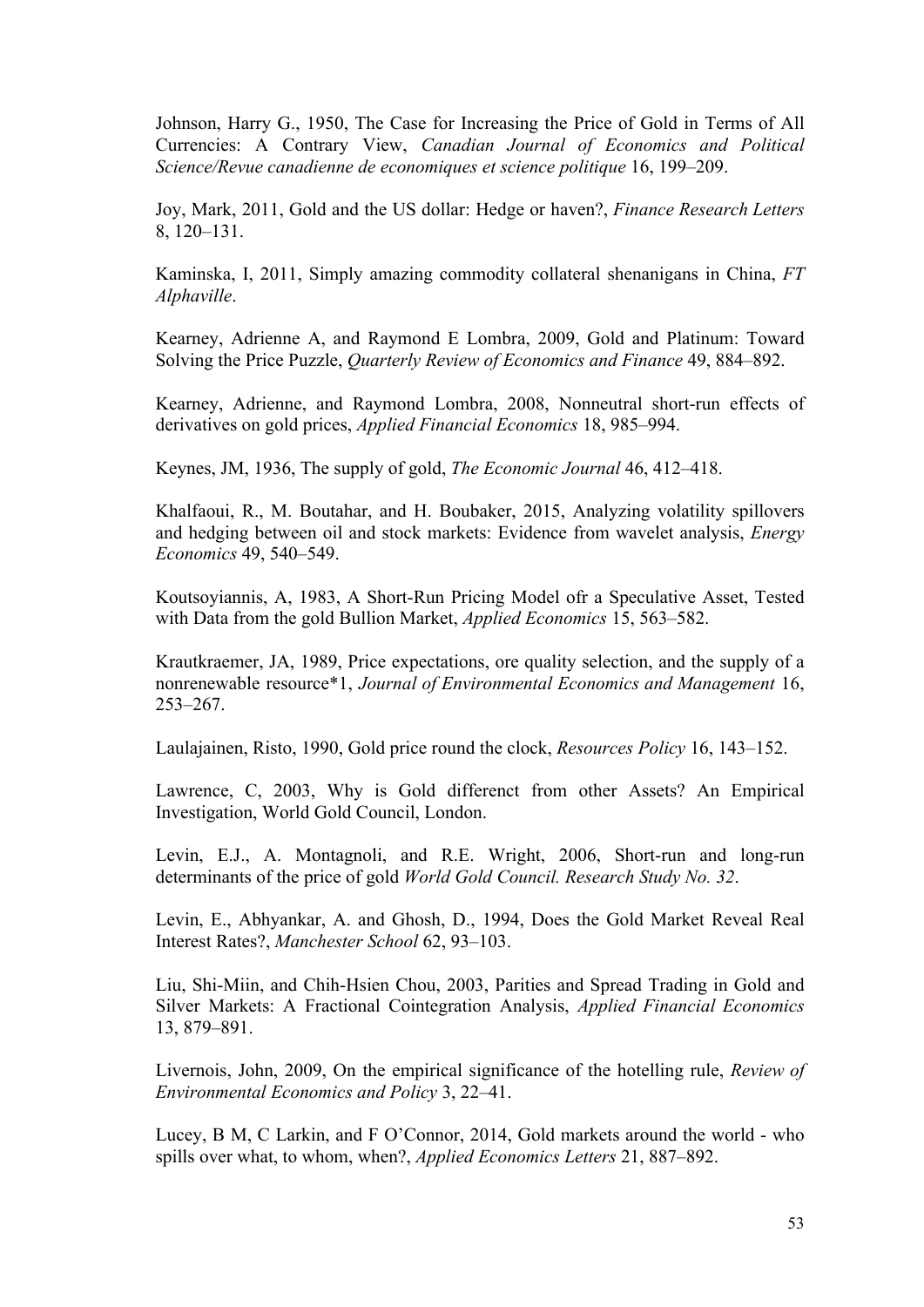Lucey, B M, and E Tully, 2006, The evolving relationship between gold and silver 1978--2002: evidence from a dynamic cointegration analysis: a note, *Applied Financial Economics Letters* 2, 47–53.

Lucey, B M, E Tully, and V Poti, 2006, International portfolio formation, skewness and the role of gold, *Frontiers in Finance and Economics* 3, 49–68.

Lucey, B M, and S Zhao, 2008, Halloween or January? Yet another puzzle, *International Review of Financial Analysis* 17, 1055–1069.

Lucey, BM, and MM Dowling, 2011, Mood and Precious Metal Prices, *Available at SSRN 1923788*.

Lucey, Brian M., 2010, Lunar seasonality in precious metal returns?, *Applied Economics Letters* 17, 835–838.

Lucey, Brian M., Charles Larkin, and Fergal A. O'Connor, 2013, London or New York: where and when does the gold price originate?, *Applied Economics Letters* 20, 813–817.

Lucey, Brian M., Charles Larkin, and Fergal A. O'Connor, 2013, London or New York: where and when does the gold price originate?, *Applied Economics Letters* 20, 813–817.

Lucey, Brian M., and Sile Li, 2014, What precious metals act as safe havens, and when? Some US evidence, *Applied Economics Letters* 22, 35–45.

Lucey, Brian M., and Fergal A. O'Connor, 2013, Do bubbles occur in the gold price? An investigation of gold lease rates and Markov Switching models, *Borsa Istanbul Review* 13, 53–63.

Ma, C., 1985, Spreading Between the Gold and Silver Markets: Is There a Parity?, *Journal of Futures Markets* 5, 579–594.

Ma, Christopher K, and Luc A Soenen, 1988, Arbitrage Opportunities in Metal Futures Markets, *The Journal of Futures Markets* 8, 199–209.

Ma, L, and George Patterson, 2012, Is gold overpriced?, *The Journal of Investing* 22, 113–127.

Machlup, F, 1969, Speculations on Gold Speculation, *American Economic Review* 59, 332–43.

Mahdavi, S, and S Zhou, 1997, Gold and commodity prices as leading indicators of inflation: Tests of long-run relationship and predictive performance, *Journal of Economics and Business* 49, 475–489.

Malliaris, A. G., and Mary Malliaris, 2011, Are oil, gold and the euro inter-related? Time series and neural network analysis, *Review of Quantitative Finance and Accounting* 40, 1–14.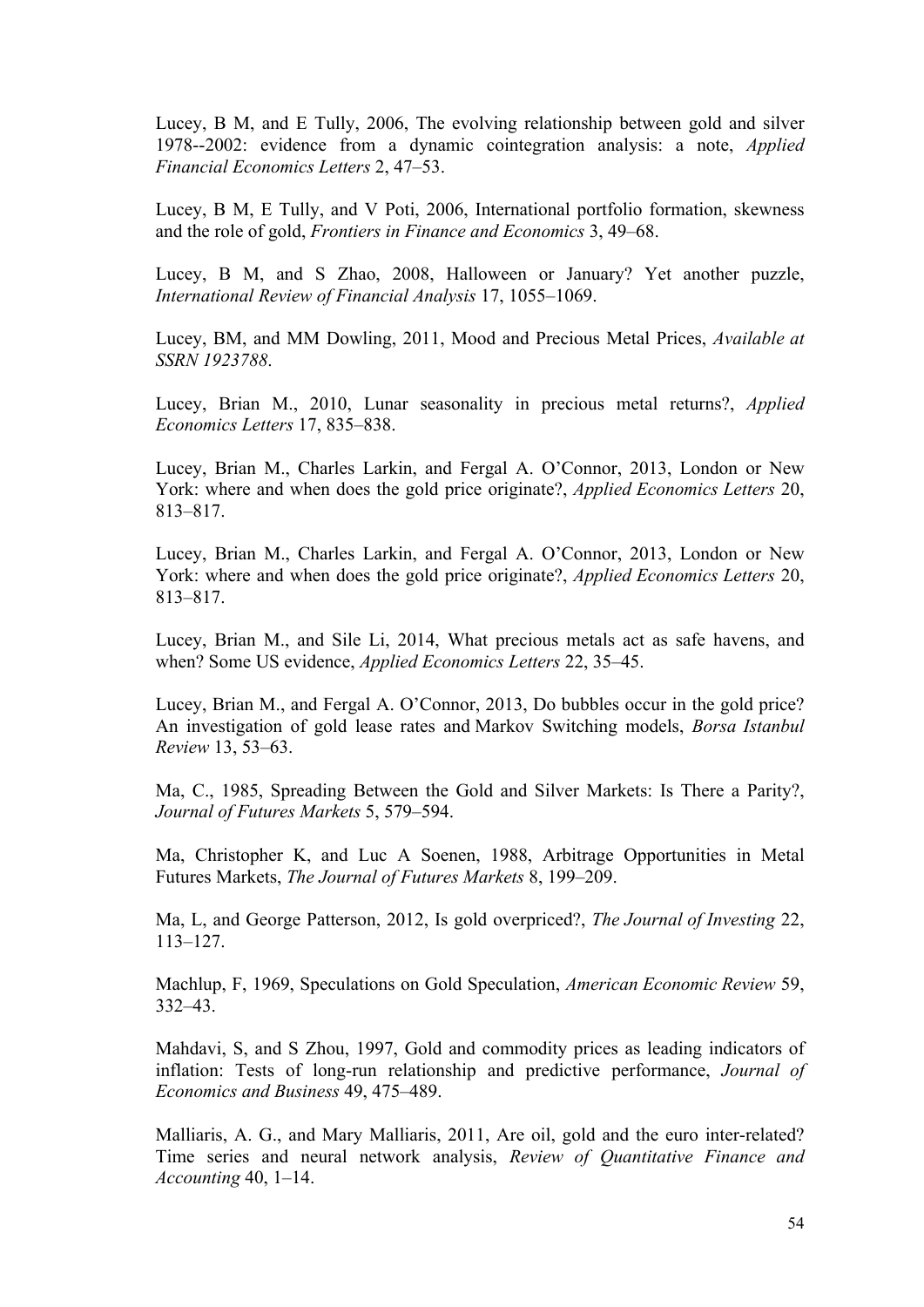Marsh, JB, 1983, Keynes on the supply of gold: A statistical test, *Eastern Economic Journal*.

McDonald, John G, and Bruno H Solnick, 1977, Valuation and Strategy for Gold Stocks\*, *The Journal of Portfolio Management* 3, 29–33.

McQueen, Grant, and Steven Thorley, 1997, Do Investors Learn? Evidence from a Gold Market Anomaly, *Financial Review* 32, 501–525.

Melvin, Michael, and Jahangir Sultan, 1990, South African political unrest, oil prices, and the time varying risk premium in the gold futures market, *Journal of Futures Markets* 10, 103–111.

Mihaylov, George, Chee Seng Cheong, and Ralf Zurbruegg, 2015, Can security analyst forecasts predict gold returns?, *International Review of Financial Analysis*.

Moel, Alberto, and Peter Tufano, 2002, When Are Real Options Exercised? An Empirical Study of Mine Closings, *Review of Financial Studies* 15, 35–64.

Monroe, Margaret a., and Richard a. Cohn, 1986, The relative efficiency of the gold and treasury bill futures markets, *Journal of Futures Markets* 6, 477–493.

Moore, G H, 1990, Gold Prices as a Leading Index of Inflation, *Challenge* 33, 52–56.

Moreno, David, Rosa Rodríguez, and Chieh Wang, 2013, Accurately measuring gold mutual fund performance, *Applied Economics Letters* 21, 268–271.

Mozes, HA, and S Cooks, 2013, The Disconnect Between Physical Gold Demand and Gold Prices, *The Journal of Wealth Management* 16, 112–21.

Muradoglu, Gülnur, Nese Akkaya, and Jamel Chafra, 1998, The effect of the establishment of an organized exchange on weak form efficiency: the case of Istanbul Gold Exchange, *The European Journal of Finance* 4, 85–92.

Narayan, Paresh Kumar, Seema Narayan, and Xinwei Zheng, 2010, Gold and oil futures markets: Are markets efficient?, *Applied Energy* 87, 3299–3303.

Naylor, Dr Michael J, Dr Udomsak Wongchoti, and Chris Gianotti, 2011, Abnormal Returns in Gold and Silver Exchange-Traded Funds, *The Journal of Index Investing* 2, 96–103.

Naylor, MJ, U Wongchoti, and H Ith, 2014, Market Microstructure of Precious Metal ETFs, *The Journal of Index Investing* 5, 48–56.

Nelson, R R, 1966, Speculations on Gold Speculation, *Science* 151, 867–868.

Ntim, Collins G., John English, Jacinta Nwachukwu, and Yan Wang, 2015, On the efficiency of the global gold markets, *International Review of Financial Analysis*.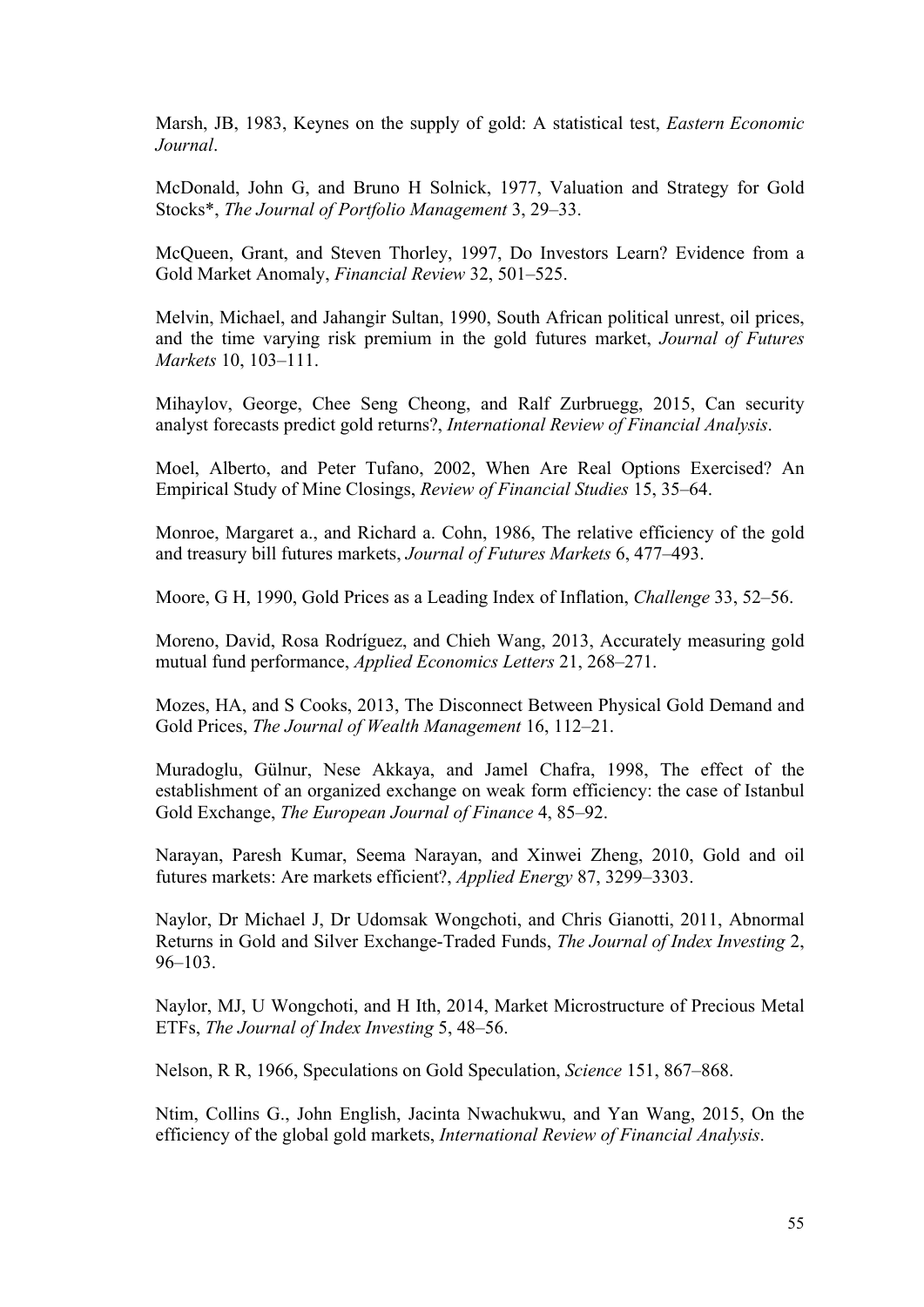O'Connell, R, 2007, Gold exchange traded funds: their evolution and their role, *ETF and Indexing* 1, 129–35.

O'Connor, F., and B. Lucey, 2012, Gold's negative relationship to the US dollar, *The Alchemist* 66, 16.

O'Connor, Fergal A., Dirk G. Baur, and Brian M. Lucey, 2014, Examining the Relationship between Gold Prices and Gold Mine Extraction Costs: Evidence from Country and Company Data, *SSRN Electronic Journal*.

Ozturk, Feride, and Sezgin Acikalin, 2008, Is Gold a Hedge against Turkish Lira?, *South East European Journal of Economics and Business* 3, 35–40.

Pavabutr, Pantisa, and Piyamas Chaihetphon, 2010, Price Discovery in the Indian Gold Futures Market, *Journal of Economics and Finance* 34, 455–467.

Pindyck, Robert S, 1993, The Present Value Model of Rational Commodity Pricing, *The Economic Journal* 103, 511–530.

Pukthuanthong, Kuntara, and Richard Roll, 2011, Gold and the Dollar (and the Euro, Pound, and Yen), *Journal of Banking and Finance* 35, 2070–2083.

Pullen, Tim, Karen Benson, and Robert Faff, 2014, A Comparative Analysis of the Investment Characteristics of Alternative Gold Assets, *Abacus* 50, 76–92.

Putniņš, Talis J., 2013, What do price discovery metrics really measure?, *Journal of Empirical Finance* 23, 68–83.

Qi, M, and W Wang, 2013, The Monthly Effects in Chinese Gold Market, *International Journal of Economics and Finance*.

Radetzki, Marian, 1989, Precious metals: The fundamental deteminants of their price behaviour, *Resources Policy* 15, 194–208.

Reboredo, J C, 2013, Is gold a hedge or safe haven against oil price movements?, *Resources Policy* 38, 130–137.

Reboredo, Juan C., 2013, Is gold a safe haven or a hedge for the US dollar? Implications for risk management, *Journal of Banking and Finance* 37, 2665–2676.

Reboredo, Juan C., and Miguel A. Rivera-Castro, 2014, Can gold hedge and preserve value when the US dollar depreciates?, *Economic Modelling* 39, 168–173.

Reserve Bank of Australia, 2012, Operations in Financial markerts.

Ricardo, D., 1817, *On the Principles of Political Economy and Taxation*. Ed. John Murray. 1st ed.

Rockerbie, Duane W., 1999, Gold prices and gold production evidence for South Africa, *Resources Policy* 25, 69–76.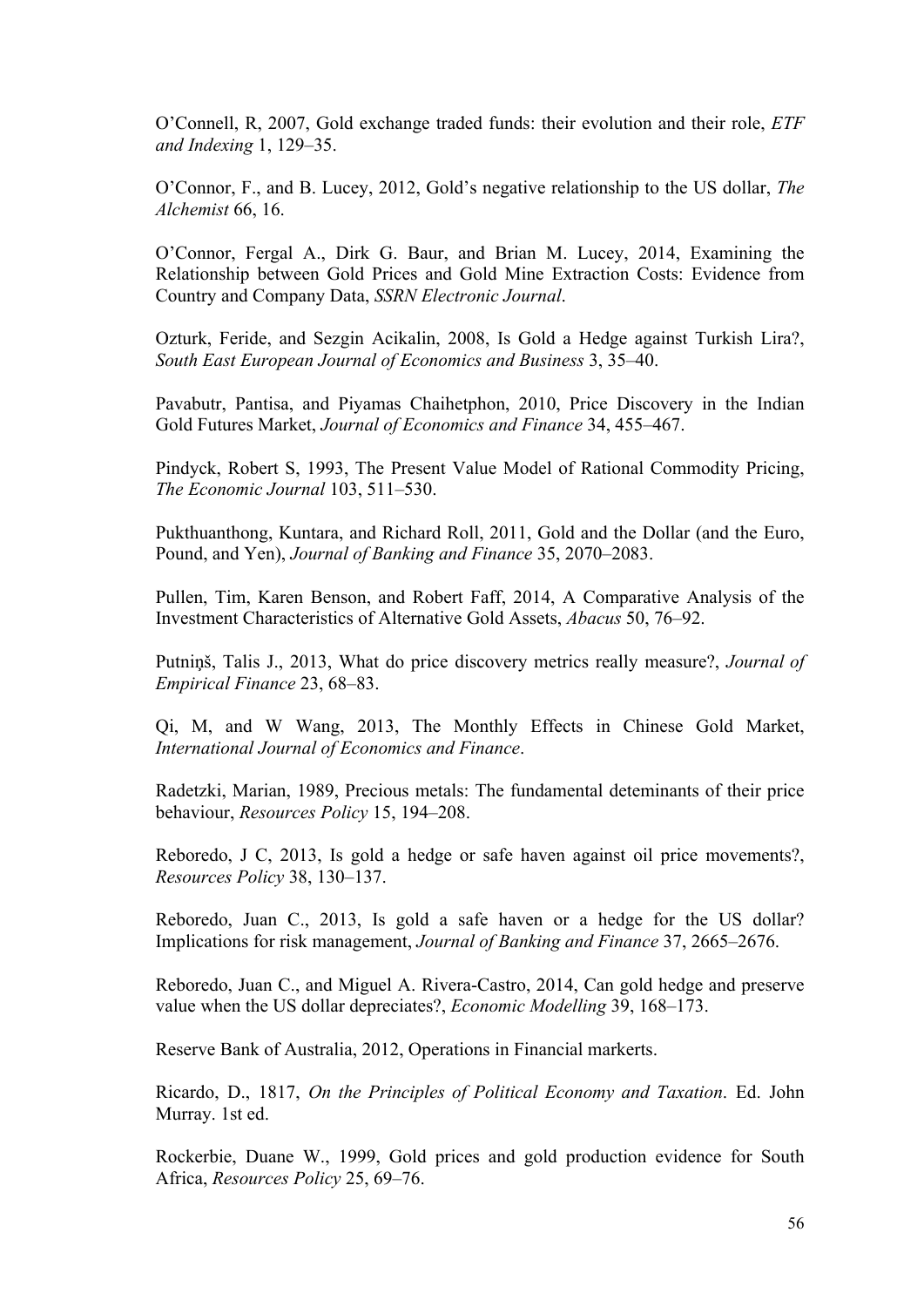Rockoff, Hugh, 1984, Some Evidence on the Real Price of Gold, Its Costs of Production and Commodity Prices, in Michael Bordo and Anna J. Schwartz ed.: *A Retrospective on the Classical Gold Standard* (University of Chicago Press).

Salant, Stephen W, and Dale W Henderson, 1978, Market Anticipations of Government Policies and the Price of Gold, *The Journal of Politcal Economy* 86, 627– 648.

Sanderson, H., 2015, Gold rises amid expectation of ECB move on QE, *The Financial Times*.

Sari, Ramazan, Shawkat Hammoudeh, and Ugur Soytas, 2010, Dynamics of Oil Price, Precious Metal Prices, and Exchange Rate, *Energy Economics* 32, 351–362.

Selvanathan, S, and EA Selvanathan, 1999, The effect of the price of gold on its production: a time-series analysis, *Resources Policy* 25, 265–275.

Sensoy, Ahmet, Erk Hacihasanoglu, and Duc Khuong Nguyen, 2015, Dynamic convergence of commodity futures: Not all types of commodities are alike, *Resources Policy* 44, 150–160.

Silva, Emmanuel S, 2014, Forecasting the Price of Gold, *Atlantic Economic Journal* 14, 43–52.

Sjaastad, L, and F Scacciavillani, 1996, The price of gold and the exchange rate, *Journal of International Money and Finance* 15, 879–897.

Sjaastad, Larry A, and Fabio Scacciavillani, 1996, The Price of Gold and the Exchange Rate, *Journal of International Money and Finance* 15, 879–897.

Sjaastad, Larry a., 2008, The price of gold and the exchange rates: Once again, *Resources Policy* 33, 118–124.

Smales, Lee A, and Kent Street, 2014, News Sentiment in the Gold Futures Market, *Journal of Banking & Finance* 49, 275–86.

Smales, Lee A., and Yi Yang, 2015, The importance of belief dispersion in the response of gold futures to macroeconomic announcements, *International Review of Financial Analysis*.

Smith, Graham, 2002, Tests of the Random Walk Hypothesis for London Gold Prices, *Applied Economics Letters* 9, 671–674.

Söderholm, P, and T Ejdemo, 2008, Steel scrap markets in Europe and the USA, *Minerals and Energy - Raw Materials Report* 23, 57–73.

Solt, Michael E, and Paul J Swanson, 1981, On the Efficiency of the Markets for Gold and Silver, *The Journal of Business* 54, 453–478.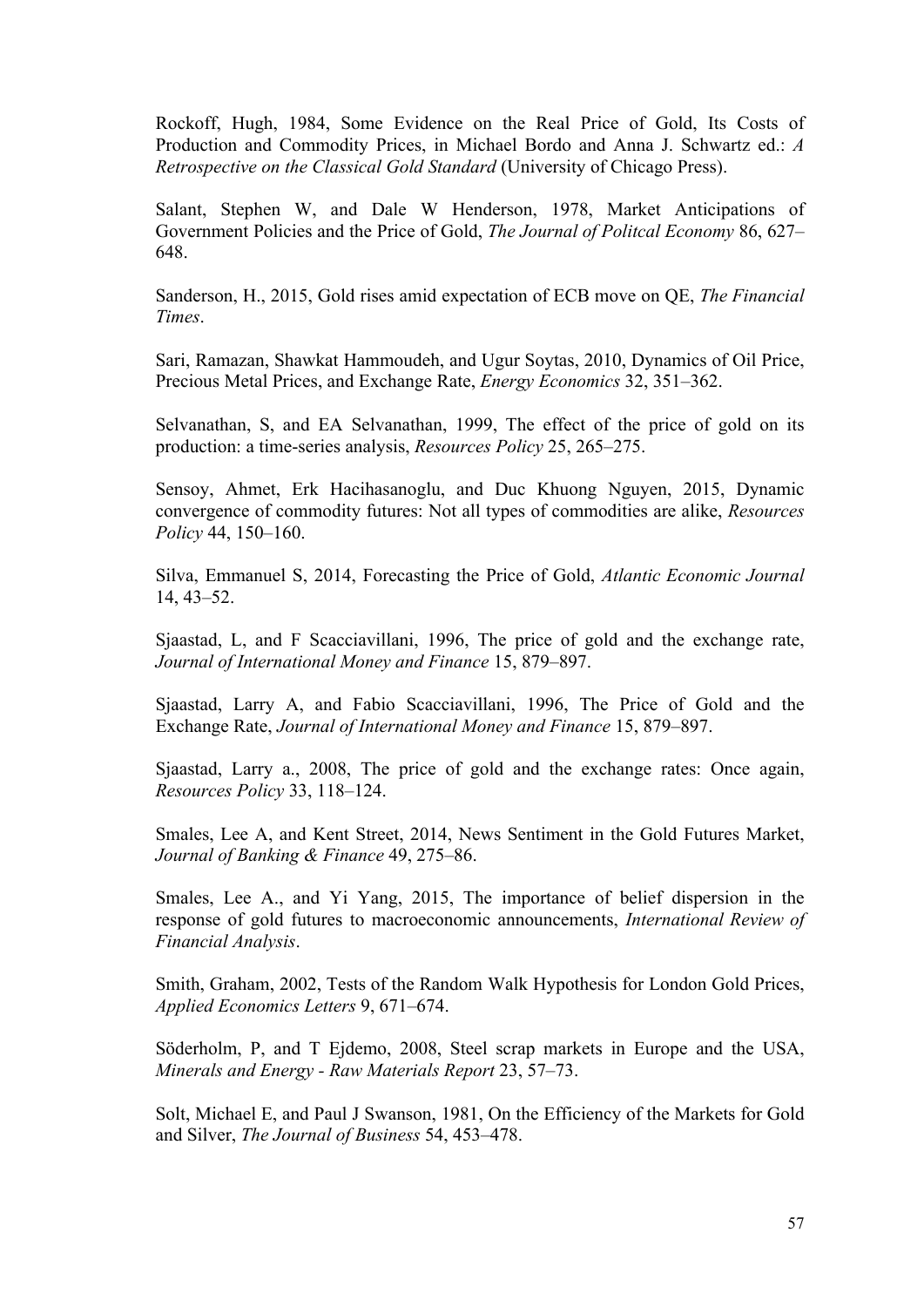Soytas, Ugur, Ramazan Sari, Shawkat Hammoudeh, and Erk Hacihasanoglu, 2009, World oil prices, precious metal prices and macroeconomy in Turkey, *Energy Policy* 37, 5557–5566.

Starr, Martha, and Ky Tran, 2008, Determinants of the Physical Demand for Gold: Evidence from Panel Data, *The World Economy* 31, 416–436.

Stock, James H, and Mark W Watson, 2007, Erratum to "Why Has U.S. In ation Become Harder to Forecast?," *Banking* 39.

Sumner, S, R Johnson, and L Soenen, 2010, Spillover effects among gold, stocks, and bonds, *Journal of Centrum Cathedra* 3, 106.

Taylor, Nicholas J., 1998, Precious metals and inflation, *Applied Financial Economics* 8, 201–210.

Tschoegl, Adrian E., 1980, Efficiency in the gold market — a note, *Journal of Banking & Finance*.

Tschoegl, AE, 1987, Seasonality in asset returns: Evidence from the gold market, *Managerial and Decision Economics*.

Tsolas, Ioannis E., 2014, Precious metal mutual fund performance appraisal using DEA modeling, *Resources Policy* 39, 54–60.

Tufano, Peter, 1996, Who Manages Risk? An Empirical Examination of Risk Management Practices in the Gold Mining Industry, *The Journal of Finance* 51, 1097– 1137.

Tully, Edel, and Brian M. Lucey, 2007, A power GARCH examination of the gold market, *Research in International Business and Finance* 21, 316–325.

Wahab, Mahmoud, Richard Cohn, and Malek Lashgari, 1994, The Gold-Silver Spread: Integration, Cointegration, Predictability, and ex-ante Arbitrage, *Journal of Futures Markets* 14, 709–756.

Wang, Lixia, and Adnan Ahmed, 2010, Gold Exchange Traded Funds : Current Developments and Future Prospects in China, *Social Science* 6, 119–125.

Went, Peter, Benjamas Jirasakuldech, and Riza Emekter, 2009, Bubbles in Commodities Markets, *SSRN Electronic Journal*.

WGC, 2014, Gold Demand Trends Q3 2014.

Worthington, A C, and M Pahlavani, 2007, Gold investment as an inflationary hedge: Cointegration evidence with allowance for endogenous structural breaks, *Applied Financial Economics Letters* 3, 259–262.